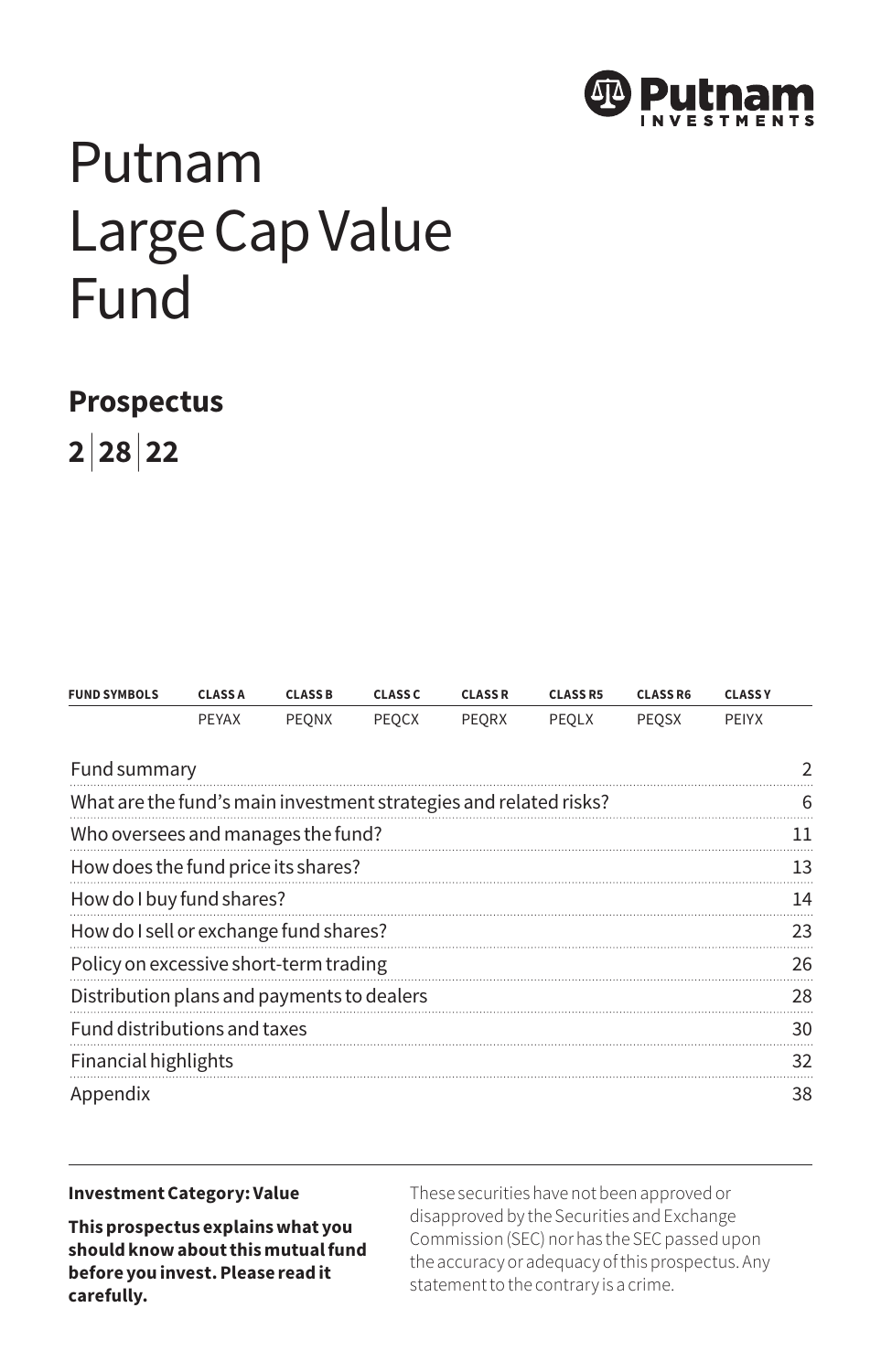## **Fund summary**

#### **Goal**

Putnam Large Cap Value Fund seeks capital growth and current income.

#### **Fees and expenses**

The following tables describe the fees and expenses you may pay if you buy, hold and sell shares of the fund. You may pay other fees, such as brokerage commissions and other fees to financial intermediaries, which are not reflected in the tables and examples below. You may qualify for sales charge discounts if you and your family invest, or agree to invest in the future, at least \$50,000 in Putnam funds. More information about these and other discounts is available from your financial professional and in *How do I buy fund shares?* beginning on page 14 of the fund's prospectus, in the Appendix to the fund's prospectus, and in *How to buy shares* beginning on page II-1 of the fund's statement of additional information (SAI).

| Share class | Maximum sales charge (load)<br>imposed on purchases (as a<br>percentage of offering price) | Maximum deferred sales charge<br>(load) (as a percentage of original<br>purchase price or redemption<br>proceeds, whichever is lower) |
|-------------|--------------------------------------------------------------------------------------------|---------------------------------------------------------------------------------------------------------------------------------------|
| Class A     | 5.75%                                                                                      | $1.00\%$ *                                                                                                                            |
| Class B     | <b>NONE</b>                                                                                | $5.00\%$ **                                                                                                                           |
| Class C     | <b>NONE</b>                                                                                | $1.00\%$ ***                                                                                                                          |
| Class R     | <b>NONE</b>                                                                                | <b>NONE</b>                                                                                                                           |
| Class R5    | <b>NONE</b>                                                                                | <b>NONE</b>                                                                                                                           |
| Class R6    | <b>NONE</b>                                                                                | <b>NONE</b>                                                                                                                           |
| Class Y     | <b>NONF</b>                                                                                | <b>NONF</b>                                                                                                                           |

**Shareholder fees** *(fees paid directly from your investment)*

#### **Annual fund operating expenses**

*(expenses you pay each year as a percentage of the value of your investment)*

| Share class | Management<br>$fees+$ | <b>Distribution</b><br>and service<br>$(12b-1)$ fees <sup>+</sup> | Other<br>expenses <sup>+</sup> | Total annual<br>fund operating<br>expenses |
|-------------|-----------------------|-------------------------------------------------------------------|--------------------------------|--------------------------------------------|
| Class A     | 0.46%                 | 0.25%                                                             | 0.17%                          | 0.88%                                      |
| Class B     | 0.46%                 | 1.00%                                                             | 0.17%                          | 1.63%                                      |
| Class C     | 0.46%                 | 1.00%                                                             | 0.17%                          | 1.63%                                      |
| Class R     | 0.46%                 | 0.50%                                                             | 0.17%                          | 1.13%                                      |
| Class R5    | 0.46%                 | N/A                                                               | 0.18%                          | 0.64%                                      |
| Class R6    | 0.46%                 | N/A                                                               | $0.08\%$                       | 0.54%                                      |
| Class Y     | 0.46%                 | N/A                                                               | 0.17%                          | 0.63%                                      |

\* Applies only to certain redemptions of shares bought with no initial sales charge.

\*\* This charge is phased out over six years.

\*\*\* This charge is eliminated after one year.

+ Annualized.

2 Prospectus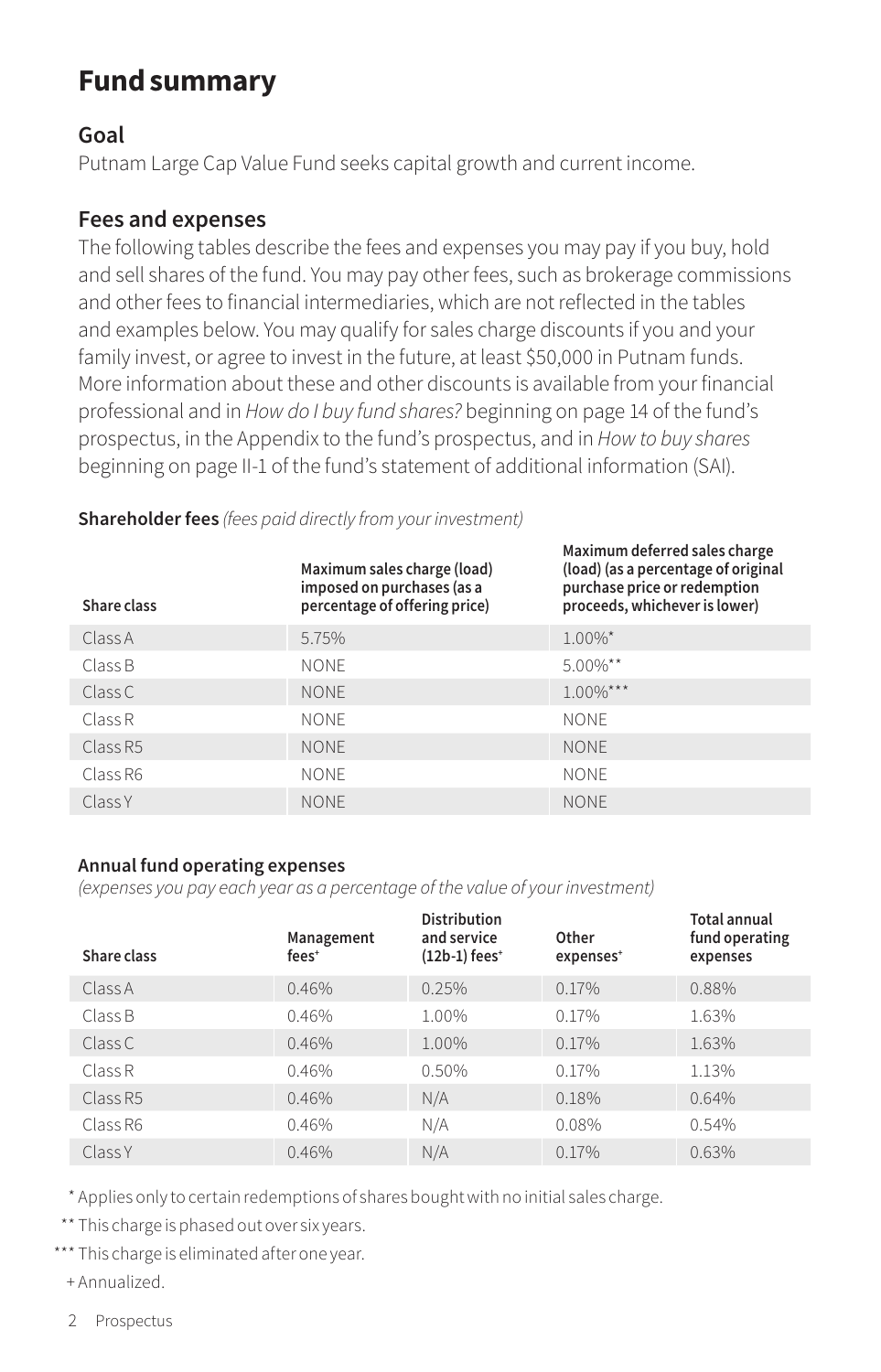#### **Example**

The following hypothetical example is intended to help you compare the cost of investing in the fund with the cost of investing in other funds. It assumes that you invest \$10,000 in the fund for the time periods indicated and then, except as indicated, redeem all your shares at the end of those periods. It assumes a 5% return on your investment each year and that the fund's operating expenses remain the same. Your actual costs may be higher or lower.

| Share class             | 1 year | 3 years<br>5 years |         | 10 years |
|-------------------------|--------|--------------------|---------|----------|
| Class A                 | \$660  | \$840              | \$1,035 | \$1,597  |
| Class B                 | \$666  | \$814              | \$1,087 | \$1,732  |
| Class B (no redemption) | \$166  | \$514              | \$887   | \$1,732  |
| Class C                 | \$266  | \$514              | \$887   | \$1,732  |
| Class C (no redemption) | \$166  | \$514              | \$887   | \$1,732  |
| Class R                 | \$115  | \$359              | \$622   | \$1,375  |
| Class R5                | \$65   | \$205              | \$357   | \$798    |
| Class R6                | \$55   | \$173              | \$302   | \$677    |
| Class Y                 | \$64   | \$202              | \$351   | \$786    |

#### **Portfolio turnover**

The fund pays transaction-related costs, such as commissions, when it buys and sells securities (or "turns over" its portfolio). A higher turnover rate may indicate higher transaction costs and may result in higher taxes when the fund's shares are held in a taxable account. These costs, which are not reflected in annual fund operating expenses or the above example, affect fund performance. The fund's turnover rate in the most recent fiscal period\* was 15%.

\* For the eleven months ended October 31, 2021. The fund changed its fiscal year end from November 30 to October 31.

#### **Investments, risks, and performance**

#### **Investments**

We invest mainly in common stocks of U.S. companies, with a focus on value stocks that offer the potential for capital growth, current income, or both. Under normal circumstances, we invest at least 80% of the fund's net assets in large-cap companies, which, for purposes of this policy, are of a size similar to those in the Russell 1000 Value Index. This policy may be changed only after 60 days' notice to shareholders. As of January 31, 2022, the index was composed of companies having market capitalizations of between approximately \$720.6 million to \$1.8 trillion. We may also invest in midsize companies. Value stocks are issued by companies that we believe are currently undervalued by the market. If we are correct and other investors ultimately recognize the value of the company, the price of its stock may rise. We may consider, among other factors, a company's valuation, financial strength, growth potential, competitive position in its industry, projected future earnings, cash flows and dividends when deciding whether to buy or sell investments.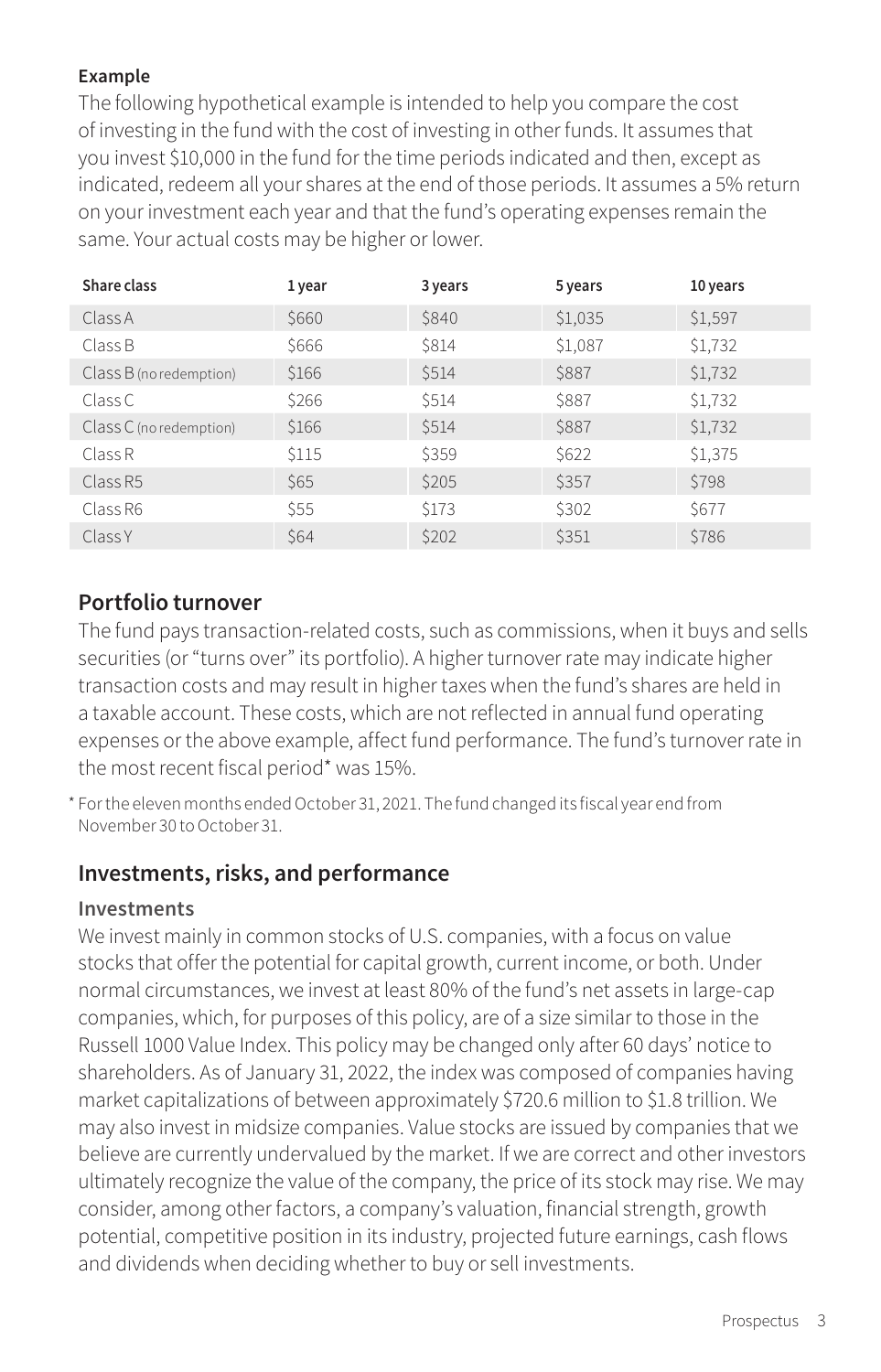#### **Risks**

It is important to understand that you can lose money by investing in the fund.

The value of investments in the fund's portfolio may fall or fail to rise over extended periods of time for a variety of reasons, including general economic, political or financial market conditions, investor sentiment and market perceptions, government actions, geopolitical events or changes, and factors related to a specific issuer, geography, industry or sector. These and other factors may lead to increased volatility and reduced liquidity in the fund's portfolio holdings. The novel coronavirus (COVID-19) pandemic and efforts to contain its spread are likely to negatively affect the value, volatility, and liquidity of the securities and other assets in which the fund invests and exacerbate other risks that apply to the fund. These effects could negatively impact the fund's performance and lead to losses on your investment in the fund. Companies whose stocks we believe are undervalued by the market may have experienced adverse business developments or may be subject to special risks that have caused their stocks to be out of favor. Value stocks may fail to rebound, and the market may not favor value-style investing. Income provided by the fund may be reduced by changes in the dividend policies of, and the capital resources available at, the companies in which the fund invests.

There is no guarantee that the investment techniques, analyses, or judgments that we apply in making investment decisions for the fund will produce the intended outcome or that the investments we select for the fund will perform as well as other securities that were not selected for the fund. We, or the fund's other service providers, may experience disruptions or operating errors that could negatively impact the fund.

The fund may not achieve its goal, and it is not intended to be a complete investment program. An investment in the fund is not insured or guaranteed by the Federal Deposit Insurance Corporation or any other government agency.

#### **Performance**

The performance information below gives some indication of the risks associated with an investment in the fund by showing the fund's performance year to year and over time. The bar chart does not reflect the impact of sales charges. If it did, performance would be lower. Please remember that past performance is not necessarily an indication of future results. Monthly performance figures for the fund are available at [putnam.com.](https://www.putnam.com/individual?ref=SP020.pdf)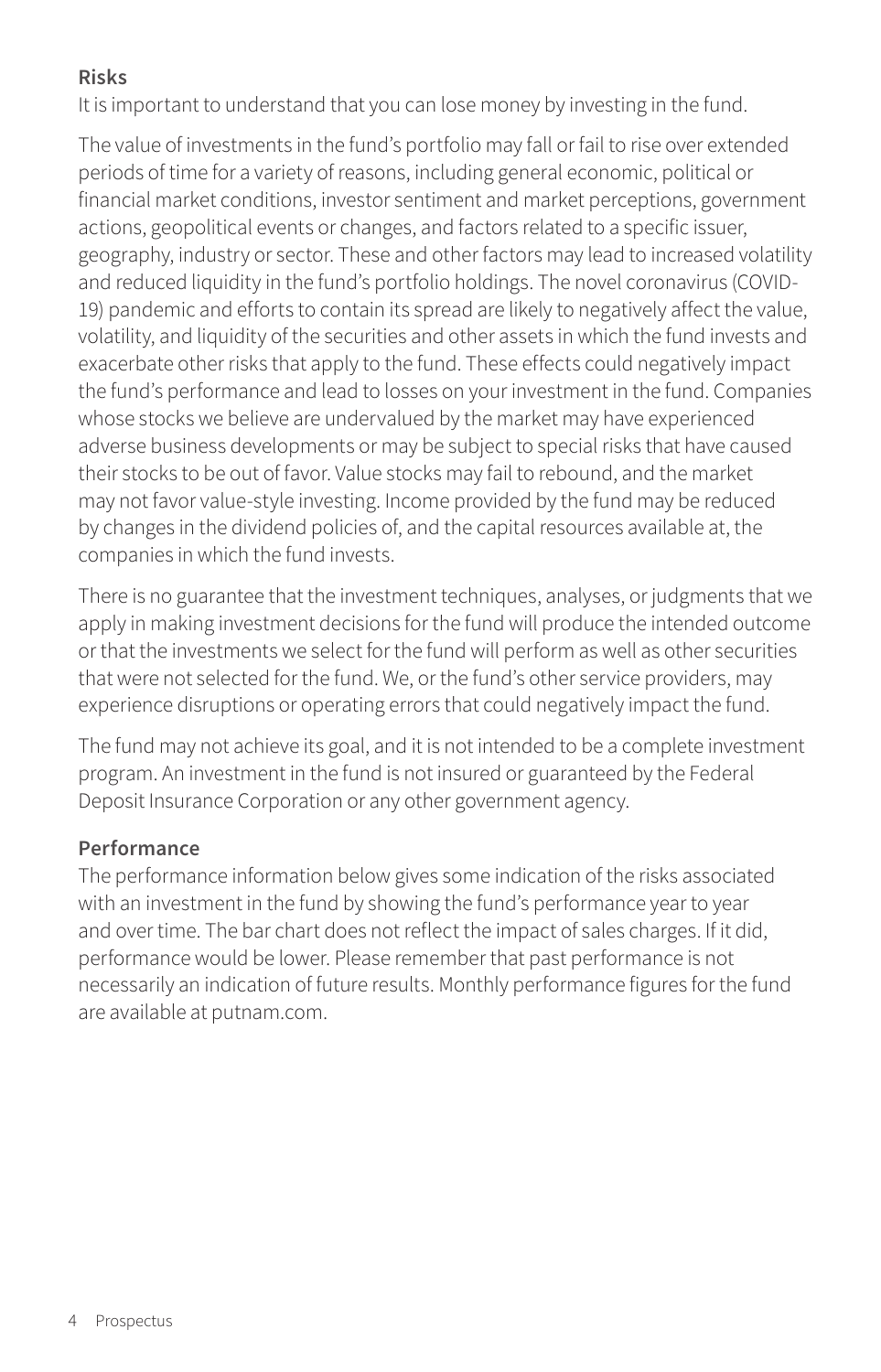



#### **Average annual total returns after sales charges** *(for periods ended 12/31/21)*

| Share class                                                            | 1 year | 5 years | 10 years  |
|------------------------------------------------------------------------|--------|---------|-----------|
| Class A before taxes                                                   | 19.55% | 12.33%  | 13.23%    |
| Class A after taxes on distributions                                   | 17.60% | 10.95%  | 11.76%    |
| Class A after taxes on distributions and sale<br>of fund shares        | 12.89% | 9.57%   | $10.62\%$ |
| Class B before taxes                                                   | 20.89% | 12.57%  | 13.22%    |
| Class C before taxes                                                   | 24.91% | 12.81%  | 13.22%    |
| Class R before taxes                                                   | 26.54% | 13.39%  | 13.61%    |
| Class R5 before taxes*                                                 | 27.17% | 13.96%  | 14.24%    |
| Class R6 before taxes*                                                 | 27.33% | 14.08%  | 14.34%    |
| Class Y before taxes                                                   | 27.18% | 13.95%  | 14.19%    |
| Russell 1000 Value Index (no deduction<br>for fees, expenses or taxes) | 25.16% | 11.16%  | 12.97%    |

\* Performance for class R5 and class R6 shares prior to their inception (7/2/12) is derived from the historical performance of class Y shares and has not been adjusted for the lower investor servicing fees applicable to class R6 shares; had it, returns for class R6 shares would have been higher.

Frank Russell Company is the source and owner of the trademarks, service marks and copyrights related to the Russell Indexes. Russell ® is a trademark of Frank Russell Company.

After-tax returns reflect the historical highest individual federal marginal income tax rates and do not reflect state and local taxes. Actual after-tax returns depend on an investor's tax situation and may differ from those shown. After-tax returns are shown for class A shares only and will vary for other classes. These after-tax returns do not apply if you hold your fund shares through a 401(k) plan, an IRA, or another tax-advantaged arrangement.

Class B and C share performance reflects conversion to class A shares after eight years.

#### **Your fund's management**

#### **Investment advisor**

Putnam Investment Management, LLC

#### **Portfolio managers**

#### Darren Jaroch

Portfolio Manager, portfolio manager of the fund since 2012

#### Lauren DeMore

Portfolio Manager, portfolio manager of the fund since 2019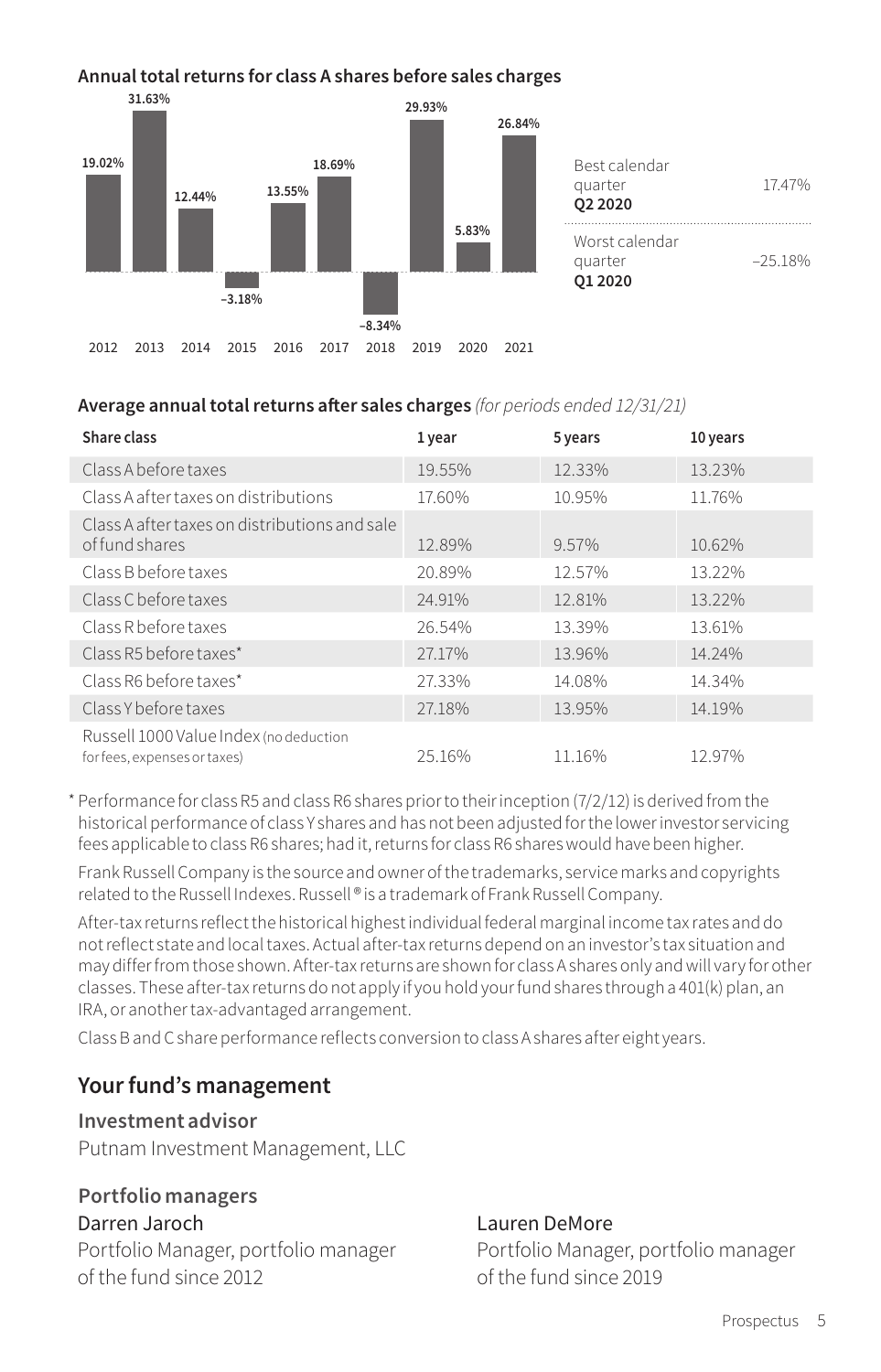#### **Sub-advisor**

Putnam Investments Limited\*

\* Though the investment advisor has retained the services of Putnam Investments Limited (PIL), PIL does not currently manage any assets of the fund.

#### **Purchase and sale of fund shares**

You can open an account, purchase and/or sell fund shares, or exchange them for shares of another Putnam fund by contacting your financial professional or by calling Putnam Investor Services at 1-800-225-1581. Purchases of class B shares are closed to new and existing investors except by exchange from class B shares of another Putnam fund or through dividend and/or capital gains reinvestment.

When opening an account, you must complete and mail a Putnam account application, along with a check made payable to the fund, to: Putnam Investments, P.O. Box 219697, Kansas City, MO 64121-9697. The minimum initial investment of \$500 is currently waived, although Putnam reserves the right to reject initial investments under \$500 at its discretion. There is no minimum for subsequent investments.

You can sell your shares back to the fund or exchange them for shares of another Putnam fund any day the New York Stock Exchange (NYSE) is open. Shares may be sold or exchanged by mail, by phone, or online at [putnam.com.](https://www.putnam.com?ref=SP020.pdf) Some restrictions may apply.

#### **Tax information**

The fund's distributions will be taxed as ordinary income or capital gains unless you hold the shares through a tax-advantaged arrangement, in which case you will generally be taxed only upon withdrawal of monies from the arrangement.

#### **Financial intermediary compensation**

If you purchase the fund through a broker/dealer or other financial intermediary (such as a bank or financial professional), the fund and its related companies may pay that intermediary for the sale of fund shares and related services. Please bear in mind that these payments may create a conflict of interest by influencing the broker/dealer or other intermediary to recommend the fund over another investment. Ask your advisor or visit your advisor's website for more information.

## **What are the fund's main investment strategies and related risks?**

This section contains greater detail on the fund's main investment strategies and the related risks you would face as a fund shareholder. It is important to keep in mind that risk and reward generally go hand in hand; the higher the potential reward, the greater the risk. As mentioned in the fund summary, we pursue the fund's goal by investing mainly in value stocks that offer the potential for capital growth, current income, or both.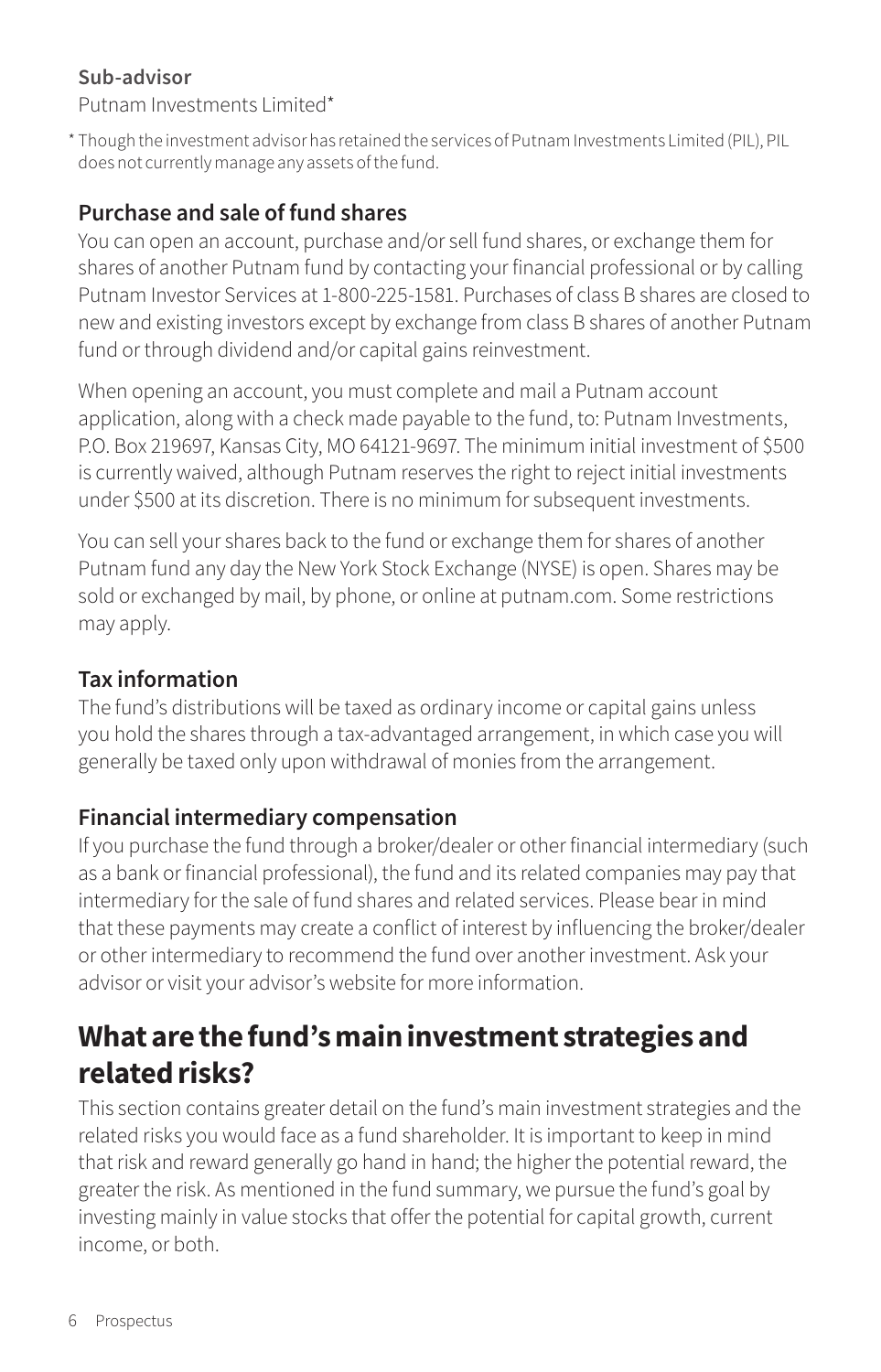• **Common stocks.** Common stock represents an ownership interest in a company. The value of a company's stock may fall as a result of factors directly relating to that company, such as decisions made by its management or lower demand for the company's products or services. A stock's value may also fall because of factors affecting not just the company, but also other companies in the same industry or in a number of different industries, such as increases in production costs. From time to time, the fund may invest a significant portion of its assets in companies in one or more related industries or sectors, which would make the fund more vulnerable to adverse developments affecting those companies, industries or sectors.

The value of a company's stock may also be affected by changes in financial markets that are relatively unrelated to the company or its industry, such as changes in interest rates or currency exchange rates. In addition, a company's stock generally pays dividends only after the company invests in its own business and makes required payments to holders of its bonds and other debt. For this reason, the value of a company's stock will usually react more strongly than its bonds and other debt to actual or perceived changes in the company's financial condition or prospects.

Value stocks — Companies whose stocks we believe are undervalued by the market may have experienced adverse business developments or may be subject to special risks that have caused their stocks to be out of favor. If our assessment of a company's prospects is wrong, or if other investors do not similarly recognize the value of the company, then the price of the company's stock may fall or may not approach the value that we have placed on it. In addition, value stocks, at times, may not perform as well as growth stocks or the stock market in general, and may be out of favor with investors for varying periods of time. Income provided by the fund may be reduced by changes in the dividend policies of the companies in which the fund invests and the capital resources available for payment at such companies.

- **Small and midsize companies.** These companies, some of which may have a market capitalization of less than \$1 billion, are more likely than larger companies to have limited product lines, markets or financial resources, lack profitability or depend on a small management group. Stocks of these companies often trade in smaller volumes, and their prices may fluctuate more than stocks of larger companies. Stocks of small and midsize companies may therefore be more vulnerable to adverse developments than those of larger companies. In addition, stocks of small and midsize companies, at times, may not perform as well as stocks of larger companies or the stock market in general, and may be out of favor with investors for varying periods of time.
- **Foreign investments.** We may invest in foreign investments, although they do not represent a primary focus of the fund. Foreign investments involve certain special risks. For example, their values may decline in response to changes in currency exchange rates, unfavorable political and legal developments, unreliable or untimely information, and economic and financial instability. In addition, the liquidity of these investments may be more limited than for most U.S. investments, which means we may at times be unable to sell them at desirable prices. Foreign settlement procedures may also involve additional risks. These risks are generally greater in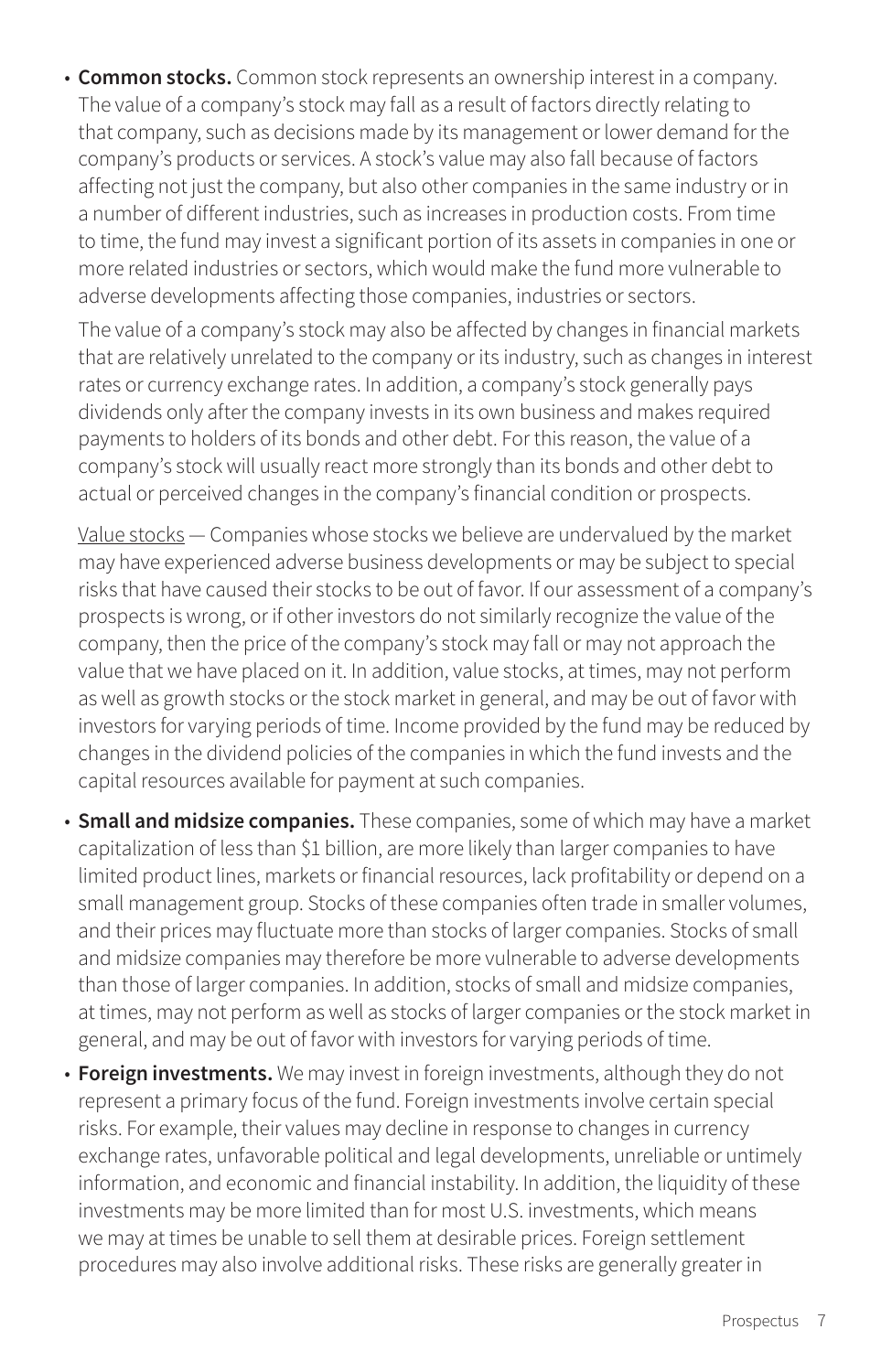the case of developing (also known as emerging) markets, which typically have less developed legal and financial systems.

Some of these risks may also apply to some extent to U.S.-traded investments that are denominated in foreign currencies, investments in U.S. companies that are traded in foreign markets, or investments in U.S. companies that have significant foreign operations.

• **Derivatives.** We may engage in a variety of transactions involving derivatives, such as futures, options, warrants and swap contracts, although they do not represent a primary focus of the fund. Derivatives are financial instruments whose value depends upon, or is derived from, the value of something else, such as one or more underlying investments, pools of investments, indexes or currencies. We may make use of "short" derivatives positions, the values of which typically move in the opposite direction from the price of the underlying investment, pool of investments, index or currency. We may use derivatives both for hedging and non-hedging purposes, including as a substitute for a direct investment in the securities of one or more issuers. However, we may also choose not to use derivatives based on our evaluation of market conditions or the availability of suitable derivatives. Investments in derivatives may be applied toward meeting a requirement to invest in a particular kind of investment if the derivatives have economic characteristics similar to that investment.

Derivatives involve special risks and may result in losses. The successful use of derivatives depends on our ability to manage these sophisticated instruments. Some derivatives are "leveraged," which means they provide the fund with investment exposure greater than the value of the fund's investment in the derivatives. As a result, these derivatives may magnify or otherwise increase investment losses to the fund. The risk of loss from certain short derivatives positions is theoretically unlimited. The value of derivatives may move in unexpected ways due to the use of leverage or other factors, especially in unusual market conditions, and may result in increased volatility.

Other risks arise from the potential inability to terminate or sell derivatives positions. A liquid secondary market may not always exist for the fund's derivatives positions. In fact, many over-the-counter instruments (investments not traded on an exchange) will not be liquid. Over-the-counter instruments also involve the risk that the other party to the derivatives transaction will not meet its obligations. For further information about additional types and risks of derivatives and the fund's asset segregation policies, see *Miscellaneous Investments, Investment Practices and Risks* in the SAI.

• **ESG Considerations.** We expect to integrate environmental, social, or governance ("ESG") considerations, where we consider them material and relevant, into our fundamental research process and investment decision-making for the fund, although ESG considerations do not represent a primary focus of the fund. We believe that ESG considerations, like other, more traditional subjects of investment analysis such as market position, growth prospects, and business strategy, have the potential to impact financial risk and investment returns. We believe that ESG considerations are best analyzed in combination with a company's fundamentals, including a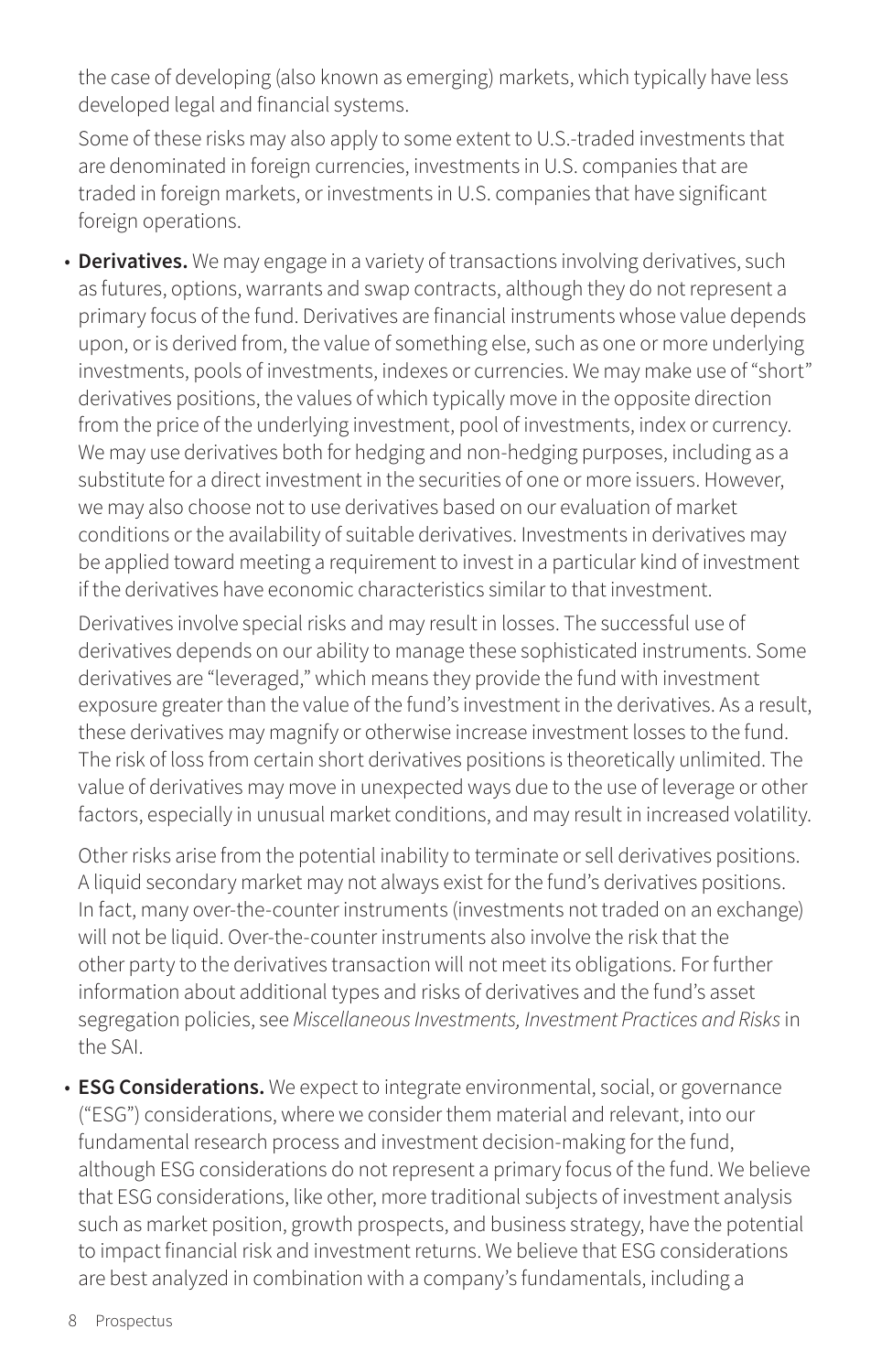company's industry, geography, and strategic position. When considering ESG factors, we use company disclosures, public data sources, and independent thirdparty data as inputs into our analytical processes. The consideration of ESG factors as part of the fund's investment process does not mean that the fund pursues a specific "ESG" or "sustainable" investment strategy, and we may make investment decisions for the fund other than on the basis of relevant ESG considerations.

- **Liquidity and illiquid investments.** We may invest up to 15% of the fund's net assets in illiquid investments, which may be considered speculative and which may be difficult to sell. The sale of many of these investments is prohibited or limited by law or contract. Some investments may be difficult to value for purposes of determining the fund's net asset value. Certain other investments may not have an active trading market due to adverse market, economic, industry, political, regulatory, geopolitical, environmental, public health, and other conditions, including investors trying to sell large quantities of a particular investment or type of investment, or lack of market makers or other buyers for a particular investment or type of investment. We may not be able to sell the fund's illiquid investments when we consider it desirable to do so, or we may be able to sell them only at less than their value.
- **Market risk.** The value of investments in the fund's portfolio may fall or fail to rise over extended periods of time for a variety of reasons, including general economic, political or financial market conditions; investor sentiment and market perceptions (including perceptions about monetary policy, interest rates or the risk of default); government actions (including protectionist measures, intervention in the financial markets or other regulation, and changes in fiscal, monetary or tax policies); geopolitical events or changes (including natural disasters, epidemics or pandemics, terrorism and war); and factors related to a specific issuer, geography, industry or sector. Foreign financial markets have their own market risks, and they may be more or less volatile than U.S. markets and may move in different directions. During a general downturn in financial markets, multiple asset classes may decline in value simultaneously. These and other factors may lead to increased volatility and reduced liquidity in the fund's portfolio holdings. During those periods, the fund may experience high levels of shareholder redemptions, and may have to sell securities at times when it would otherwise not do so, and at unfavorable prices. These risks may be exacerbated during economic downturns or other periods of economic stress.

The novel coronavirus (COVID-19) pandemic and efforts to contain its spread have negatively affected, and are likely to continue to negatively affect, the global economy, the economies of the United States and other individual countries, and the financial performance of individual issuers, sectors, industries, asset classes, and markets in significant and unforeseen ways. The COVID-19 pandemic has resulted in significant market volatility, exchange trading suspensions and closures, declines in global financial markets, higher default rates, and economic downturns and recessions, and these effects may continue for an extended period of time and may increase in severity over time. In addition, actions taken by government and quasigovernmental authorities and regulators throughout the world in response to the COVID-19 pandemic, including significant fiscal and monetary policy changes, may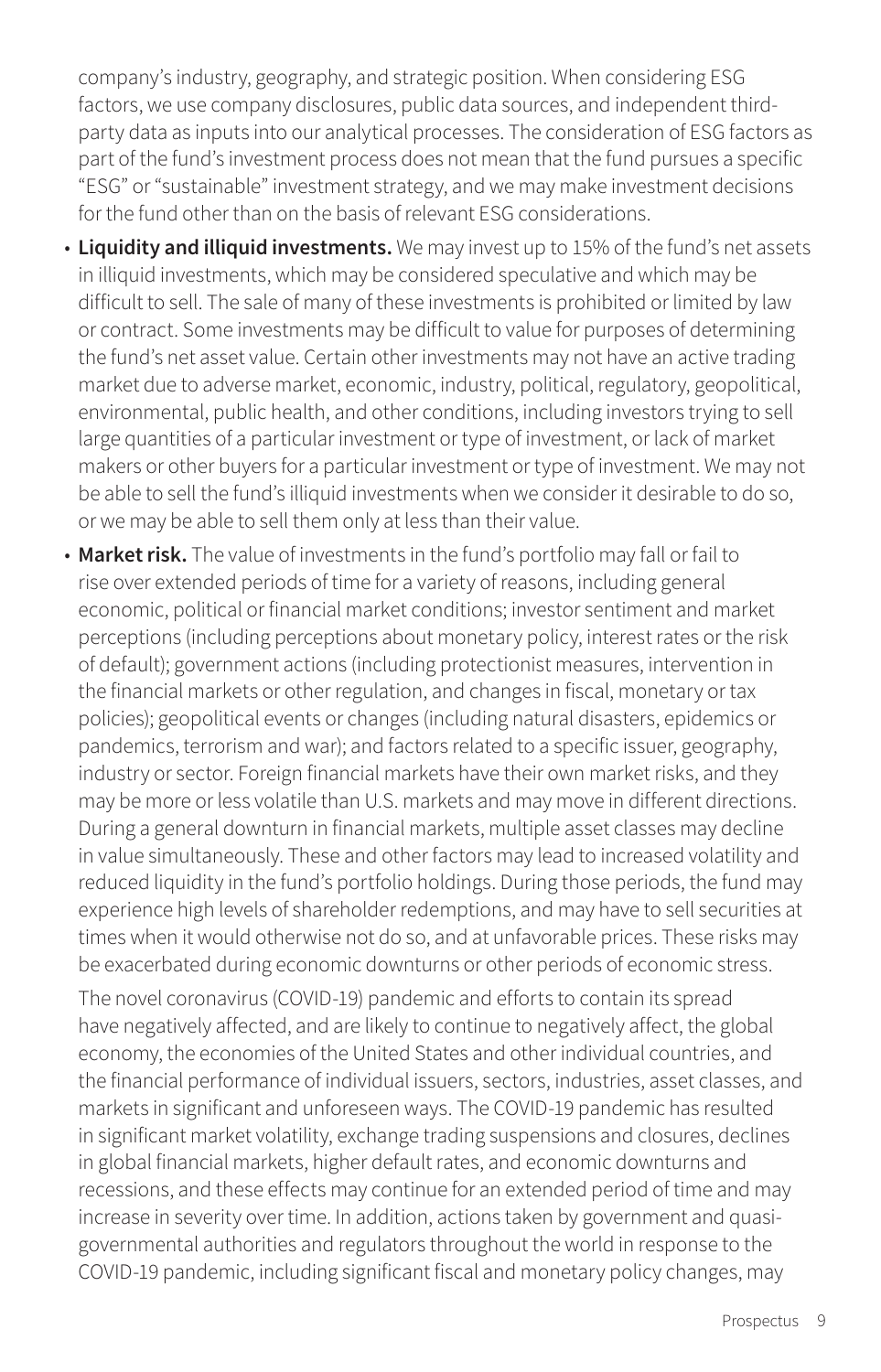affect the value, volatility, and liquidity of some securities and other assets. Given the significant uncertainty surrounding the magnitude, duration, reach, costs and effects of the COVID-19 pandemic, as well as actions that have been or could be taken by governmental authorities or other third parties, it is difficult to predict its potential impacts on the fund's investments. The effects of the COVID-19 pandemic also are likely to exacerbate other risks that apply to the fund, including the risks disclosed in this prospectus, which could negatively impact the fund's performance and lead to losses on your investment in the fund.

- **Management and operational risk.** The fund is actively managed and its performance will reflect, in part, our ability to make investment decisions that seek to achieve the fund's investment objective. There is no guarantee that the investment techniques, analyses, or judgments that we apply in making investment decisions for the fund will produce the intended outcome or that the investments we select for the fund will perform as well as other securities that were not selected for the fund. As a result, the fund may underperform its benchmark or other funds with a similar investment goal and may realize losses. In addition, we, or the fund's other service providers, may experience disruptions or operating errors that could negatively impact the fund. Although service providers may have operational risk management policies and procedures and take appropriate precautions to avoid and mitigate risks that could lead to disruptions and operating errors, it may not be possible to identify all of the operational risks that may affect the fund or to develop processes and controls to completely eliminate or mitigate their occurrence or effects.
- **Other investments.** In addition to the main investment strategies described above, the fund may make other types of investments, such as investments in preferred stocks and convertible securities The fund may also invest in cash or cash equivalents, including money market instruments or short-term instruments such as commercial paper, bank obligations (e.g., certificates of deposit and bankers' acceptances), repurchase agreements, and U.S. Treasury bills or other government obligations. The fund may also from time to time invest all or a portion of its cash balances in money market and/or short-term bond funds advised by Putnam Management or its affiliates. The percentage of the fund invested in cash and cash equivalents and such money market and short-term bond funds is expected to vary over time and will depend on various factors, including market conditions, purchase and redemption activity by fund shareholders, and our assessment of the cash level that is appropriate to allow the fund to pursue investment opportunities as they arise and to meet shareholder redemption requests. Large cash positions may dampen performance and may prevent the fund from achieving its goal. The fund may also loan portfolio securities to earn income. These practices may be subject to other risks, as described under *Miscellaneous Investments, Investment Practices and Risks* in the SAI.
- **Temporary defensive strategies.** In response to adverse market, economic, political or other conditions, we may take temporary defensive positions, such as investing some or all of the fund's assets in cash and cash equivalents, that differ from the fund's usual investment strategies. However, we may choose not to use these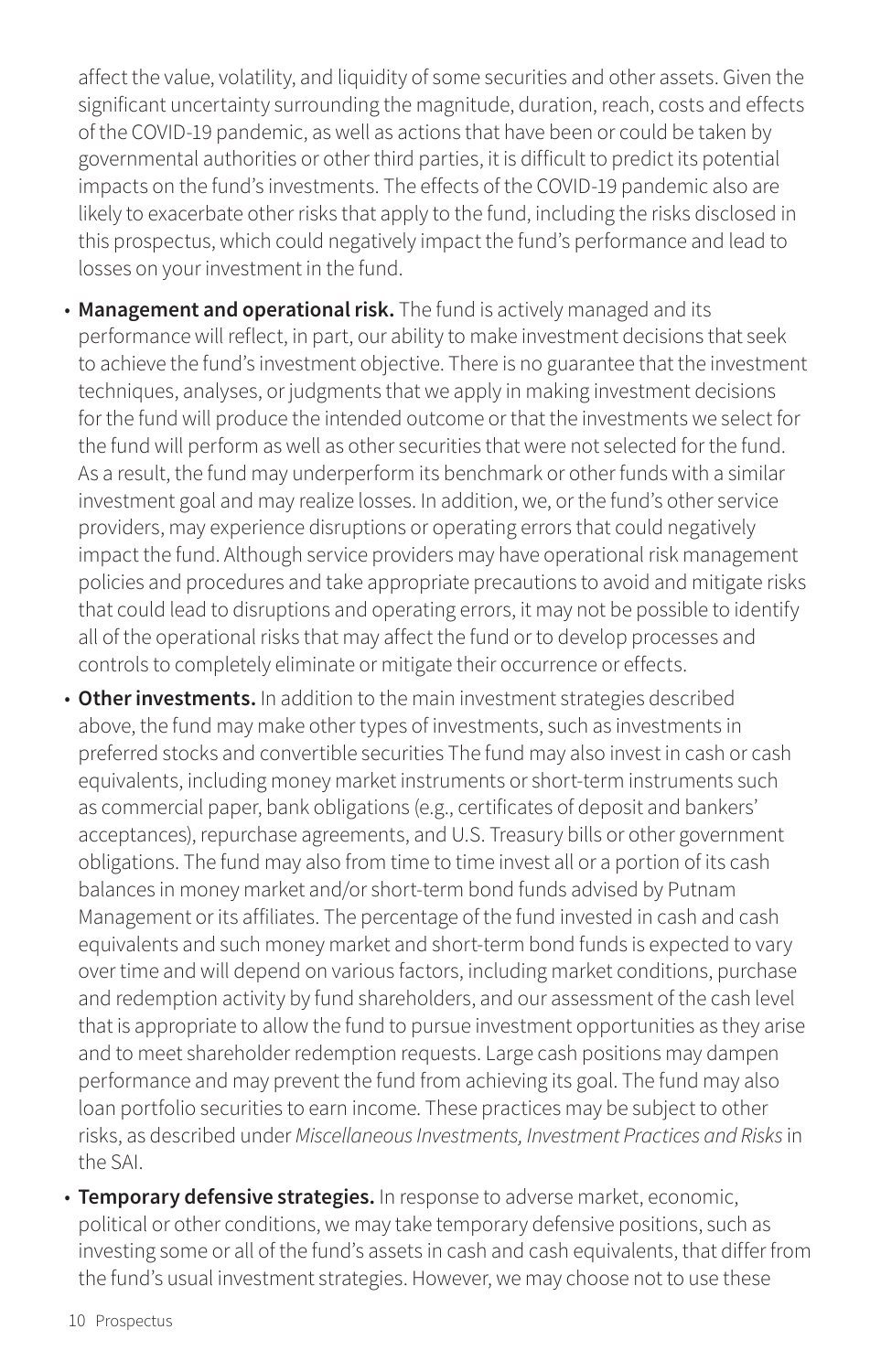temporary defensive strategies for a variety of reasons, even in very volatile market conditions. If we do employ these strategies, the fund may miss out on investment opportunities, and may not achieve its goal. Additionally, while temporary defensive strategies are mainly designed to limit losses, they may not work as intended.

- **Changes in policies.** The Trustees may change the fund's goal, investment strategies and other policies set forth in this prospectus without shareholder approval, except as otherwise provided in the prospectus or SAI.
- **Portfolio turnover rate.** The fund's portfolio turnover rate measures how frequently the fund buys and sells investments. A portfolio turnover rate of 100%, for example, would mean that the fund sold and replaced securities valued at 100% of the fund's assets within a one-year period. From time to time the fund may engage in frequent trading. Funds with high turnover may be more likely to realize capital gains that must be distributed to shareholders as taxable income. High turnover may also cause a fund to pay more brokerage commissions and other transaction costs, which may detract from performance. The fund's portfolio turnover rate and the amount of brokerage commissions it pays will vary over time based on market conditions.
- **Portfolio holdings.** The SAI includes a description of the fund's policies with respect to the disclosure of its portfolio holdings. For more specific information on the fund's portfolio, you may visit the Putnam Investments website, [putnam.com/](https://www.putnam.com/individual?ref=SP020.pdf) [individual,](https://www.putnam.com/individual?ref=SP020.pdf) where the fund's top 10 holdings and related portfolio information may be viewed monthly beginning approximately 15 days after the end of each month, and full portfolio holdings may be viewed quarterly beginning on the 8th business day after the end of each calendar quarter. This information will remain available on the website at least until the fund files a Form N-CSR or publicly available Form N-PORT with the SEC for the period that includes the date of the information, after which such information can be found on the SEC's website at http://www.sec.gov.

## **Who oversees and manages the fund?**

### **The fund's Trustees**

As a shareholder of a mutual fund, you have certain rights and protections, including representation by a Board of Trustees. The Putnam Funds' Board of Trustees oversees the general conduct of the fund's business and represents the interests of the Putnam fund shareholders. At least 75% of the members of the Putnam Funds' Board of Trustees are independent, which means they are not officers of the fund or affiliated with Putnam Investment Management, LLC (Putnam Management).

The Trustees periodically review the fund's investment performance and the quality of other services such as administration, custody, and investor services. At least annually, the Trustees review the fees paid to Putnam Management and its affiliates for providing or overseeing these services, as well as the overall level of the fund's operating expenses. In carrying out their responsibilities, the Trustees are assisted by an administrative staff, auditors and legal counsel that are selected by the Trustees and are independent of Putnam Management and its affiliates.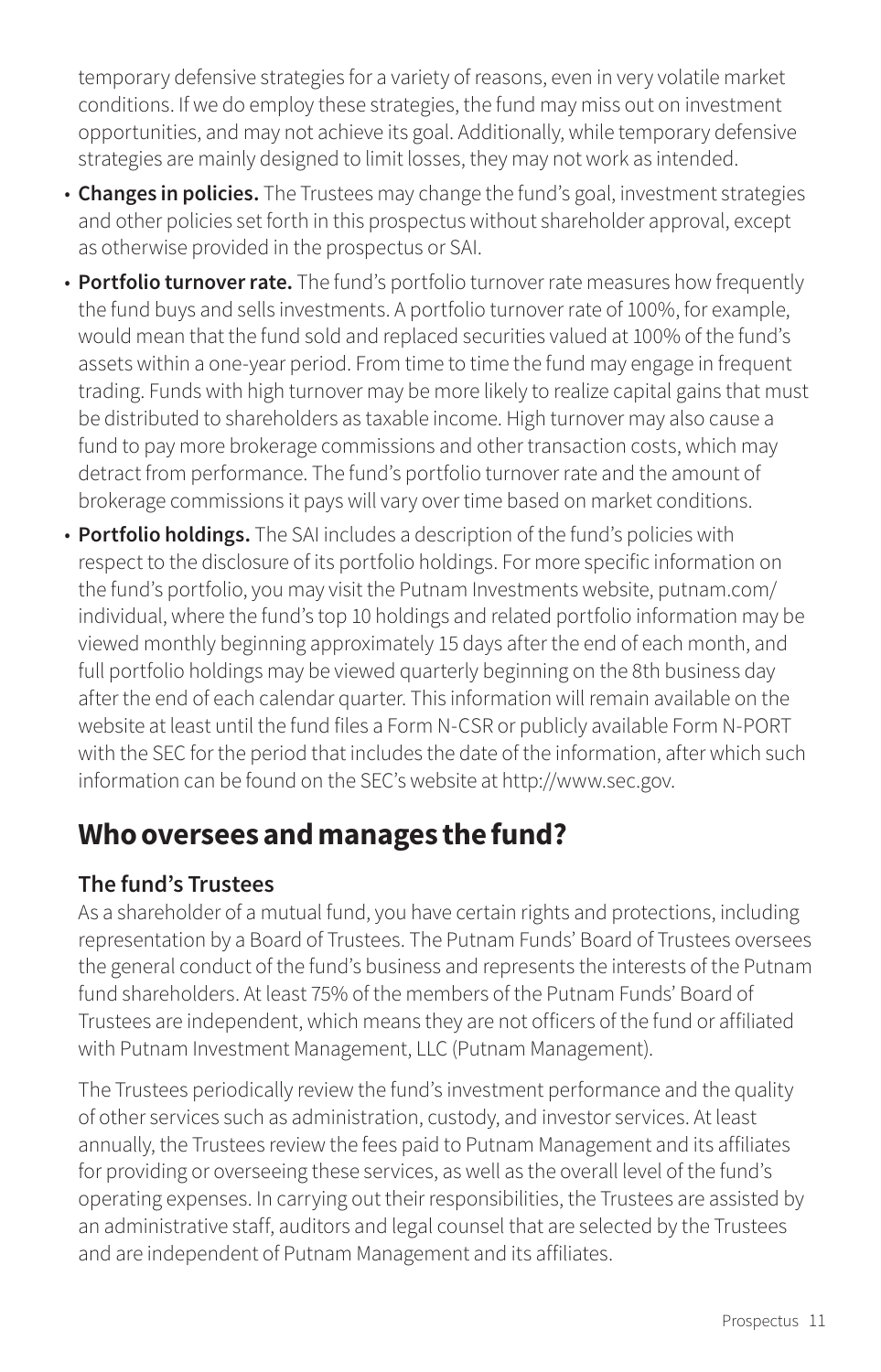#### **Contacting the fund's Trustees**

Address correspondence to: The Putnam Funds Trustees 100 Federal Street Boston, MA 02110

#### **The fund's investment manager**

The Trustees have retained Putnam Management, which has managed mutual funds since 1937, to be the fund's investment manager, responsible for making investment decisions for the fund and managing the fund's other affairs and business.

The basis for the Trustees' approval of the fund's management contract and the sub-management contract described below is discussed in the fund's annual report to shareholders dated October 31, 2021.

The fund pays a monthly management fee to Putnam Management. The fee is calculated by applying a rate to the fund's average net assets for the month. The rate is based on the monthly average of the aggregate net assets of all open-end funds sponsored by Putnam Management (excluding net assets of funds that are invested in, or that are invested in by, other Putnam funds to the extent necessary to avoid "double counting" of those assets), and generally declines as the aggregate net assets increase.

The fund paid Putnam Management a management fee (after any applicable waivers) of 0.42% of average net assets for the fund's last fiscal period\*.

Putnam Management's address is 100 Federal Street, Boston, MA 02110.

Putnam Management has retained its affiliate PIL to make investment decisions for such fund assets as may be designated from time to time for its management by Putnam Management. PIL is not currently managing any fund assets. If PIL were to manage any fund assets, Putnam Management (and not the fund) would pay a quarterly sub-management fee to PIL for its services at the annual rate of 0.35% of the average net asset value (NAV) of any fund assets managed by PIL. PIL, which provides a full range of international investment advisory services to institutional clients, is located at 16 St James's Street, London, England, SW1A 1ER.

Pursuant to this arrangement, Putnam investment professionals who are based in foreign jurisdictions may serve as portfolio managers of the fund or provide other investment services, consistent with local regulations.

- \* For the eleven months ended October 31, 2021. The fund changed its fiscal year end from November 30 to October 31.
- **Portfolio managers.** The officers of Putnam Management identified below are jointly and primarily responsible for the day-to-day management of the fund's portfolio.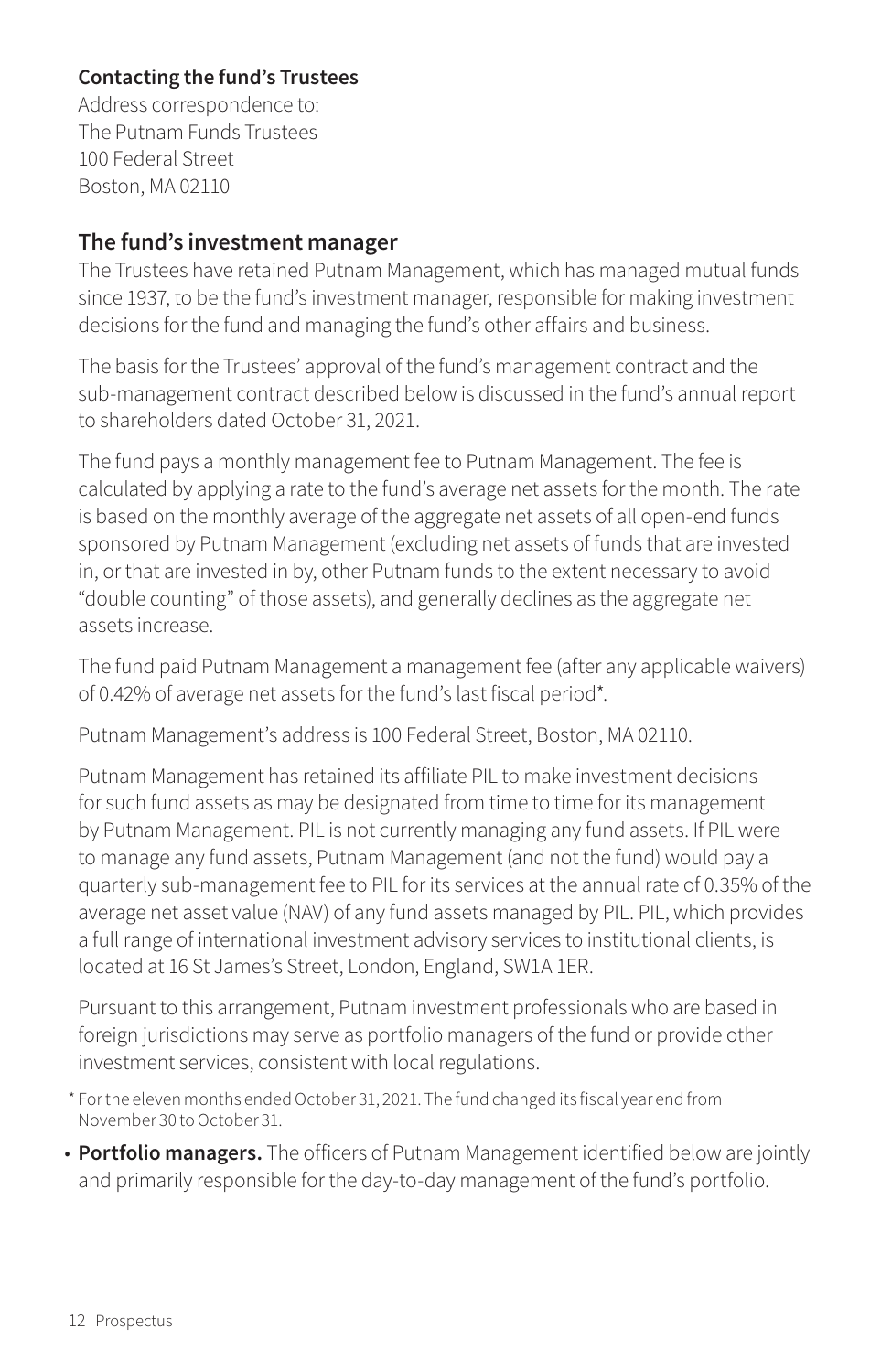| Portfolio managers | Joined fund | Employer                                   | Positions over past five years                                 |
|--------------------|-------------|--------------------------------------------|----------------------------------------------------------------|
| Darren Jaroch      | 2012        | <b>Putnam Management</b><br>1999 – Present | Portfolio Manager                                              |
| Lauren DeMore      | 2019        | <b>Putnam Management</b><br>2006 - Present | Portfolio Manager<br>Previously, Portfolio Manager,<br>Analyst |

The SAI provides information about these individuals' compensation, other accounts managed by these individuals and these individuals' ownership of securities in the fund.

## **How does the fund price its shares?**

The price of the fund's shares is based on its NAV. The NAV per share of each class equals the total value of its assets, less its liabilities, divided by the number of its outstanding shares. Shares are only valued as of the scheduled close of regular trading on the NYSE each day the exchange is open.

The fund values its investments for which market quotations are readily available at market value. It values all other investments and assets at their fair value, which may differ from recent market prices. For example, the fund may value a stock traded on a U.S. exchange at its fair value when the exchange closes early or trading in the stock is suspended. It may also value a stock at fair value if recent transactions in the stock have been very limited or if, in the case of a security traded on a market that closes before the NYSE closes, material information about the issuer becomes available after the close of the relevant market.

The fund translates prices for its investments quoted in foreign currencies into U.S. dollars at current exchange rates, which are generally determined as of 4:00 p.m. Eastern Time each day the NYSE is open. As a result, changes in the value of those currencies in relation to the U.S. dollar may affect the fund's NAV. Because foreign markets may be open at different times than the NYSE, the value of the fund's shares may change on days when shareholders are not able to buy or sell them.

Many securities markets and exchanges outside the U.S. close before the close of the NYSE, and the closing prices for securities in those markets or exchanges may not reflect events that occur after the close but before the scheduled close of regular trading on the NYSE. As a result, the fund has adopted fair value pricing procedures, which, among other things, require the fund to fair value foreign equity securities if there has been a movement in the U.S. market that exceeds a specified threshold that may change from time to time. As noted above, the value determined for an investment using the fund's fair value pricing procedures may differ from recent market prices for the investment.

The fund's most recent NAV is available on Putnam Investments' website at [putnam.com/individual](https://www.putnam.com/individual?ref=SP020.pdf) or by contacting Putnam Investor Services at 1-800-225-1581.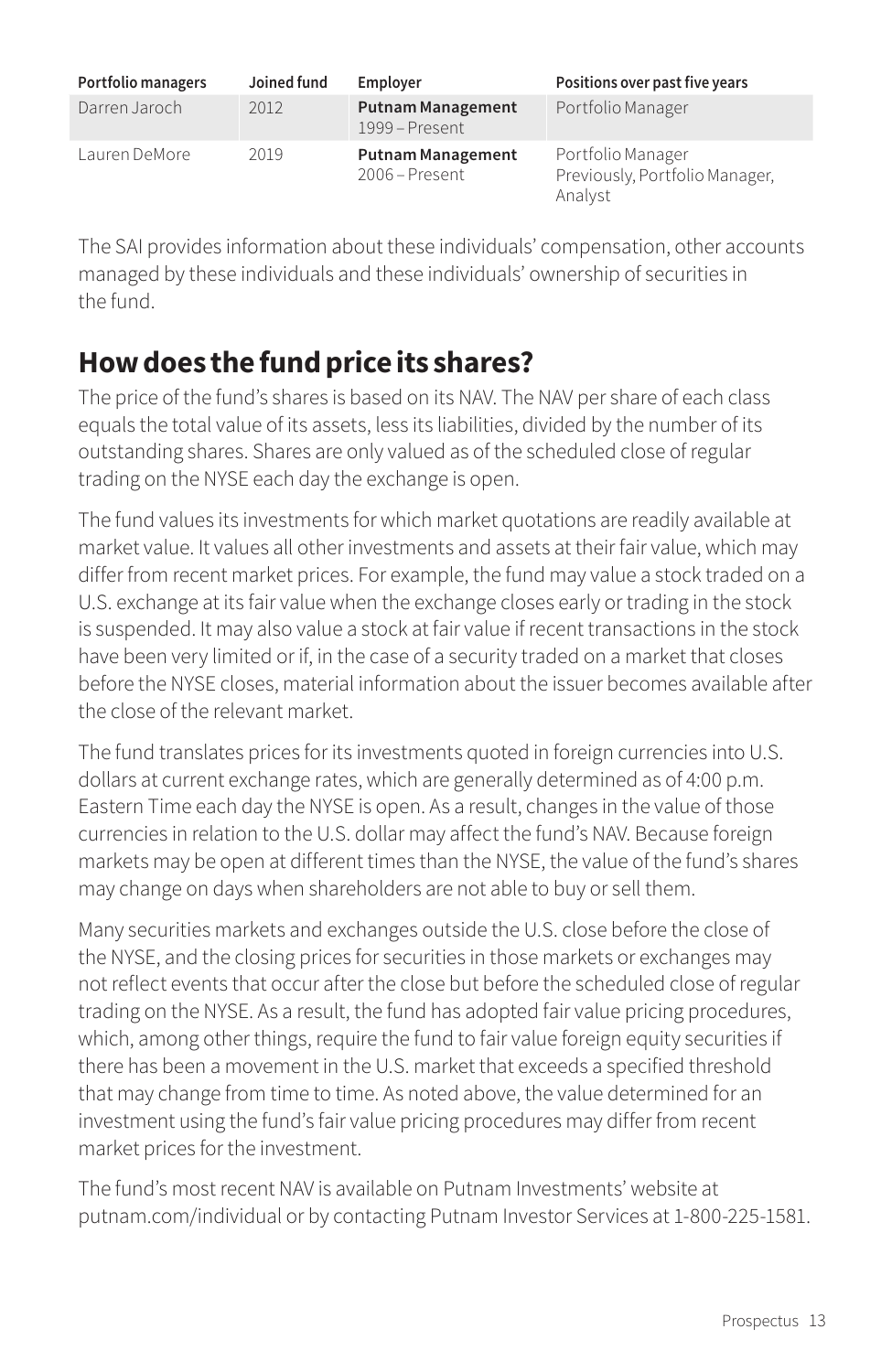## **How do I buy fund shares?**

#### **Opening an account**

You can open a fund account and purchase class A, B and C shares by contacting your financial representative or Putnam Investor Services at 1-800-225-1581 and obtaining a Putnam account application. Purchases of class B shares are closed to new and existing investors except by exchange from class B shares of another Putnam fund or through dividend and/or capital gains reinvestment. The completed application, along with a check made payable to the fund, must then be returned to Putnam Investor Services at the following address:

Putnam Investments P.O. Box 219697 Kansas City, MO 64121-9697

You can open a fund account with as little as \$500. The minimum investment is waived if you make regular investments weekly, semi-monthly or monthly through automatic deductions from your bank checking or savings account. Although Putnam is currently waiving the minimum, it reserves the right to reject initial investments under the minimum at its discretion.

The fund sells its shares at the offering price, which is the NAV plus any applicable sales charge (class A shares only). Your financial representative or Putnam Investor Services generally must receive your completed buy order before the close of regular trading on the NYSE for your shares to be bought at that day's offering price.

If you participate in an employer-sponsored retirement plan that offers the fund, please consult your employer for information on how to purchase shares of the fund through the plan, including any restrictions or limitations that may apply.

Federal law requires mutual funds to obtain, verify, and record information that identifies investors opening new accounts. Investors must provide their full name, residential or business address, Social Security or tax identification number, and date of birth. Entities, such as trusts, estates, corporations and partnerships must also provide additional identifying documentation. For trusts, the fund must obtain and verify identifying information for each trustee listed in the account registration. For certain legal entities, the fund must also obtain and verify identifying information regarding beneficial owners and/or control persons. The fund is unable to accept new accounts if any required information is not provided. If Putnam Investor Services cannot verify identifying information after opening your account, the fund reserves the right to close your account at the then-current NAV, which may be more or less than your original investment, net of any applicable sales charges. Putnam Investor Services may share identifying information with third parties for the purpose of verification subject to the terms of Putnam's privacy policy.

Also, the fund may periodically close to new purchases of shares or refuse any order to buy shares if the fund determines that doing so would be in the best interests of the fund and its shareholders.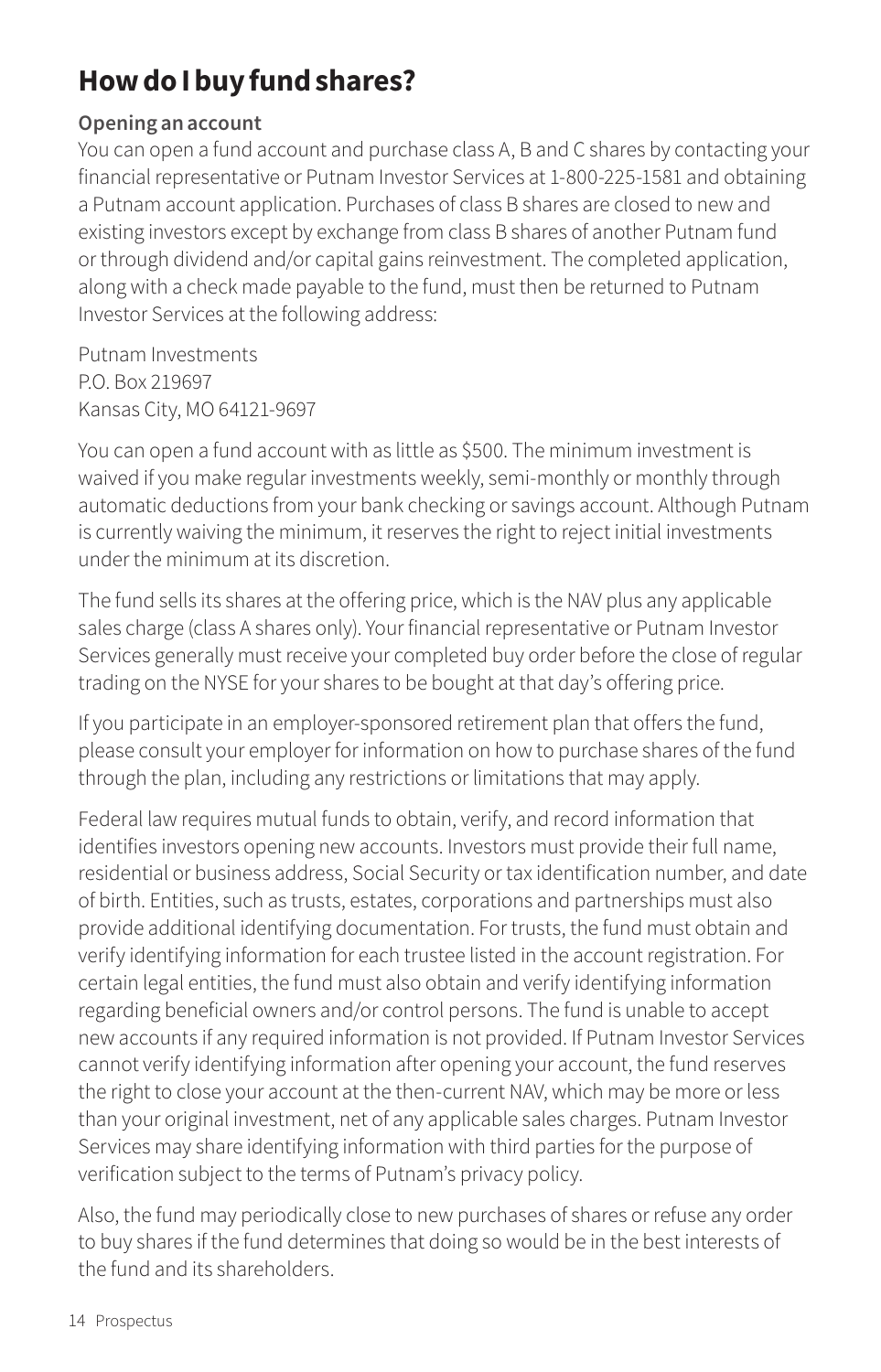#### **Purchasing additional shares**

Once you have an existing account, you can make additional investments at any time in any amount in the following ways:

- **Through a financial representative.** Your representative will be responsible for furnishing all necessary documents to Putnam Investor Services and may charge you for his or her services.
- **Through Putnam's Systematic Investing Program.** You can make regular investments weekly, semi-monthly or monthly through automatic deductions from your bank checking or savings account.
- **Via the Internet or phone.** If you have an existing Putnam fund account and you have completed and returned an Electronic Investment Authorization Form, you can buy additional shares online at [putnam.com](https://www.putnam.com/?ref=SP020.pdf) or by calling Putnam Investor Services at 1-800-225-1581.
- **By mail.** You may also request a book of investment stubs for your account. Complete an investment stub and write a check for the amount you wish to invest, payable to the fund. Return the check and investment stub to Putnam Investor Services.
- **By wire transfer.** You may buy fund shares by bank wire transfer of same-day funds. Please call Putnam Investor Services at 1-800-225-1581 for wiring instructions. Any commercial bank can transfer same-day funds by wire. The fund will normally accept wired funds for investment on the day received if they are received by the fund's designated bank before the close of regular trading on the NYSE. Your bank may charge you for wiring same-day funds. Although the fund's designated bank does not currently charge you for receiving same-day funds, it reserves the right to charge for this service. You cannot buy shares for employer-sponsored retirement plans by wire transfer.

### **Which class of shares is best for me?**

This prospectus offers you three classes of fund shares: A, B and C. Employersponsored retirement plans may also choose class R, R5 or R6 shares, and certain investors described below may also choose class Y or R6 shares. Purchases of class B shares are closed to new and existing investors except by exchange from class B shares of another Putnam fund or through dividend and/or capital gains reinvestment.

Each share class represents investments in the same portfolio of securities, but each class has its own sales charge and expense structure, as illustrated in the *Fund summary — Fees and expenses* section, allowing you and your financial representative to choose the class that best suits your investment needs. When you purchase shares of a fund, you must choose a share class. Deciding which share class best suits your situation depends on a number of factors that you should discuss with your financial representative, including:

• **How long you expect to hold your investment.** Class B shares charge a contingent deferred sales charge (CDSC) on redemptions that is phased out over the first six years; class C shares charge a CDSC on redemptions in the first year.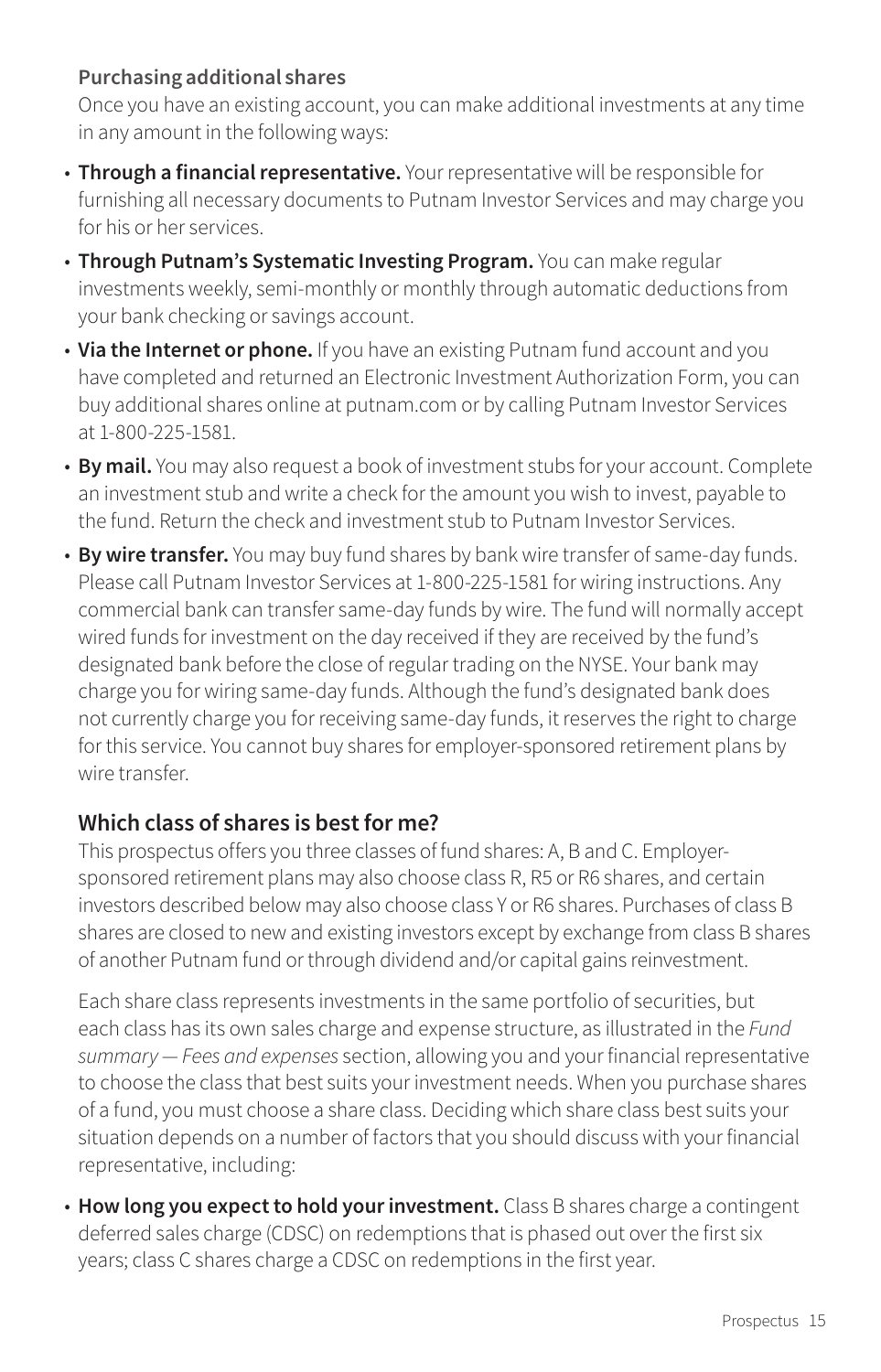- **How much you intend to invest.** While investments of less than \$100,000 can be made in any share class, class A offers sales charge discounts starting at \$50,000.
- **Total expenses associated with each share class.** As shown in the section entitled *Fund summary — Fees and expenses*, each share class offers a different combination of up-front and ongoing expenses. Generally, the lower the up-front sales charge, the greater the ongoing expenses.

#### **Here is a summary of the differences among the classes of shares**

#### **Class A shares**

- Initial sales charge of up to 5.75%
- Lower sales charges available for investments of \$50,000 or more
- No deferred sales charge (except that a deferred sales charge of 1.00% may be imposed on certain redemptions of shares bought without an initial sales charge)
- Lower annual expenses, and higher dividends, than class B or C shares because of lower 12b-1 fees.

#### **Class B shares**

- Purchases of class B shares are closed to new and existing investors except by exchange from class B shares of another Putnam fund or through dividend and/or capital gains reinvestment.
- No initial sales charge; your entire investment goes to work immediately
- Deferred sales charge of up to 5.00% if shares are sold within six years of purchase
- Higher annual expenses, and lower dividends, than class A shares because of higher 12b-1 fees
- Convert automatically to class A shares after eight years, thereby reducing future 12b-1 fees.

#### **Class C shares**

- No initial sales charge; your entire investment goes to work immediately
- Deferred sales charge of 1.00% if shares are sold within one year of purchase
- Higher annual expenses, and lower dividends, than class A shares because of higher 12b-1 fees
- Convert automatically to class A shares after eight years, thereby reducing future 12b-1 fees, provided that Putnam Investor Services or the financial intermediary through which a shareholder purchased class C shares has records verifying that the class C shares have been held for at least eight years, and that class A shares are available for purchase by residents in the shareholder's jurisdiction. In certain cases, records verifying that the class C shares have been held for at least eight years may not be available (for example, participant level share lot aging may not be tracked by group retirement plan recordkeeping platforms through which class C shares of the fund are held in an omnibus account). If such records are unavailable, Putnam Investor Services or the relevant financial intermediary may not effect the conversion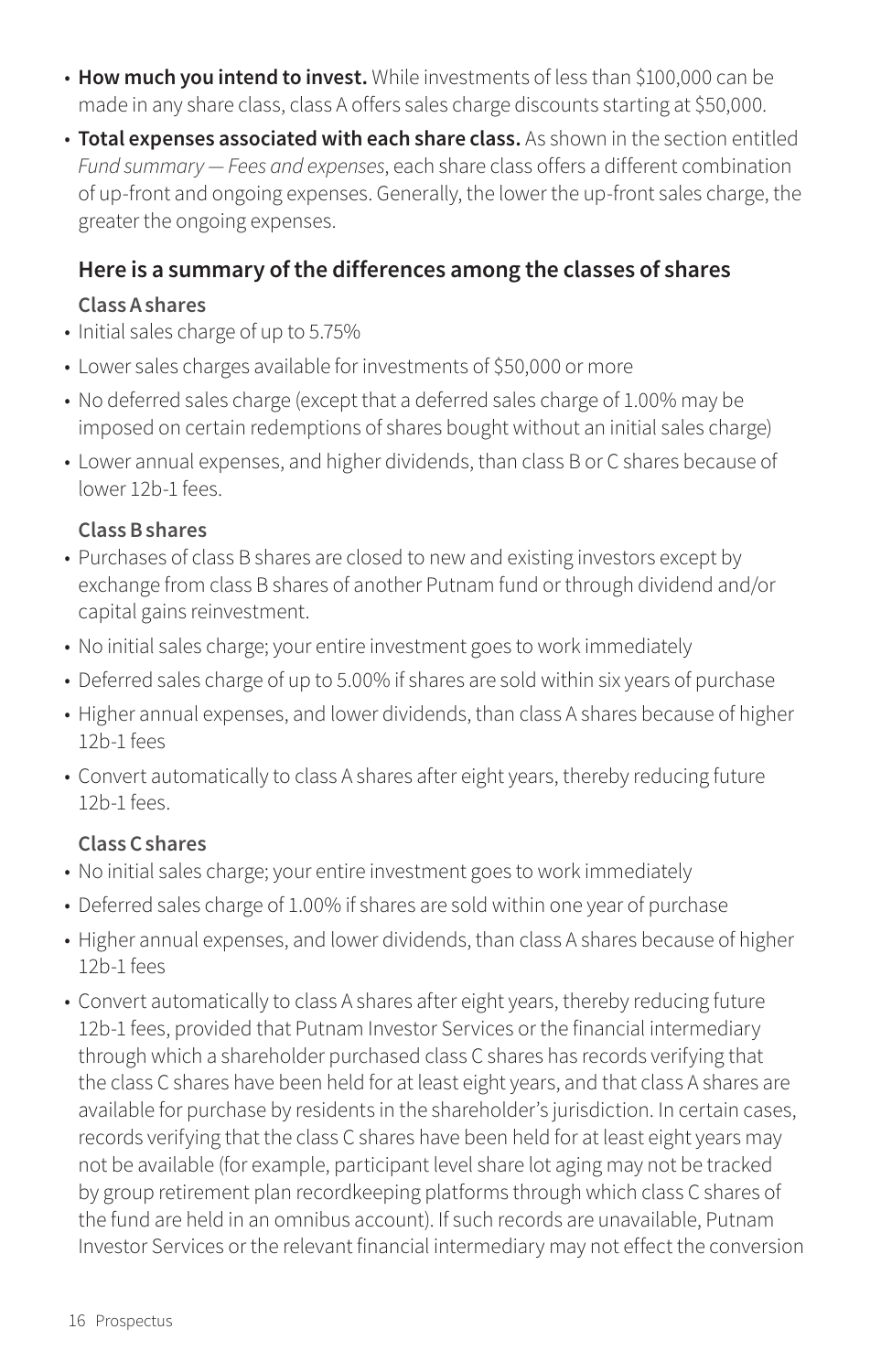or may effect the conversion on a different schedule determined by Putnam Investor Services or the financial intermediary, which may be shorter or longer than eight years. Investors should consult their financial representative for more information about their eligibility for class C share conversion. Prior to March 1, 2021, class C shares converted to class A shares after ten years.

- Orders for class C shares of one or more Putnam funds, other than class C shares sold to employer-sponsored retirement plans, will be refused when the total value of the purchase, plus existing account balances that are eligible to be linked under a right of accumulation for purchases of class A shares (as described below), is \$1,000,000 or more. Investors considering cumulative purchases of \$1,000,000 or more should consider whether class A shares would be more advantageous and consult their financial representative.
- May be exchanged automatically for class A shares if the shareholder is investing through an account or platform with a financial intermediary, to the extent described in the Appendix, provided that class A shares are available for purchase by residents in the shareholder's jurisdiction.

#### **Class R shares (available only to employer-sponsored retirement plans)**

- No initial sales charge; your entire investment goes to work immediately
- No deferred sales charge
- Lower annual expenses, and higher dividends, than class B or C shares because of lower 12b-1 fees
- Higher annual expenses, and lower dividends, than class A shares because of higher 12b-1 fees
- No conversion to class A shares, so no reduction in future 12b-1 fees.

#### **Class R5 shares (available only to employer-sponsored retirement plans)**

- No initial sales charge; your entire investment goes to work immediately
- No deferred sales charge
- Lower annual expenses, and higher dividends, than class A, B, C or R shares because of no 12b-1 fees
- Higher annual expenses, and lower dividends, than class Y and R6 shares because of higher investor servicing fees.

#### **Class R6 shares (available only to investors listed below)**

- The following investors may purchase class R6 shares:
	- employer-sponsored retirement plans that are clients of third-party administrators (including affiliates of Putnam) that have entered into agreements with Putnam;
	- investors purchasing shares through an asset-based fee program that is sponsored by a registered broker-dealer or other financial institution;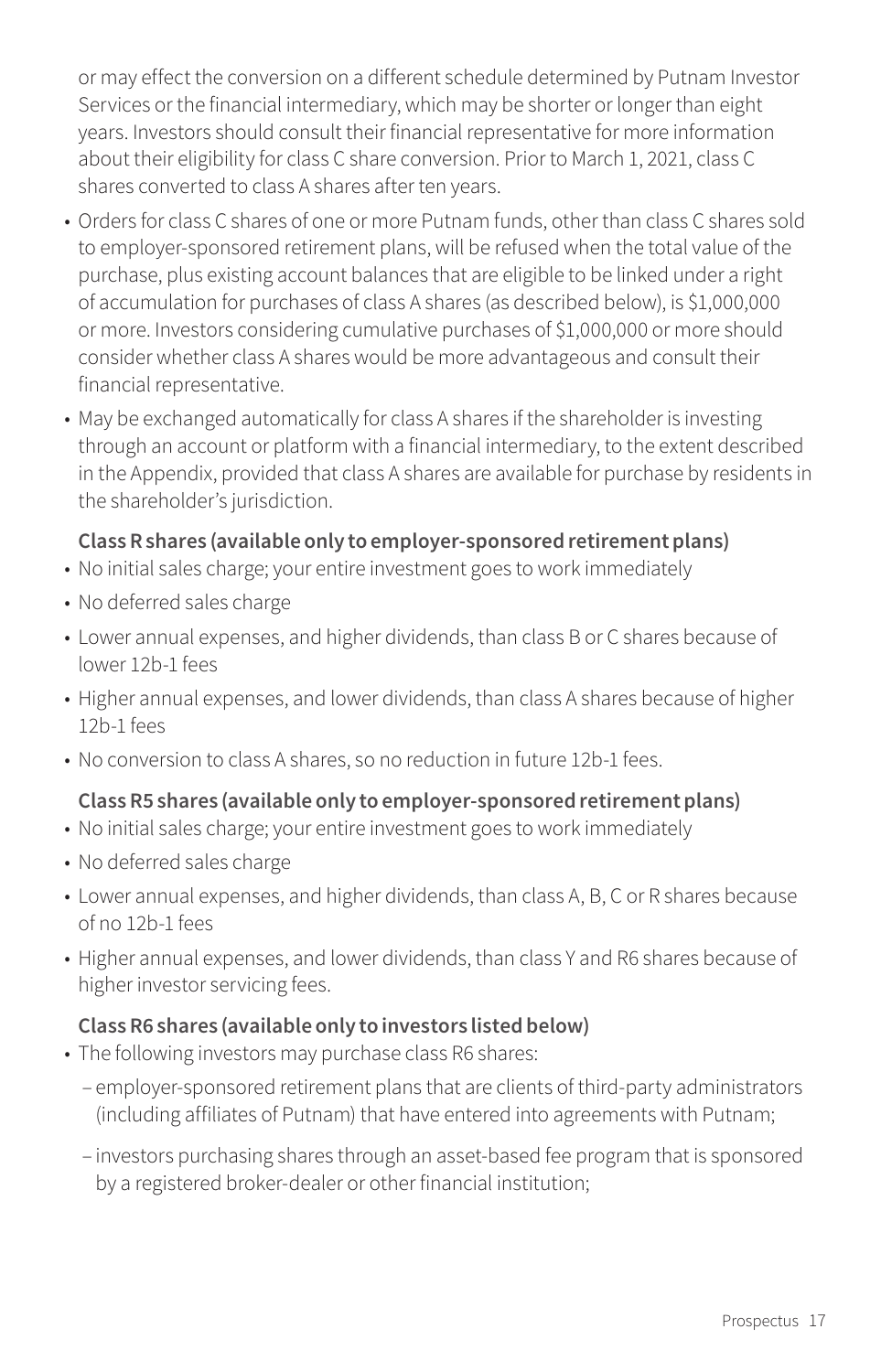- investors purchasing shares through a commission-based platform of a registered broker-dealer or other financial institution that charges you additional fees or commissions, other than those described in the prospectus and statement of additional information, and that has entered into an agreement with Putnam Retail Management to offer class R6 shares through such a program;
- corporations, endowments, foundations and other institutional investors that have been approved by Putnam;
- unaffiliated investment companies (whether registered or private) that have been approved by Putnam; and
- health savings accounts (HSAs) purchasing shares through a registered brokerdealer or other financial institution.
- No initial sales charge; your entire investment goes to work immediately
- No deferred sales charge
- Lower annual expenses, and higher dividends, than class A, B, C or R shares because of no 12b-1 fees and lower investor servicing fees
- Lower annual expenses, and higher dividends, than class R5 or Y shares because of lower investor servicing fees.

#### **Class Y shares (available only to investors listed below)**

- The following investors may purchase class Y shares if approved by Putnam:
	- employer-sponsored retirement plans that are clients of third-party administrators (including affiliates of Putnam) that have entered into agreements with Putnam;
	- bank trust departments and trust companies that have entered into agreements with Putnam and offer institutional share class pricing to their clients;
	- corporate individual retirement accounts (IRAs) administered by Putnam, if another retirement plan of the sponsor is eligible to purchase class Y shares;
	- college savings plans that qualify for tax-exempt treatment under Section 529 of the Internal Revenue Code;
	- other Putnam funds and Putnam investment products;
	- investors purchasing shares through an asset-based fee program that is sponsored by a registered broker-dealer or other financial institution;
	- investors purchasing shares through a commission-based platform of a registered broker-dealer or other financial institution that charges you additional fees or commissions, other than those described in the prospectus and SAI, and that has entered into an agreement with Putnam Retail Management Limited Partnership (PRM) to offer class Y shares through such a program;
	- clients of a financial representative who are charged a fee for consulting or similar services;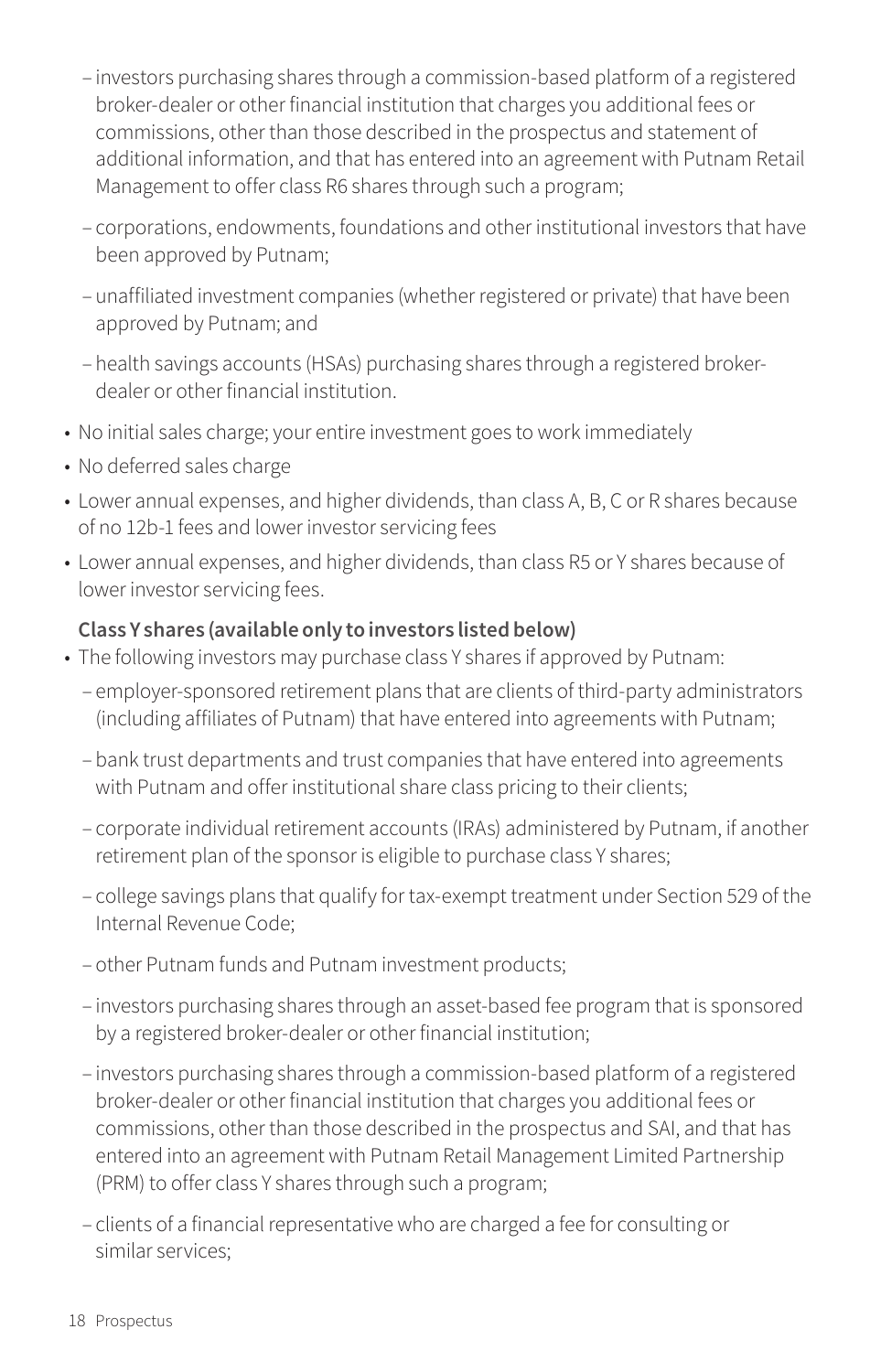- corporations, endowments, foundations, and other institutional investors that have been approved by Putnam;
- unaffiliated investment companies (whether registered or private) that have been approved by Putnam;
- current and retired Putnam employees and their immediate family members (including an employee's spouse, domestic partner, fiancé(e), or other family members who are living in the same household) as well as, in each case, Putnamoffered health savings accounts, IRAs, and other similar tax-advantaged plans solely owned by the foregoing individuals; current and retired directors of Putnam Investments, LLC; current and retired Great-West Life & Annuity Insurance Company employees; and current and retired Trustees of the fund. Upon the departure of any member of this group of individuals from Putnam, Great-West Life & Annuity Insurance Company, or the fund's Board of Trustees, the member's class Y shares convert automatically to class A shares, unless the member's departure is a retirement, as determined by Putnam in its discretion for employees and directors of Putnam and employees of Great-West Life & Annuity Insurance Company and by the Board of Trustees in its discretion for Trustees; provided that conversion will not take place with respect to class Y shares held by former Putnam employees and their immediate family members in health savings accounts where it is not operationally practicable due to platform or other limitations; and
- personal and family member IRAs of registered representatives and other employees of broker-dealers and other financial institutions having a sales agreement with Putnam Retail Management, if (1) the registered representative or other employee is the broker of record or financial representative for the account, (2) the broker-dealer or other financial institution's policies prohibit the use of class A shares or other classes of fund shares that pay 12b-1 fees in such accounts to avoid potential prohibited transactions under Internal Revenue Service rules due to the account owners' status as "disqualified persons" under those rules, and (3) the broker-dealer or other financial institution has an agreement with Putnam Retail Management related to the use of class Y shares in these accounts.

Trust companies or bank trust departments that purchased class Y shares for trust accounts may transfer them to the beneficiaries of the trust accounts, who may continue to hold them or exchange them for class Y shares of other Putnam funds. Defined contribution plans (including corporate IRAs) that purchased class Y shares under prior eligibility criteria may continue to purchase class Y shares.

- No initial sales charge; your entire investment goes to work immediately
- No deferred sales charge
- Lower annual expenses, and higher dividends, than class A, B, C or R shares because of no 12b-1 fees.
- Lower annual expenses, and higher dividends, than class R5 shares because of lower investor servicing fees.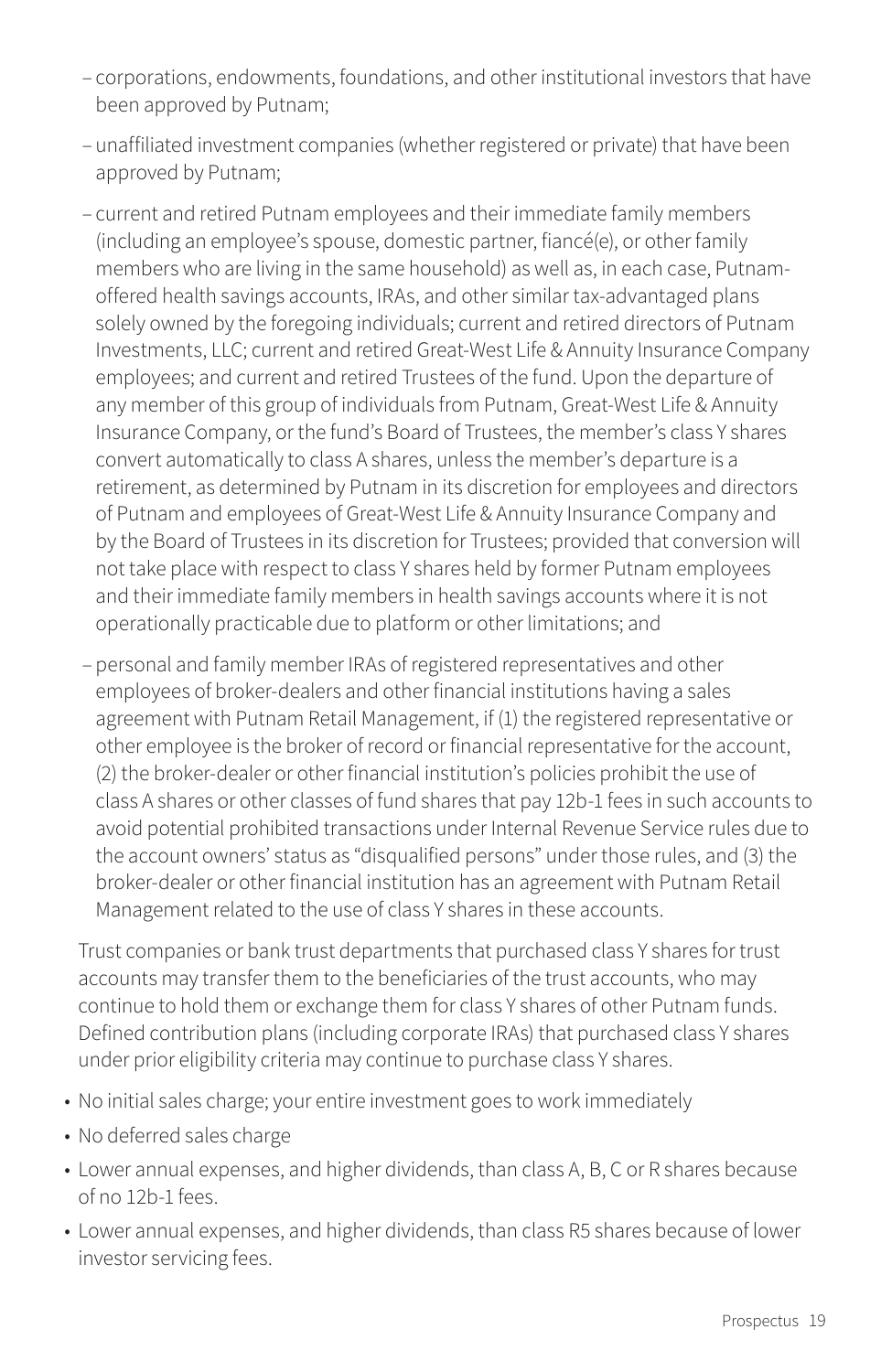• Higher annual expenses, and lower dividends, than class R6 shares because of higher investor servicing fees.

|                                           | Class A sales charge as a percentage of*: |                  |  |  |  |  |  |  |
|-------------------------------------------|-------------------------------------------|------------------|--|--|--|--|--|--|
| Amount of purchase at offering price (\$) | Net amount invested                       | Offering price** |  |  |  |  |  |  |
| Under 50,000                              | 6.10%                                     | 5.75%            |  |  |  |  |  |  |
| 50,000 but under 100,000                  | 4.71                                      | 4.50             |  |  |  |  |  |  |
| 100,000 but under 250,000                 | 3.63                                      | 3.50             |  |  |  |  |  |  |
| 250,000 but under 500,000                 | 2.56                                      | 2.50             |  |  |  |  |  |  |
| 500,000 but under 1,000,000               | 2.04                                      | 2.00             |  |  |  |  |  |  |
| 1,000,000 and above                       | <b>NONF</b>                               | <b>NONE</b>      |  |  |  |  |  |  |

#### **Initial sales charges for class A shares**

\* Because of rounding in the calculation of offering price and the number of shares purchased, actual sales charges you pay may be more or less than these percentages.

\*\* Offering price includes sales charge.

#### **Reducing your class A sales charge**

The fund offers two principal ways for you to qualify for discounts on initial sales charges on class A shares, often referred to as "breakpoint discounts":

• **Right of accumulation.** You can add the amount of your current purchases of class A shares of the fund and other Putnam funds to the value of your existing accounts in the fund and other Putnam funds. Individuals can also include purchases by, and accounts owned by, their spouse and minor children, including accounts established through different financial representatives. For your current purchases, you will pay the initial sales charge applicable to the total value of the linked accounts and purchases, which may be lower than the sales charge otherwise applicable to each of your current purchases. Shares of Putnam money market funds, other than money market fund shares acquired by exchange from other Putnam funds, are not included for purposes of the right of accumulation.

To calculate the total value of your existing accounts and any linked accounts, the fund will use the higher of (a) the current maximum public offering price of those shares or (b) if you purchased the shares after December 31, 2007, the initial value of the total purchases, or, if you held the shares on December 31, 2007, the market value at maximum public offering price on that date, in either case, less the market value on the applicable redemption date of any of those shares that you have redeemed.

• **Statement of intention.** A statement of intention is a document in which you agree to make purchases of class A shares in a specified amount within a period of 13 months. For each purchase you make under the statement of intention, you will pay the initial sales charge applicable to the total amount you have agreed to purchase. While a statement of intention is not a binding obligation on you, if you do not purchase the full amount of shares within 13 months, the fund will redeem shares from your account in an amount equal to the difference between the higher initial sales charge you would have paid in the absence of the statement of intention and the initial sales charge you actually paid.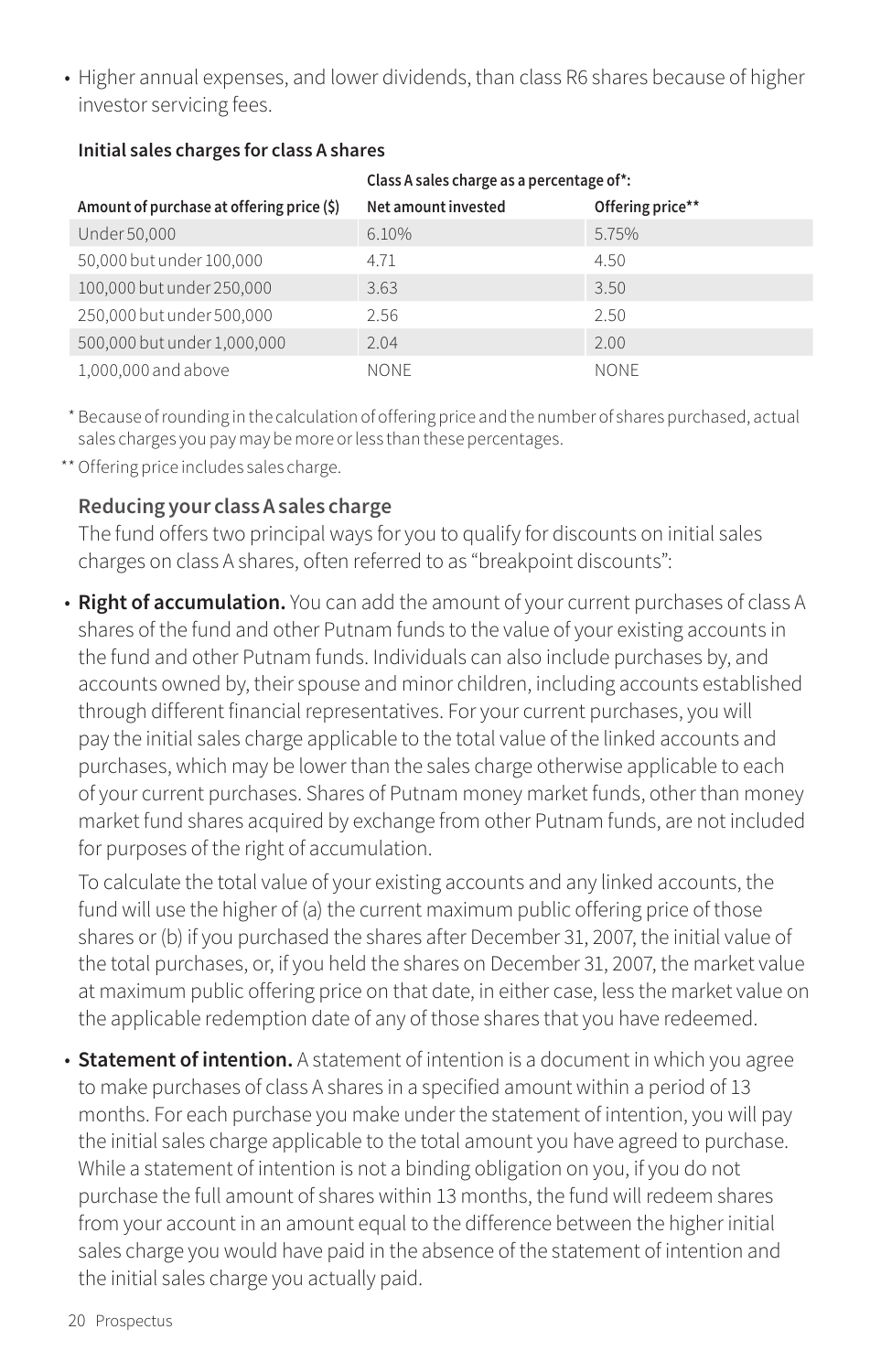Account types that may be linked with each other to obtain breakpoint discounts using the methods described above include:

- Individual accounts
- Joint accounts
- Accounts established as part of a retirement plan and IRA accounts (some restrictions may apply)
- Shares of Putnam funds owned through accounts in the name of your dealer or other financial intermediary (with documentation identifying beneficial ownership of shares)
- Accounts held as part of a Section 529 college savings plan managed by Putnam Management (some restrictions may apply)

In order to obtain a breakpoint discount, you should inform your financial representative at the time you purchase shares of the existence of other accounts or purchases that are eligible to be linked for the purpose of calculating the initial sales charge. The fund or your financial representative may ask you for records or other information about other shares held in your accounts and linked accounts, including accounts opened with a different financial representative. Restrictions may apply to certain accounts and transactions. Further details about breakpoint discounts can be found on Putnam Investments' website at [putnam.com/individual](https://www.putnam.com/individual?ref=SP020.pdf) by selecting *Mutual Funds,* then *Pricing and performance,* and then *About fund costs,* and in the SAI.

• **Additional reductions and waivers of sales charges.** In addition to the breakpoint discount methods described above for class A shares, the fund may sell the classes of shares specified below without a sales charge or CDSC under the circumstances described below. The sales charge and CDSC waiver categories described below do not apply to customers purchasing shares of the fund through any of the financial intermediaries specified in the Appendix to this prospectus (each, a "Specified Intermediary").

#### **Different financial intermediaries may impose different sales charges. Please refer to the Appendix for the sales charge or CDSC waivers that are applicable to each Specified Intermediary.**

#### **Class A shares**

The following categories of investors are eligible to purchase class A shares without payment of a sales charge:

(i) current and former Trustees of the fund, their family members, business and personal associates; current and former employees of Putnam Management and certain current and former corporate affiliates, their family members, business and personal associates; employer-sponsored retirement plans for the foregoing; and partnerships, trusts or other entities in which any of the foregoing has a substantial interest;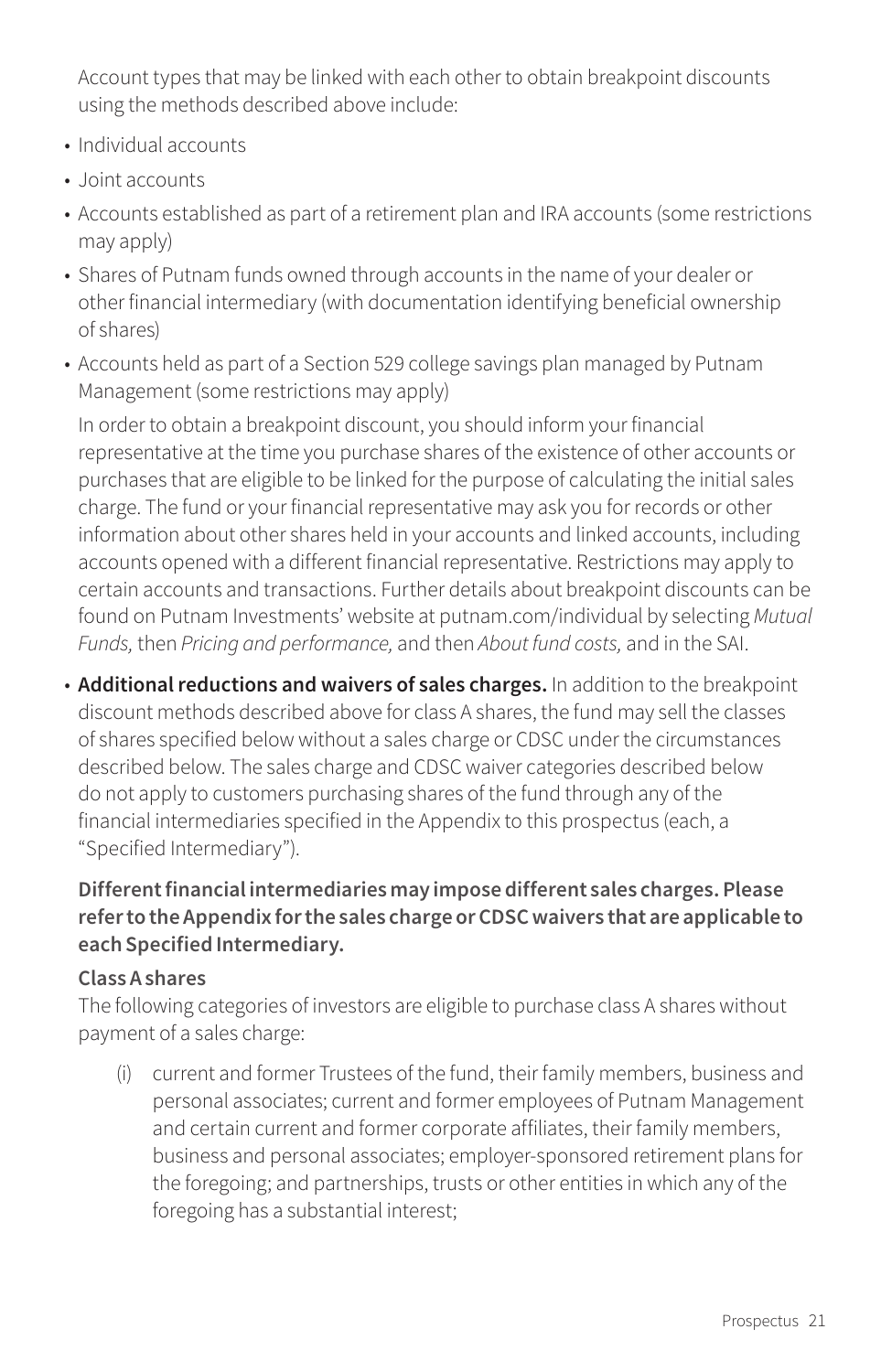- (ii) clients of administrators or other service providers of employer-sponsored retirement plans (for purposes of this waiver, employer-sponsored retirement plans do not include SEP IRAs, SIMPLE IRAs or SARSEPs) (not applicable to tax-exempt funds);
- (iii) registered representatives and other employees of broker-dealers having sales agreements with Putnam Retail Management; employees of financial institutions having sales agreements with Putnam Retail Management or otherwise having an arrangement with any such broker-dealer or financial institution with respect to sales of fund shares; and their immediate family members (spouses and children under age 21, including step-children and adopted children);
- (iv) a trust department of any financial institution purchasing shares of the fund in its capacity as trustee of any trust (other than a tax-qualified retirement plan trust), through an arrangement approved by Putnam Retail Management, if the value of the shares of the fund and other Putnam funds purchased or held by all such trusts exceeds \$1 million in the aggregate;
- (v) clients of (i) broker-dealers, financial institutions, financial intermediaries or registered investment advisors that charge a fee for advisory or investment services or (ii) broker-dealers, financial institutions, or financial intermediaries that have entered into an agreement with Putnam Retail Management to offer shares through a retail self-directed brokerage account with or without the imposition of a transaction fee;
- (vi) college savings plans that qualify for tax-exempt treatment under Section 529 of the Internal Revenue Code of 1986, as amended (the "Code"); and
- (vii) shareholders reinvesting the proceeds from a Putnam Corporate IRA Plan distribution into a nonretirement plan account.

Administrators and other service providers of employer-sponsored retirement plans are required to enter into contractual arrangements with Putnam Investor Services in order to offer and hold fund shares. Administrators and other service providers of employer-sponsored retirement plans seeking to place trades on behalf of their plan clients should consult Putnam Investor Services as to the applicable requirements.

#### **Class B and class C shares**

A CDSC is waived in the event of a redemption under the following circumstances:

- (i) a withdrawal from a Systematic Withdrawal Plan ("SWP") of up to 12% of the net asset value of the account (calculated as set forth in the SAI);
- (ii) a redemption of shares that are no longer subject to the CDSC holding period therefor;
- (iii) a redemption of shares that were issued upon the reinvestment of distributions by the fund;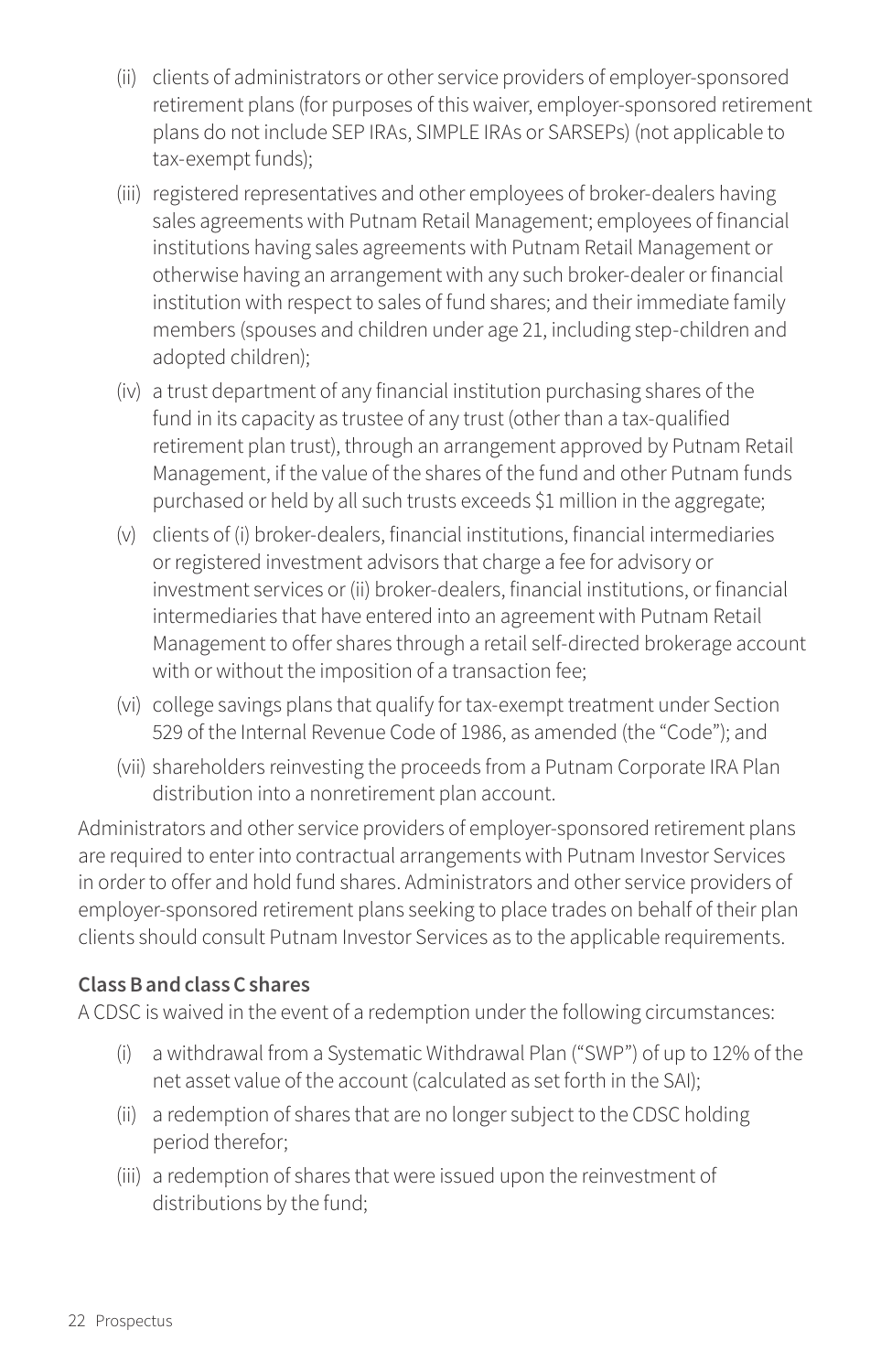- (iv) a redemption of shares that were exchanged for shares of another Putnam fund, provided that the shares acquired in such exchange or subsequent exchanges (including shares of a Putnam money market fund or Putnam Ultra Short Duration Income Fund) will continue to remain subject to the CDSC, if applicable, until the applicable holding period expires; and
- (v) in the case of individual, joint or Uniform Transfers to Minors Act accounts, in the event of death or post-purchase disability of a shareholder, for the purpose of paying benefits pursuant to tax-qualified retirement plans ("Benefit Payments"), or, in the case of living trust accounts, in the event of the death or post-purchase disability of the settlor of the trust.

Additional information about reductions and waivers of sales charges, including deferred sales charges, is included in the SAI. You may consult your financial representative or Putnam Retail Management for assistance.

## **How do I sell or exchange fund shares?**

You can sell your shares back to the fund or exchange them for shares of another Putnam fund any day the NYSE is open, either through your financial representative or directly to the fund.

If you redeem your shares shortly after purchasing them, your redemption payment for the shares may be delayed until the fund collects the purchase price of the shares, which may be up to 7 calendar days after the purchase date.

Regarding exchanges, not all Putnam funds offer all classes of shares or may be open to new investors. If you exchange shares otherwise subject to a deferred sales charge, the transaction will not be subject to the deferred sales charge. When you redeem the shares acquired through the exchange, however, the redemption may be subject to the deferred sales charge, depending upon when and from which fund you originally purchased the shares. The deferred sales charge will be computed using the schedule of any fund into or from which you have exchanged your shares that would result in your paying the highest deferred sales charge applicable to your class of shares. For purposes of computing the deferred sales charge, the length of time you have owned your shares will be measured from the date of original purchase, unless you originally purchased the shares from another Putnam fund that does not directly charge a deferred sales charge, in which case the length of time you have owned your shares will be measured from the date you exchange those shares for shares of another Putnam fund that does charge a deferred sales charge, and will not be affected by any subsequent exchanges among funds.

• **Selling or exchanging shares through your financial representative.** Your representative must receive your request in proper form before the close of regular trading on the NYSE for you to receive that day's NAV, less any applicable deferred sales charge. Your representative will be responsible for furnishing all necessary documents to Putnam Investor Services on a timely basis and may charge you for his or her services.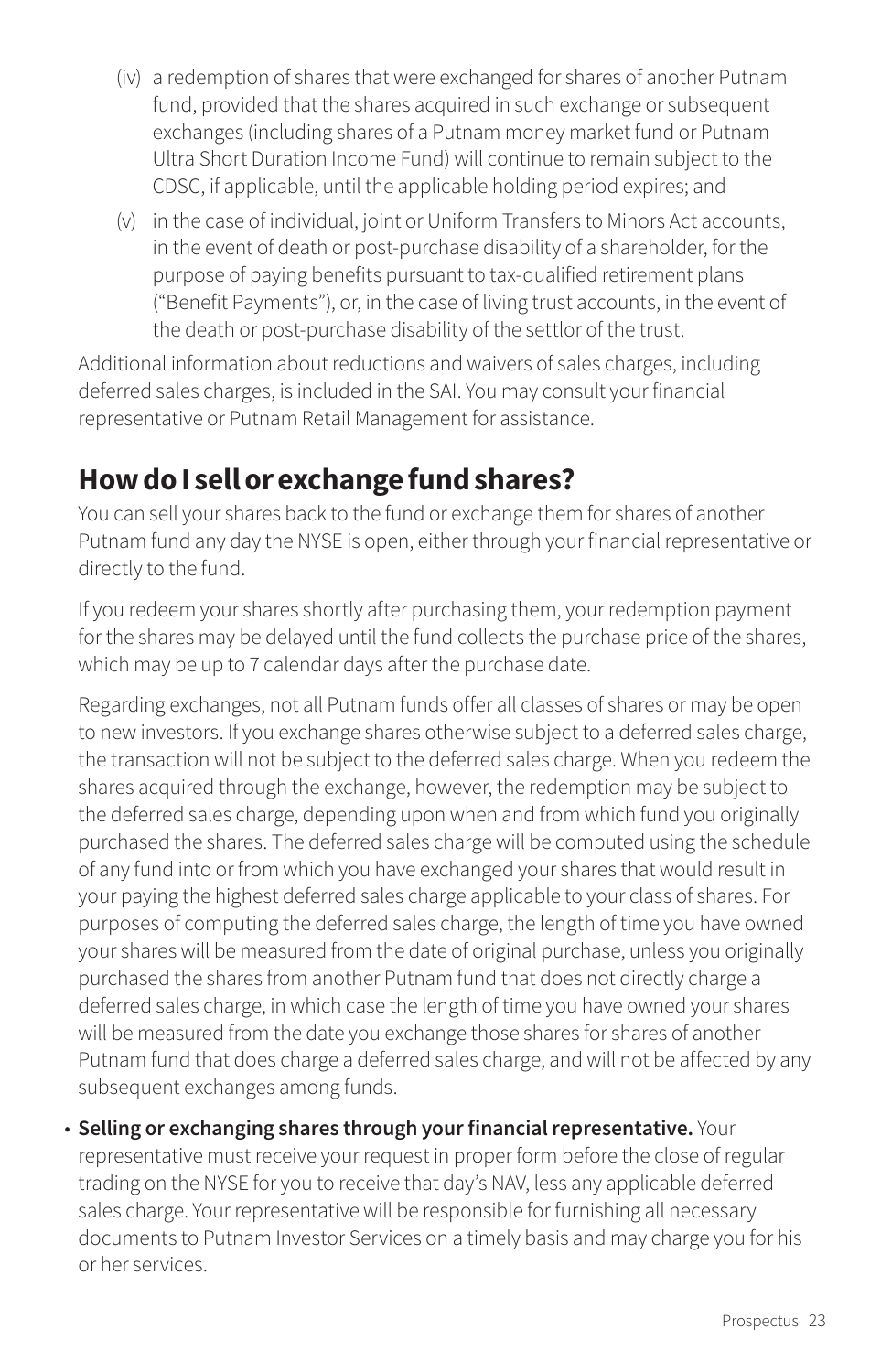- **Selling or exchanging shares directly with the fund.** Putnam Investor Services must receive your request in proper form before the close of regular trading on the NYSE in order to receive that day's NAV, less any applicable deferred sales charge.
- **By mail.** Send a letter of instruction signed by all registered owners or their legal representatives to Putnam Investor Services. If you have certificates for the shares you want to sell or exchange, you must return them unendorsed with your letter of instruction.
- **By telephone.** You may use Putnam's telephone redemption privilege to redeem shares valued at less than \$100,000 unless you have notified Putnam Investor Services of an address change within the preceding 15 days, in which case other requirements may apply. Unless you indicate otherwise on the account application, Putnam Investor Services will be authorized to accept redemption instructions received by telephone. A telephone exchange privilege is currently available. Sale or exchange of shares by telephone is not permitted if there are certificates for your shares. The telephone redemption and exchange privileges may be modified or terminated without notice.
- **Via the Internet.** You may also exchange shares via the Internet at [putnam.com/individual.](https://www.putnam.com/individual?ref=SP020.pdf)
- **Shares held through your employer's retirement plan.** For information on how to sell or exchange shares of the fund that were purchased through your employer's retirement plan, including any restrictions and charges that the plan may impose, please consult your employer.
- **Additional requirements.** In certain situations, for example, if you sell shares with a value of \$100,000 or more, the signatures of all registered owners or their legal representatives must be guaranteed by a bank, broker-dealer or certain other financial institutions. In addition, Putnam Investor Services usually requires additional documents for the sale of shares by a corporation, partnership, agent or fiduciary, or surviving joint owner. For more information concerning Putnam's signature guarantee and documentation requirements, contact Putnam Investor Services.

The fund also reserves the right to revise or terminate the exchange privilege, limit the amount or number of exchanges or reject any exchange. The fund into which you would like to exchange may also reject your exchange. These actions may apply to all shareholders or only to those shareholders whose exchanges Putnam Management determines are likely to have a negative effect on the fund or other Putnam funds. Consult Putnam Investor Services before requesting an exchange. Ask your financial representative or Putnam Investor Services for prospectuses of other Putnam funds. Some Putnam funds are not available in all states.

#### **Deferred sales charges for class B, class C and certain class A shares**

If you sell (redeem) class B shares within six years of purchase, you will generally pay a deferred sales charge according to the following schedule:

| Year after purchase |  |      |    |       |
|---------------------|--|------|----|-------|
| Charge              |  | 20/0 | 2% | $0\%$ |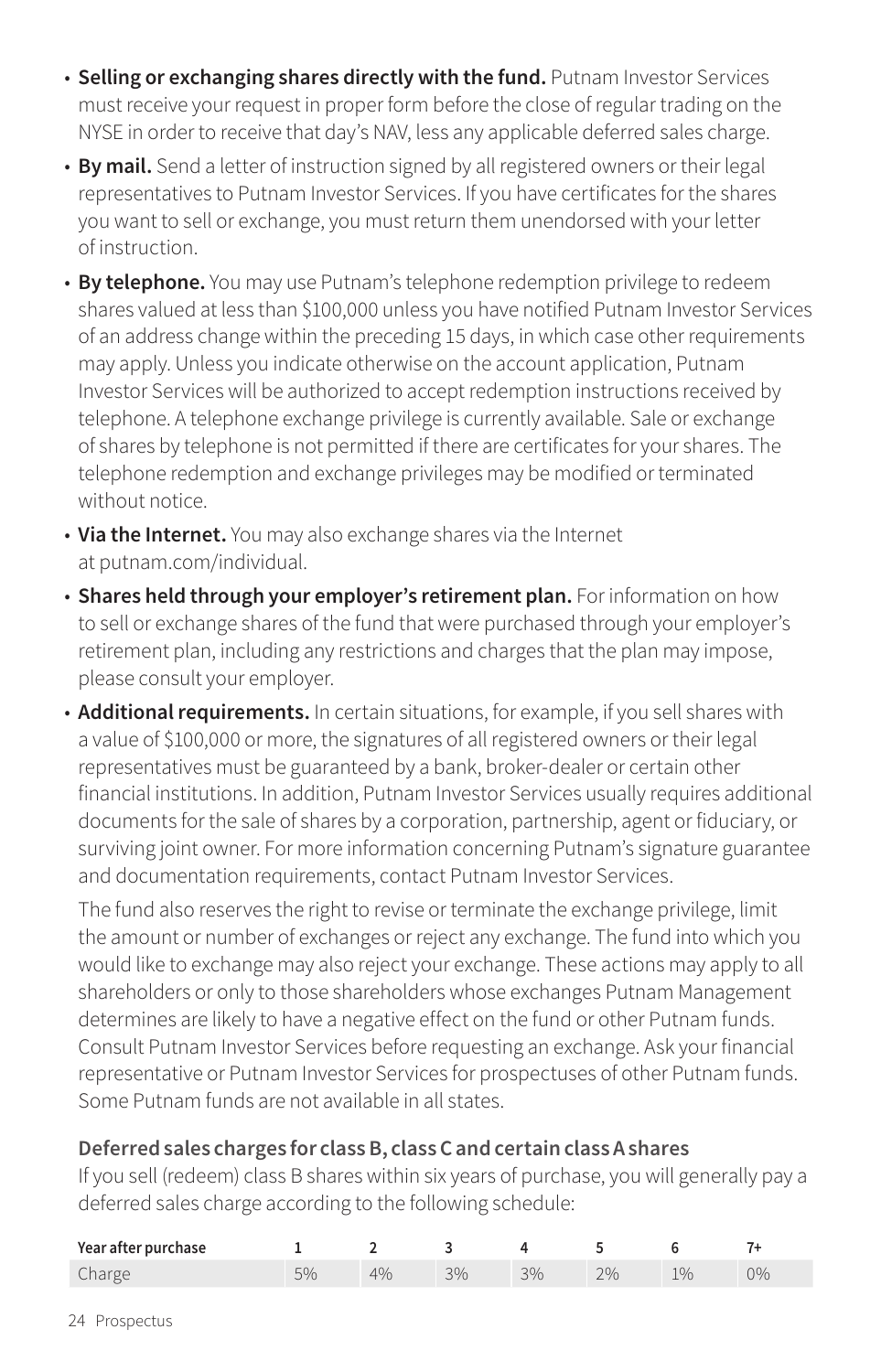A deferred sales charge of 1.00% will apply to class C shares if redeemed within one year of purchase. Class A shares that are part of a purchase of \$1 million or more (other than by an employer-sponsored retirement plan) will be subject to a 1.00% deferred sales charge if redeemed within twelve months of purchase.

Deferred sales charges will be based on the lower of the shares' cost and current NAV. Shares not subject to any charge will be redeemed first, followed by shares held longest. You may sell shares acquired by reinvestment of distributions without a charge at any time.

• **Payment information.** The fund typically expects to send you payment for your shares the business day after your request is received in good order, although if you hold your shares through certain financial intermediaries or financial intermediary programs, the fund typically expects to send payment for your shares within three business days after your request is received in good order. However, it is possible that payment of redemption proceeds may take up to seven days. Under unusual circumstances, the fund may suspend redemptions, or postpone payment for more than seven days, as permitted by federal securities law. Under normal market conditions, the fund typically expects to satisfy redemption requests by using holdings of cash and cash equivalents or selling portfolio assets to generate cash. Under stressed market conditions, the fund may also satisfy redemption requests by borrowing under the fund's lines of credit or interfund lending arrangements. For additional information regarding the fund's lines of credit and interfund lending arrangements, please see the SAI.

To the extent consistent with applicable laws and regulations, the fund reserves the right to satisfy all or a portion of a redemption request by distributing securities or other property in lieu of cash ("in-kind" redemptions), under both normal and stressed market conditions. The fund generally expects to use in-kind redemptions only in stressed market conditions or stressed conditions specific to the fund, such as redemption requests that represent a large percentage of the fund's net assets in order to minimize the effect of the large redemption on the fund and its remaining shareholders. The fund will not use in-kind redemptions for retail investors who hold shares of the fund through a financial intermediary. Any in-kind redemption will be effected through a pro rata distribution of all publicly traded portfolio securities or securities for which quoted bid prices are available, subject to certain exceptions. The securities distributed in an in-kind redemption will be valued in the same manner as they are valued for purposes of computing the fund's net asset value. Once distributed in-kind to an investor, securities may increase or decrease in value before the investor is able to convert them into cash. Any transaction costs or other expenses involved in liquidating securities received in an in-kind redemption will be borne by the redeeming investor. The fund has committed, in connection with an election under Rule 18f-1 under the Investment Company Act of 1940, to pay all redemptions of fund shares by a single shareholder during any 90-day period in cash, up to the lesser of (i) \$250,000 or (ii) 1% of the fund's net assets measured as of the beginning of such 90-day period. For information regarding procedures for in-kind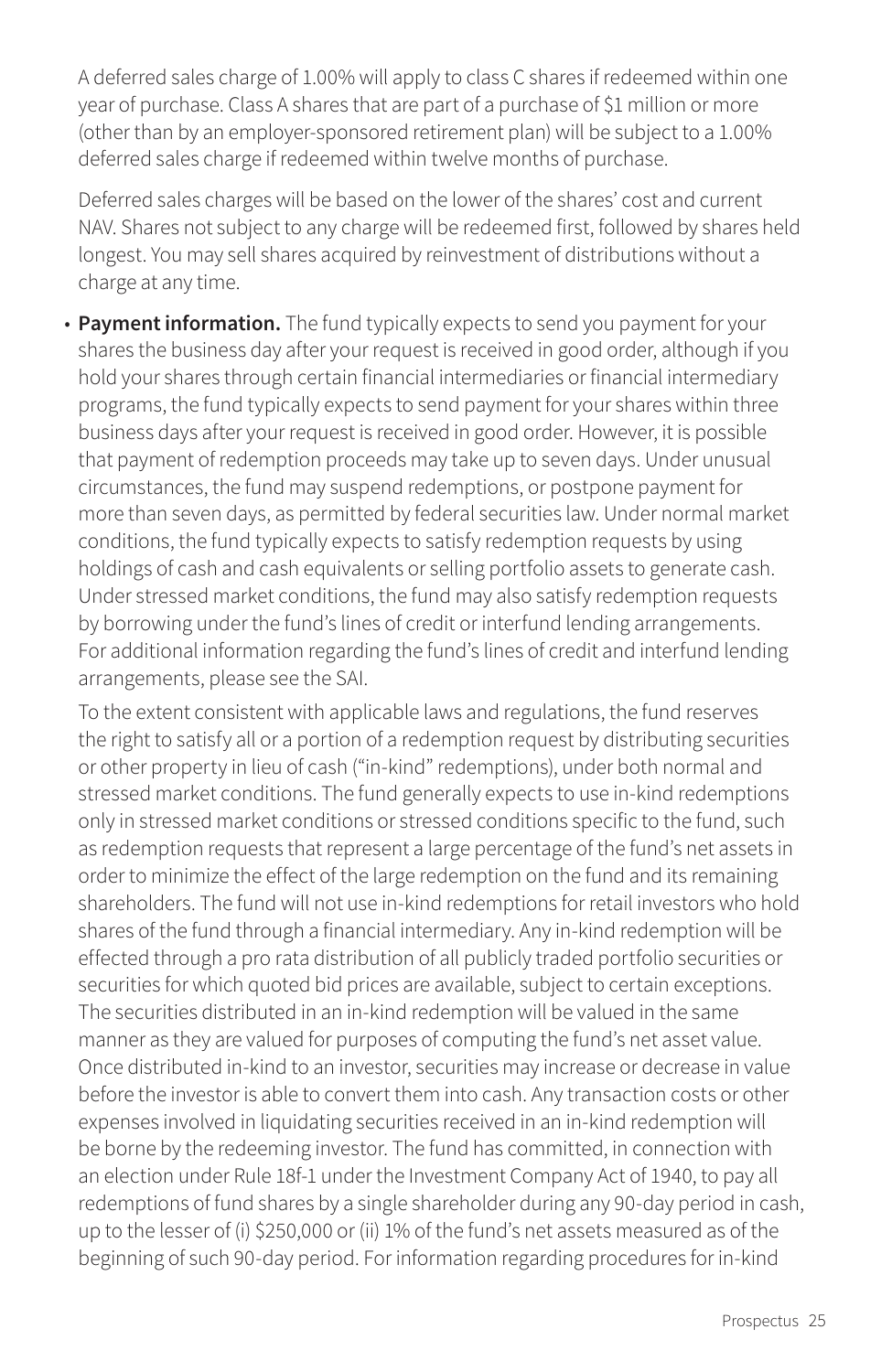redemptions, please contact Putnam Retail Management. You will not receive interest on uncashed redemption checks.

• **Redemption by the fund.** If you own fewer shares than the minimum set by the Trustees (presently 20 shares), the fund may redeem your shares without your permission and send you the proceeds after providing you with at least 60 days' notice to attain the minimum. To the extent permitted by applicable law, the fund may also redeem shares if you own more than a maximum amount set by the Trustees. There is presently no maximum, but the Trustees could set a maximum that would apply to both present and future shareholders.

## **Policy on excessive short-term trading**

• **Risks of excessive short-term trading.** Excessive short-term trading activity may reduce the fund's performance and harm all fund shareholders by interfering with portfolio management, increasing the fund's expenses and diluting the fund's NAV. Depending on the size and frequency of short-term trades in the fund's shares, the fund may experience increased cash volatility, which could require the fund to maintain undesirably large cash positions or buy or sell portfolio securities it would not have bought or sold otherwise. The need to execute additional portfolio transactions due to these cash flows may also increase the fund's brokerage and administrative costs and, for investors in taxable accounts, may increase taxable distributions received from the fund.

When the fund invests in foreign securities, its performance may be adversely impacted and the interests of longer-term shareholders may be diluted as a result of time-zone arbitrage, a short-term trading practice that seeks to exploit changes in the value of the fund's investments that result from events occurring after the close of the foreign markets on which the investments trade, but prior to the later close of trading on the NYSE, the time as of which the fund determines its NAV. If an arbitrageur is successful, he or she may dilute the interests of other shareholders by trading shares at prices that do not fully reflect their fair value.

When the fund invests in securities that may trade infrequently or may be more difficult to value, such as securities of smaller companies, it may be susceptible to trading by short-term traders who seek to exploit perceived price inefficiencies in the fund's investments. In addition, the market for securities of smaller companies may at times show "market momentum," in which positive or negative performance may continue from one day to the next for reasons unrelated to the fundamentals of the issuer. Short-term traders may seek to capture this momentum by trading frequently in the fund's shares, which will reduce the fund's performance and may dilute the interests of other shareholders. Because securities of smaller companies may be less liquid than securities of larger companies, the fund may also be unable to buy or sell these securities at desirable prices when the need arises (for example, in response to volatile cash flows caused by short-term trading). Similar risks may apply if the fund holds other types of less liquid securities, including below-investment-grade bonds.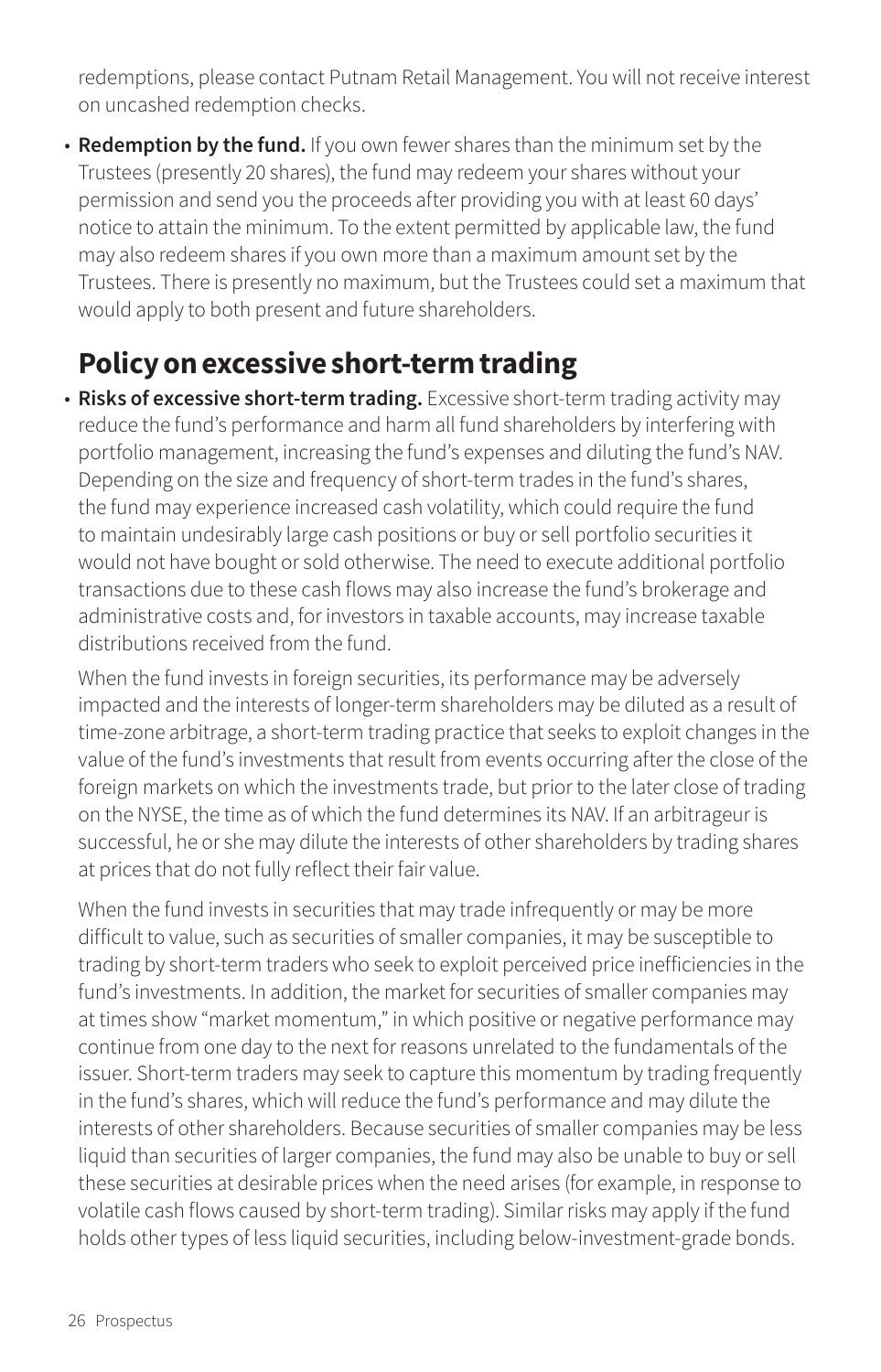- **Fund policies.** In order to protect the interests of long-term shareholders of the fund, Putnam Management and the fund's Trustees have adopted policies and procedures intended to discourage excessive short-term trading. The fund seeks to discourage excessive short-term trading by using fair value pricing procedures to value investments under some circumstances. In addition, Putnam Management monitors activity in those shareholder accounts about which it possesses, or otherwise obtains, the necessary information in order to detect excessive short-term trading patterns and takes steps to deter excessive short-term traders.
- **Account monitoring.** Putnam Management's Compliance Department currently uses multiple reporting tools to detect short-term trading activity occurring in accounts for investors held directly with the Putnam funds as well as in accounts held through financial intermediaries. Putnam Management measures excessive short-term trading in the fund by the number of "round trip" transactions within a specified period of time. A "round trip" transaction is defined as a purchase or exchange into a fund followed, or preceded, by a redemption or exchange out of the same fund. If Putnam Management's Compliance Department determines that an investor has engaged in excessive short-term trading, Putnam Management will issue the investor and/or the investor's financial intermediary, if any, a written warning. Putnam Management's practices for measuring excessive short-term trading activity and issuing warnings may change from time to time. Some types of transactions are exempt from monitoring, including, but not limited to, those in connection with systematic investment or withdrawal plans and reinvestment of dividend and capital gain distributions.
- **Account restrictions.** In addition to these monitoring practices, Putnam Management and the fund reserve the right to reject or restrict purchases or exchanges for any reason. Continued excessive short-term trading activity by an investor or financial intermediary following a warning may lead to termination of the exchange privilege for that investor or the financial intermediary initiating the trades on the investor's behalf. Putnam Management may determine that an investor's trading activity is excessive or otherwise potentially harmful based on various factors, including an investor's or financial intermediary's trading history in the fund or other Putnam funds, and may aggregate activity in multiple accounts in the fund or other Putnam funds that Putnam Management believes are under common ownership or control for purposes of determining whether the activity is excessive. If Putnam Management identifies an investor or financial intermediary engaging in excessive trading, it may revoke certain privileges, such as the telephone exchange privilege or the ability to initiate online exchanges via Putnam's Individual Investor website. Putnam Management may also temporarily or permanently bar the investor or financial intermediary from investing in the fund or other Putnam funds. Putnam Management may take these steps in its discretion even if the investor's activity does not fall within Putnam Management's current monitoring parameters for the fund.
- **Limitations on the fund's policies.** There is no guarantee that these policies will be able to detect excessive trading in all accounts. For example, Putnam Management currently does not have access to sufficient information to identify each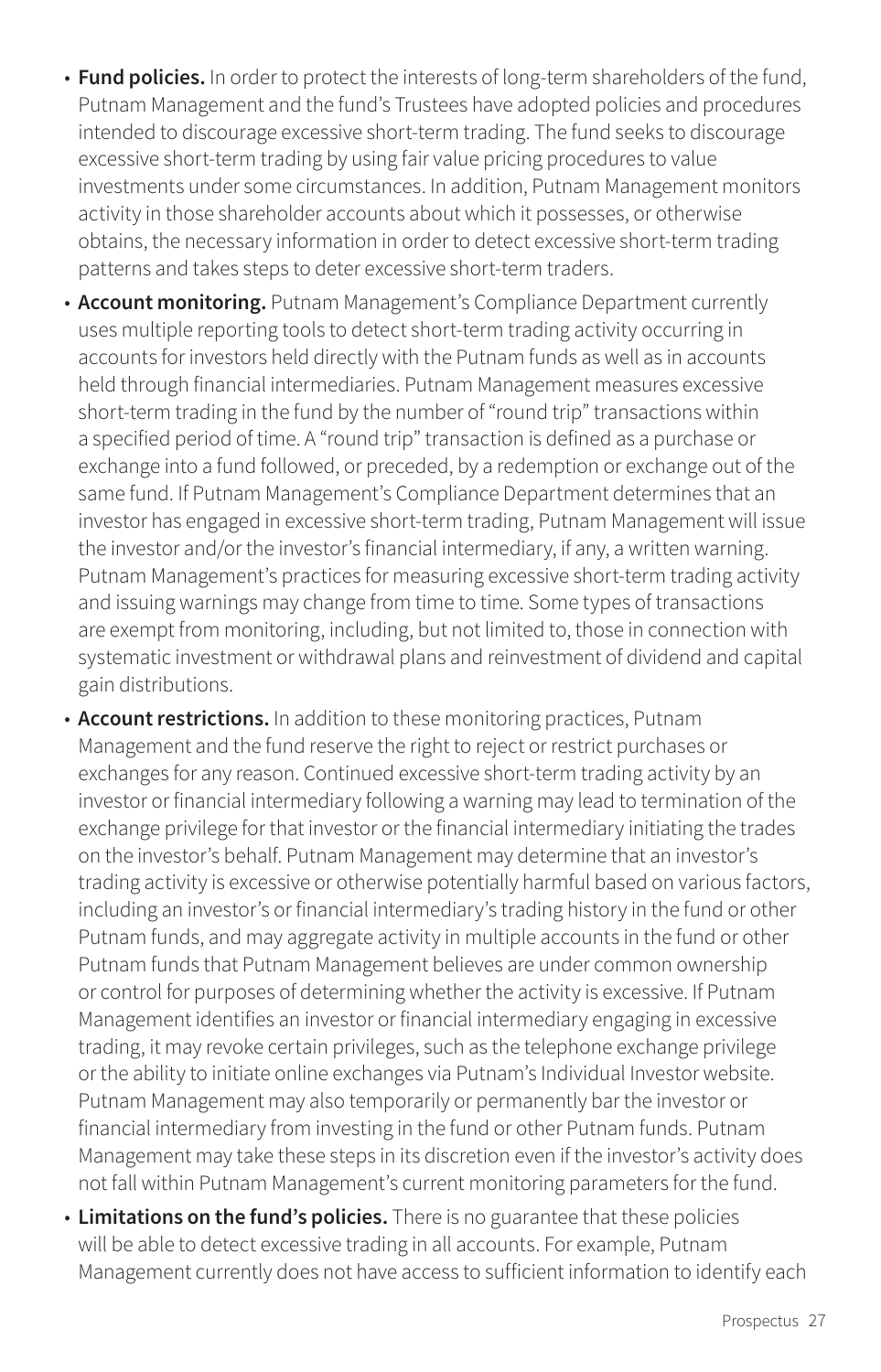investor's trading history, and in certain circumstances there may be operational or technological constraints on its ability to enforce the fund's policies. In addition, even when Putnam Management has sufficient information, its detection methods may not capture all excessive short-term trading.

In particular, many purchase, redemption and exchange orders are received from financial intermediaries that hold omnibus accounts with the fund. Omnibus accounts are accounts in which shares are held in the name of a financial intermediary, such as a retirement plan sponsor, broker, adviser, or third-party administrator or recordkeeper, on behalf of its clients or participants, who are the beneficial owners of the fund shares held in the omnibus account. Putnam Management monitors cash flows into and out of the fund on an ongoing basis. If cash flows or other information indicate that excessive short-term trading may be taking place within an omnibus account, Putnam Management will contact the financial intermediary that maintains the omnibus account to obtain information about trading activity of the beneficial owners and attempt to identify and remedy any excessive trading. However, Putnam Management's ability to monitor and deter excessive short-term traders in omnibus accounts ultimately depends on the capabilities and cooperation of the financial intermediaries that maintain the omnibus accounts. Financial intermediaries may impose different or additional limits on short-term trading.

## **Distribution plans and payments to dealers**

Putnam funds are distributed primarily through dealers (including any broker, dealer, bank, bank trust department, registered investment advisor, financial planner, retirement plan administrator, and any other institution having a selling, services, or any similar agreement with Putnam Retail Management or one of its affiliates). In order to pay for the marketing of fund shares and services provided to shareholders, the fund has adopted distribution and service (12b-1) plans, which increase the annual operating expenses you pay each year in certain share classes, as shown in the table of annual fund operating expenses in the section *Fund summary — Fees and expenses.* Putnam Retail Management and its affiliates also make additional payments to dealers that do not increase your fund expenses, as described below.

• **Distribution and service (12b-1) plans.** The fund's 12b-1 plans provide for payments at annual rates (based on average net assets) of up to 0.35% on class A shares and 1.00% on class B, class C and class R shares. The Trustees currently limit payments on class A and class R shares to 0.25% and 0.50% of average net assets, respectively. Because these fees are paid out of the fund's assets on an ongoing basis, they will increase the cost of your investment. The higher fees for class B, class C and class R shares may cost you more over time than paying the initial sales charge for class A shares. Because class R shares, unlike class B and class C shares, do not convert to class A shares, class R shares may cost you more over time than class B and class C shares. Class R5, class R6 and class Y shares, for shareholders who are eligible to purchase them, will be less expensive than other classes of shares because they do not bear sales charges or 12b-1 fees.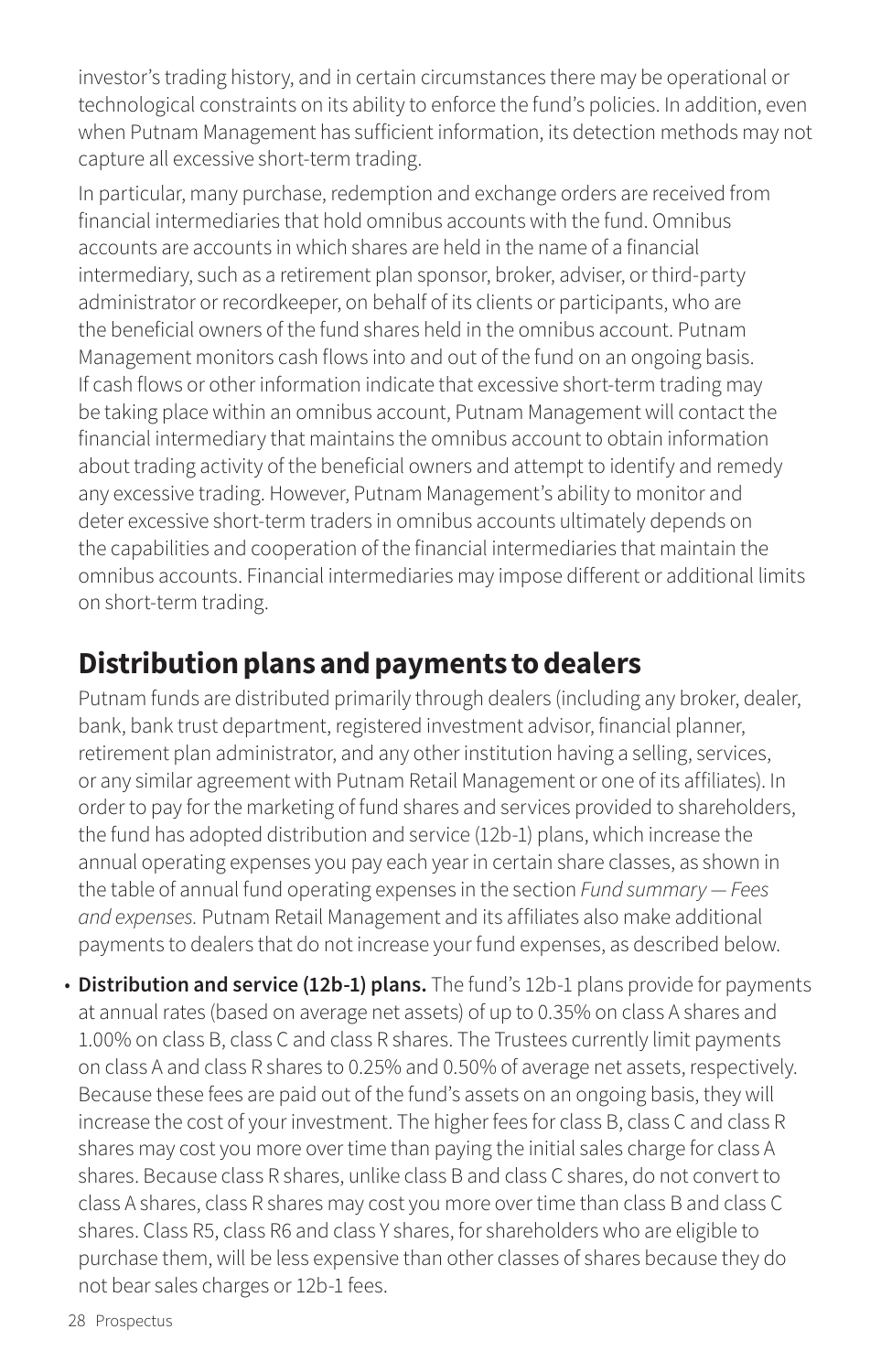• **Payments to dealers.** If you purchase your shares through a dealer, your dealer generally receives payments from Putnam Retail Management representing some or all of the sales charges and distribution and service (12b-1) fees, if any, shown in the tables under *Fund summary — Fees and expenses* at the front of this prospectus.

Putnam Retail Management and its affiliates also pay additional compensation to selected dealers in recognition of their marketing support and/or program servicing (each of which is described in more detail below). These payments may create an incentive for a dealer firm or its representatives to recommend or offer shares of the fund or other Putnam funds to its customers. These additional payments are made by Putnam Retail Management and its affiliates and do not increase the amount paid by you or the fund as shown under *Fund summary — Fees and expenses*.

The additional payments to dealers by Putnam Retail Management and its affiliates are generally based on one or more of the following factors: average net assets of a fund attributable to that dealer, sales or net sales of a fund attributable to that dealer, or reimbursement of ticket charges (fees that a dealer firm charges its representatives for effecting transactions in fund shares), or on the basis of a negotiated lump sum payment for services provided.

*Marketing support payments* are generally available to most dealers engaging in significant sales of Putnam fund shares. These payments are individually negotiated with each dealer firm, taking into account the marketing support services provided by the dealer, including business planning assistance, educating dealer personnel about the Putnam funds and shareholder financial planning needs, placement on the dealer's preferred or recommended fund company list, access to sales meetings, sales representatives and management representatives of the dealer, market data, as well as the size of the dealer's relationship with Putnam Retail Management. Although the total amount of marketing support payments made to dealers in any year may vary, on average, the aggregate payments are not expected, on an annual basis, to exceed 0.085% of the average net assets of Putnam's retail mutual funds attributable to the dealers.

*Program servicing payments*, which are paid in some instances to dealers in connection with investments in the fund through dealer platforms and other investment programs, are not expected, with certain limited exceptions, to exceed 0.20% of the total assets in the program on an annual basis. These payments are made for program or platform services provided by the dealer, including shareholder recordkeeping, reporting, or transaction processing, as well as services rendered in connection with dealer platform development and maintenance, fund/investment selection and monitoring, or other similar services.

You can find a list of all dealers to which Putnam made marketing support and/ or program servicing payments in 2021 in the SAI, which is on file with the SEC and is also available on Putnam's website at [putnam.com.](https://www.putnam.com?ref=SP020.pdf) You can also find other details in the SAI about the payments made by Putnam Retail Management and its affiliates and the services provided by your dealer. Your dealer may charge you fees or commissions in addition to those disclosed in this prospectus. You can also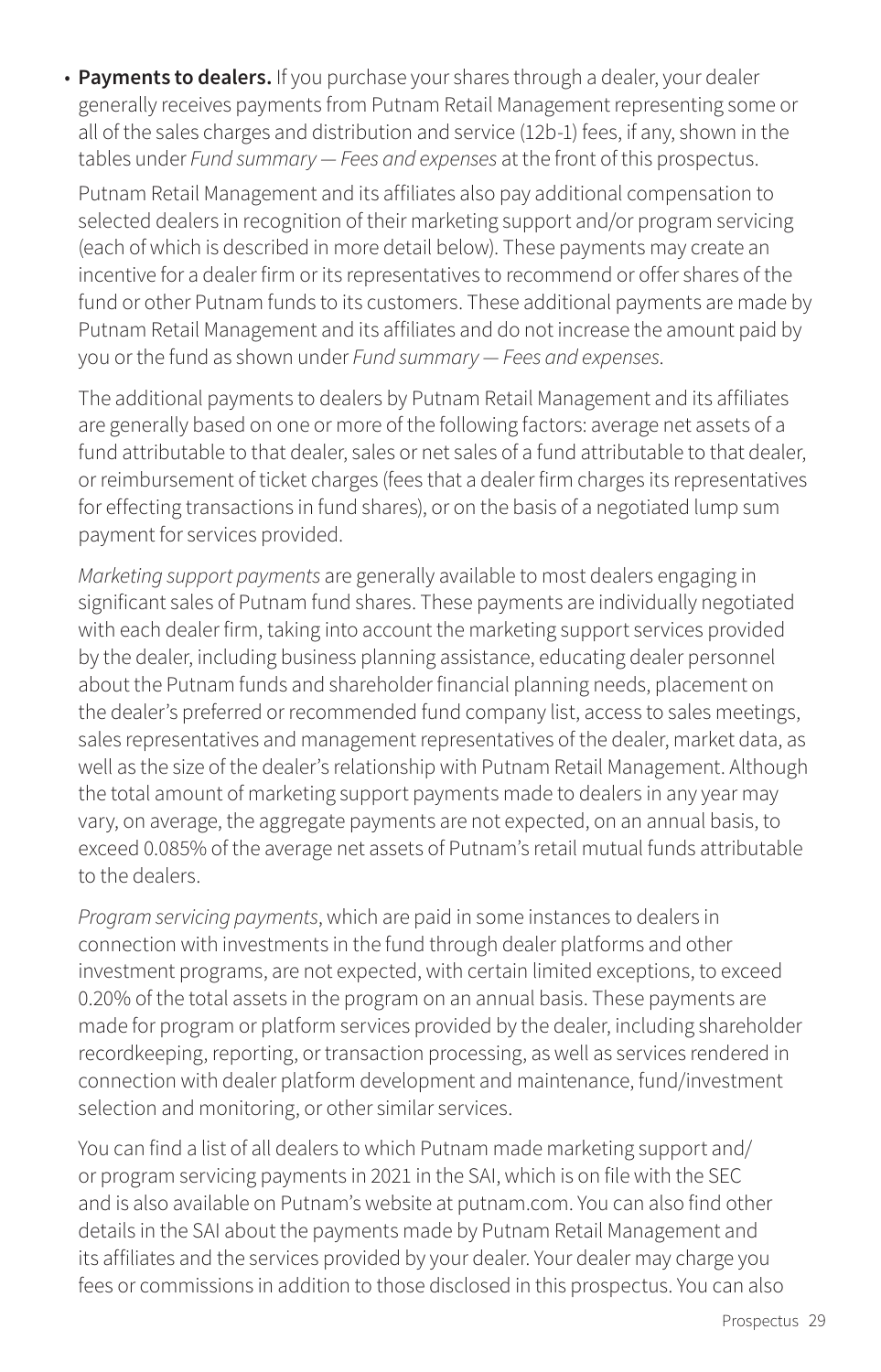ask your dealer about any payments it receives from Putnam Retail Management and its affiliates and any services your dealer provides, as well as about fees and/or commissions it charges.

• **Other payments.** Putnam Retail Management and its affiliates may make other payments (including payments in connection with educational seminars or conferences) or allow other promotional incentives to dealers to the extent permitted by SEC and NASD (as adopted by FINRA) rules and by other applicable laws and regulations. The fund's transfer agent may also make payments to certain financial intermediaries in recognition of subaccounting or other services they provide to shareholders or plan participants who invest in the fund or other Putnam funds through their retirement plan. See the discussion in the SAI under *Management — Investor Servicing Agent* for more details.

## **Fund distributions and taxes**

The fund normally distributes any net investment income quarterly and any net realized capital gains annually. You may choose to reinvest distributions from net investment income, capital gains or both in additional shares of your fund or other Putnam funds, or you may receive them in cash in the form of a check or an electronic deposit to your bank account. If you do not select an option when you open your account, all distributions will be reinvested. If you choose to receive distributions in cash, but correspondence from the fund or Putnam Investor Services is returned as "undeliverable," the distribution option on your account may be converted to reinvest future distributions in the fund. You will not receive interest on uncashed distribution checks.

For shares purchased through your employer's retirement plan, the terms of the plan will govern how the plan may receive distributions from the fund.

For federal income tax purposes, distributions of net investment income are generally taxable to you as ordinary income. Taxes on distributions of capital gains are determined by how long the fund owned (or is deemed to have owned) the investments that generated them, rather than by how long you have owned (or are deemed to have owned) your shares. Distributions that the fund properly reports to you as gains from investments that the fund owned for more than one year are generally taxable to you as long-term capital gains includible in net capital gain and taxed to individuals at reduced rates. Distributions of gains from investments that the fund owned for one year or less and gains on the sale of or payment on bonds characterized as market discount are generally taxable to you as ordinary income. Distributions that the fund properly reports to you as "qualified dividend income" are taxable at the reduced rates applicable to your net capital gain provided that both you and the fund meet certain holding period and other requirements. Distributions are taxable in the manner described in this paragraph whether you receive them in cash or reinvest them in additional shares of this fund or other Putnam funds.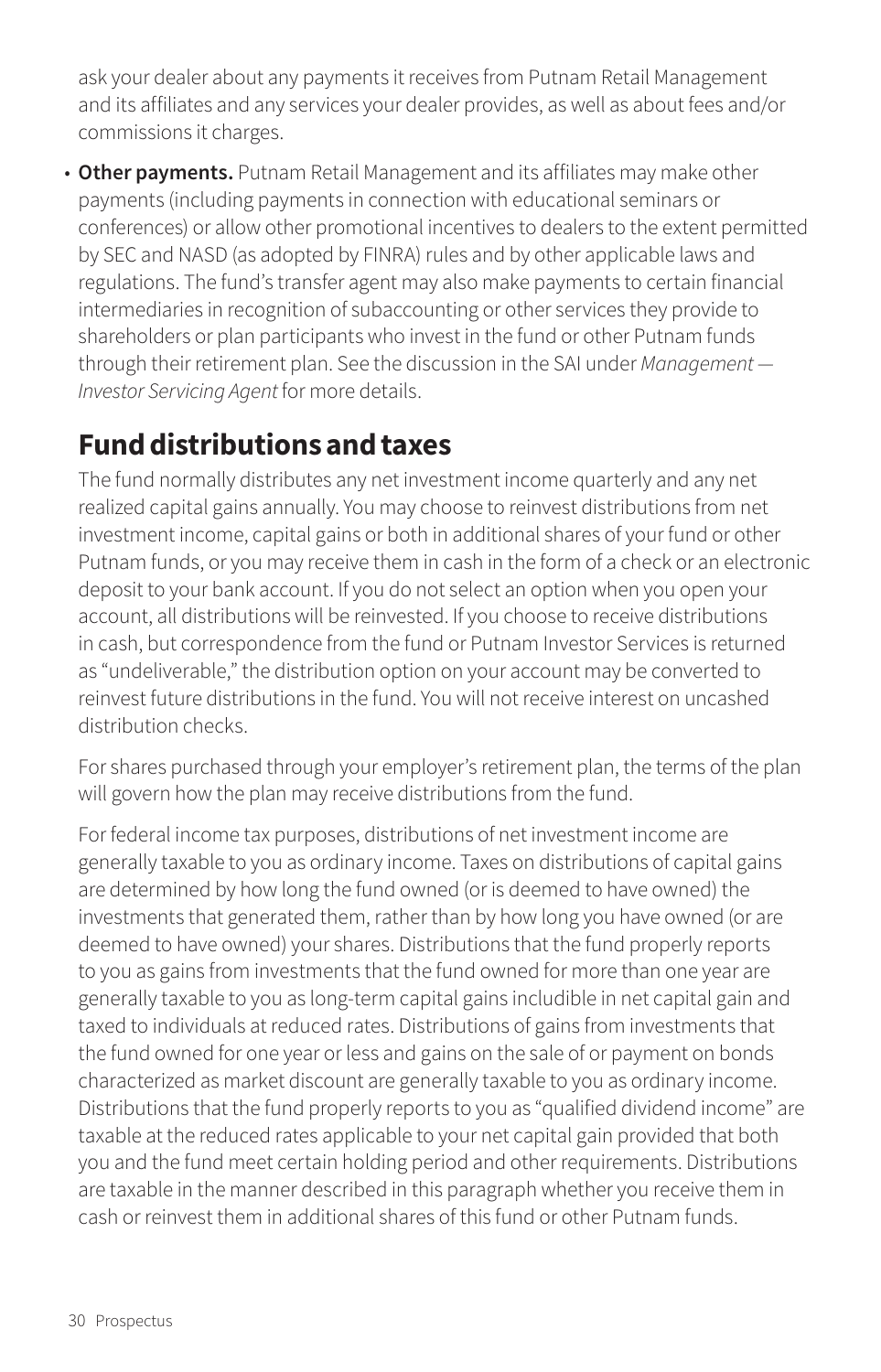Distributions by the fund to retirement plans that qualify for tax-advantaged treatment under federal income tax laws will not be taxable. Special tax rules apply to investments through such plans. You should consult your tax advisor to determine the suitability of the fund as an investment through such a plan and the tax treatment of distributions (including distributions of amounts attributable to an investment in the fund) from such a plan.

Unless you are investing through a tax-advantaged retirement account (such as an IRA), you should consider avoiding a purchase of fund shares shortly before the fund makes a distribution because doing so may cost you money in taxes. Distributions are taxable to you even if they are paid from income or gains earned by the fund before your investment (and thus were included in the price you paid). Contact your financial representative or Putnam to find out the distribution schedule for your fund.

The fund's investments in foreign securities, if any, may be subject to foreign withholding or other taxes. In that case, the fund's return on those investments would be decreased.

Shareholders generally will not be entitled to claim a credit or deduction with respect to these foreign taxes. In addition, the fund's investments in foreign securities or foreign currencies may increase or accelerate the fund's recognition of ordinary income and may affect the timing or amount of the fund's distributions.

The fund's use of derivatives, if any, may affect the amount, timing and character of distributions to shareholders and, therefore, may increase the amount of taxes payable by shareholders.

Any gain resulting from the sale or exchange of your shares generally also will be subject to tax.

The above is a general summary of the tax implications of investing in the fund. Please refer to the SAI for further details. You should consult your tax advisor for more information on your own tax situation, including possible foreign, state and local taxes.

#### **Information about the Summary Prospectus, Prospectus, and SAI**

The summary prospectus, prospectus, and SAI for a fund provide information concerning the fund. The summary prospectus, prospectus, and SAI are updated at least annually and any information provided in a summary prospectus, prospectus, or SAI can be changed without a shareholder vote unless specifically stated otherwise. The summary prospectus, prospectus, and the SAI are not contracts between the fund and its shareholders and do not give rise to any contractual rights or obligations or any shareholder rights other than any rights conferred explicitly by federal or state securities laws that may not be waived.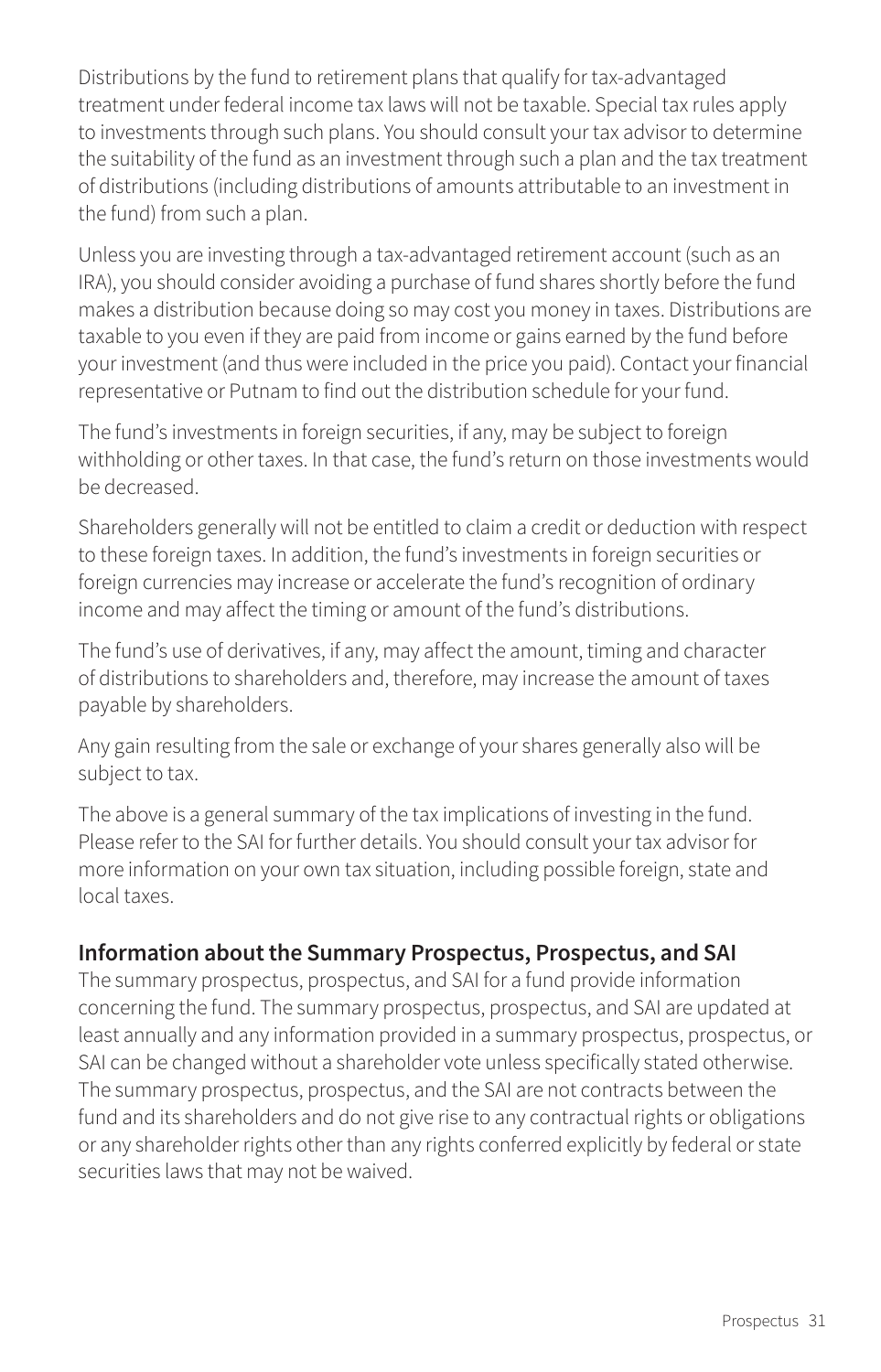## **Financial highlights**

The financial highlights tables are intended to help you understand the fund's recent financial performance. Certain information reflects financial results for a single fund share. The total returns represent the rate that an investor would have earned or lost on an investment in the fund, assuming reinvestment of all dividends and distributions. Information for the period ended October 31, 2021 and for the fiscal year ended November 30, 2020 has been audited by PricewaterhouseCoopers LLP, and information for the fiscal years ended November 30, 2017 through November 30, 2019 was audited by the fund's previous independent public accounting firm. The Independent Registered Public Accounting Firm's report and the fund's financial statements are included in the fund's annual report to shareholders, which is available upon request.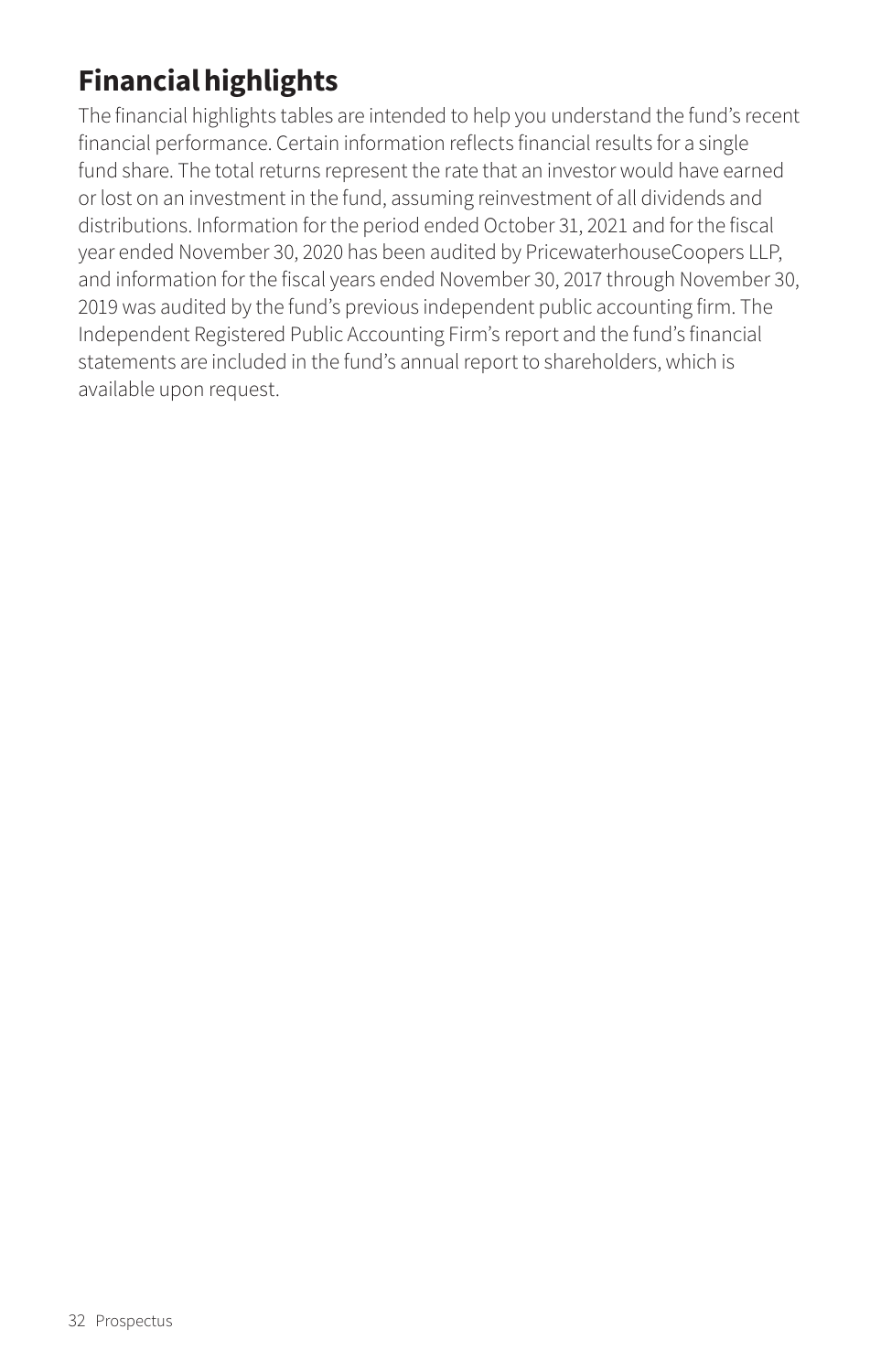This page intentionally left blank.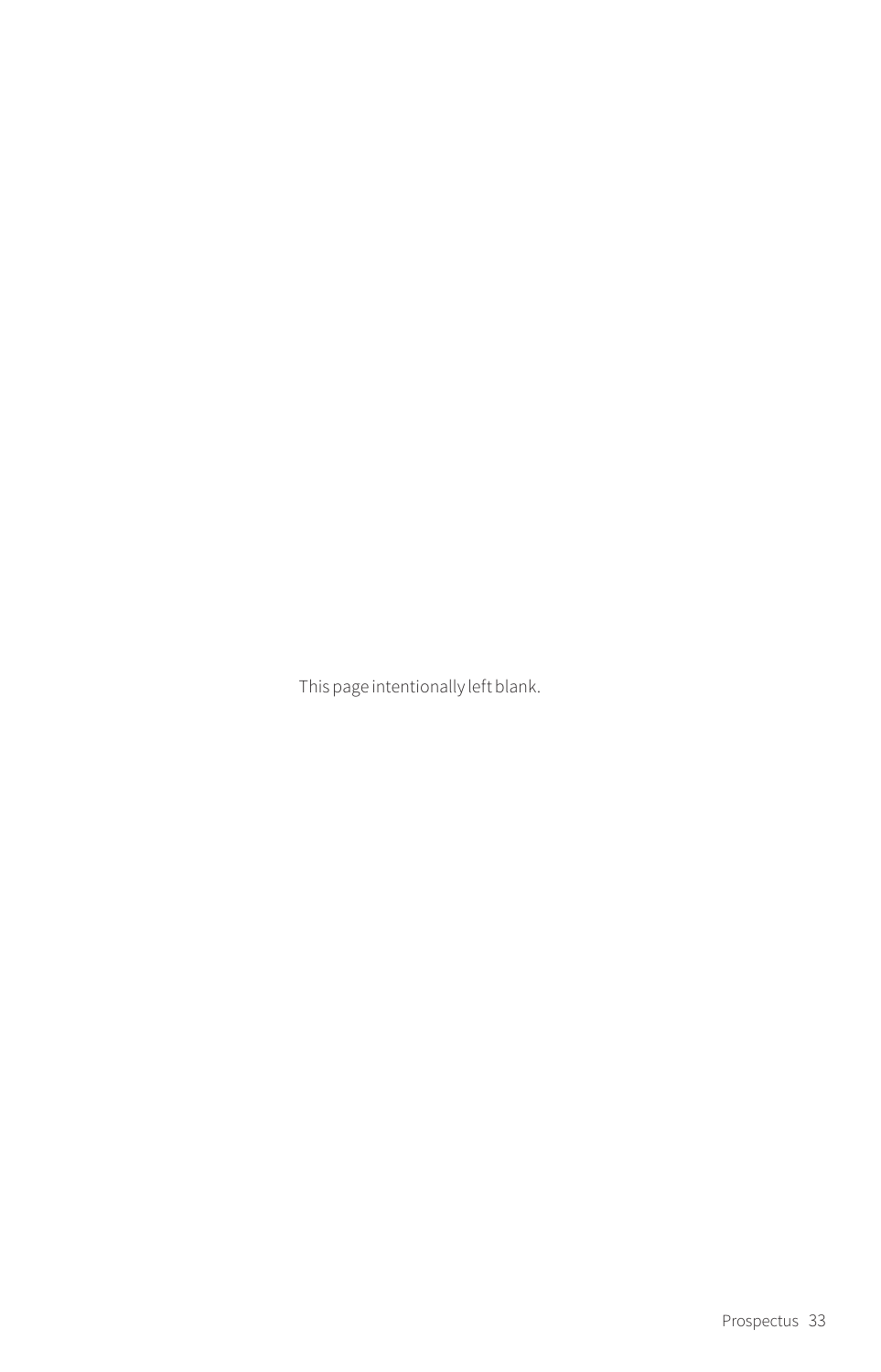### **Financial highlights** (For a common share outstanding throughout the period)

|                    |                                                      | <b>INVESTMENT OPERATIONS</b>                 |                                                                 |                                               | <b>LESS DISTRIBUTIONS</b>        |                                                |
|--------------------|------------------------------------------------------|----------------------------------------------|-----------------------------------------------------------------|-----------------------------------------------|----------------------------------|------------------------------------------------|
| Period ended       | <b>Net asset</b><br>value,<br>beginning<br>of period | Net investment<br>income (loss) <sup>a</sup> | Net realized<br>and unrealized<br>gain (loss) on<br>investments | <b>Total from</b><br>investment<br>operations | From<br>net investment<br>income | From<br>net realized<br>gain on<br>investments |
| Class A            |                                                      |                                              |                                                                 |                                               |                                  |                                                |
| October 31, 2021 † | \$26.76                                              | .31                                          | 7.13                                                            | 7.44                                          | (.37)                            | (1.18)                                         |
| November 30, 2020  | 26.37                                                | .41                                          | 1.03                                                            | 1.44                                          | (.40)                            | (.65)                                          |
| November 30, 2019  | 24.48                                                | .40                                          | 2.85                                                            | 3.25                                          | (.47)                            | (.89)                                          |
| November 30, 2018  | 24.51                                                | .37                                          | .28                                                             | .65                                           | (.27)                            | (.41)                                          |
| November 30, 2017  | 21.09                                                | .30                                          | 3.69                                                            | 3.99                                          | (.36)                            | (.21)                                          |
| November 30, 2016  | 20.69                                                | .33                                          | 1.22                                                            | 1.55                                          | (.30)                            | (.85)                                          |
| Class B            |                                                      |                                              |                                                                 |                                               |                                  |                                                |
| October 31, 2021 † | \$26.41                                              | .11                                          | 7.03                                                            | 7.14                                          | (.16)                            | (1.18)                                         |
| November 30, 2020  | 26.02                                                | .23                                          | 1.02                                                            | 1.25                                          | (.21)                            | (.65)                                          |
| November 30, 2019  | 24.17                                                | .22                                          | 2.80                                                            | 3.02                                          | (.28)                            | (.89)                                          |
| November 30, 2018  | 24.19                                                | .18                                          | .29                                                             | .47                                           | (.08)                            | (.41)                                          |
| November 30, 2017  | 20.84                                                | .13                                          | 3.63                                                            | 3.76                                          | (.20)                            | (.21)                                          |
| November 30, 2016  | 20.44                                                | .18                                          | 1.22                                                            | 1.40                                          | (.15)                            | (.85)                                          |
| Class C            |                                                      |                                              |                                                                 |                                               |                                  |                                                |
| October 31, 2021 † | \$26.39                                              | .10                                          | 7.04                                                            | 7.14                                          | (.16)                            | (1.18)                                         |
| November 30, 2020  | 26.01                                                | .23                                          | 1.01                                                            | 1.24                                          | (.21)                            | (.65)                                          |
| November 30, 2019  | 24.17                                                | .22                                          | 2.80                                                            | 3.02                                          | (.29)                            | (.89)                                          |
| November 30, 2018  | 24.20                                                | .18                                          | .28                                                             | .46                                           | (.08)                            | (.41)                                          |
| November 30, 2017  | 20.83                                                | .13                                          | 3.65                                                            | 3.78                                          | (.20)                            | (.21)                                          |
| November 30, 2016  | 20.45                                                | .18                                          | 1.21                                                            | 1.39                                          | (.16)                            | (.85)                                          |
| Class R            |                                                      |                                              |                                                                 |                                               |                                  |                                                |
| October 31, 2021 † | \$26.53                                              | .24                                          | 7.07                                                            | 7.31                                          | (.30)                            | (1.18)                                         |
| November 30, 2020  | 26.15                                                | .35                                          | 1.01                                                            | 1.36                                          | (.33)                            | (.65)                                          |
| November 30, 2019  | 24.29                                                | .34                                          | 2.82                                                            | 3.16                                          | (.41)                            | (.89)                                          |
| November 30, 2018  | 24.31                                                | .31                                          | .28                                                             | .59                                           | (.20)                            | (.41)                                          |
| November 30, 2017  | 20.93                                                | .24                                          | 3.65                                                            | 3.89                                          | (.30)                            | (.21)                                          |
| November 30, 2016  | 20.53                                                | .28                                          | 1.22                                                            | 1.50                                          | (.25)                            | (.85)                                          |
| Class R5           |                                                      |                                              |                                                                 |                                               |                                  |                                                |
| October 31, 2021 † | \$26.78                                              | .38                                          | 7.14                                                            | 7.52                                          | (.44)                            | (1.18)                                         |
| November 30, 2020  | 26.39                                                | .47                                          | 1.03                                                            | 1.50                                          | (.46)                            | (.65)                                          |
| November 30, 2019  | 24.51                                                | .46                                          | 2.85                                                            | 3.31                                          | (.54)                            | (.89)                                          |
| November 30, 2018  | 24.53                                                | .42                                          | .30                                                             | .72                                           | (.33)                            | (.41)                                          |
| November 30, 2017  | 21.10                                                | .37                                          | 3.68                                                            | 4.05                                          | (.41)                            | (.21)                                          |
|                    |                                                      |                                              |                                                                 |                                               |                                  |                                                |
| November 30, 2016  | 20.70                                                | .39                                          | 1.22                                                            | 1.61                                          | (.36)                            | (.85)                                          |

See notes to financial highlights at the end of this section.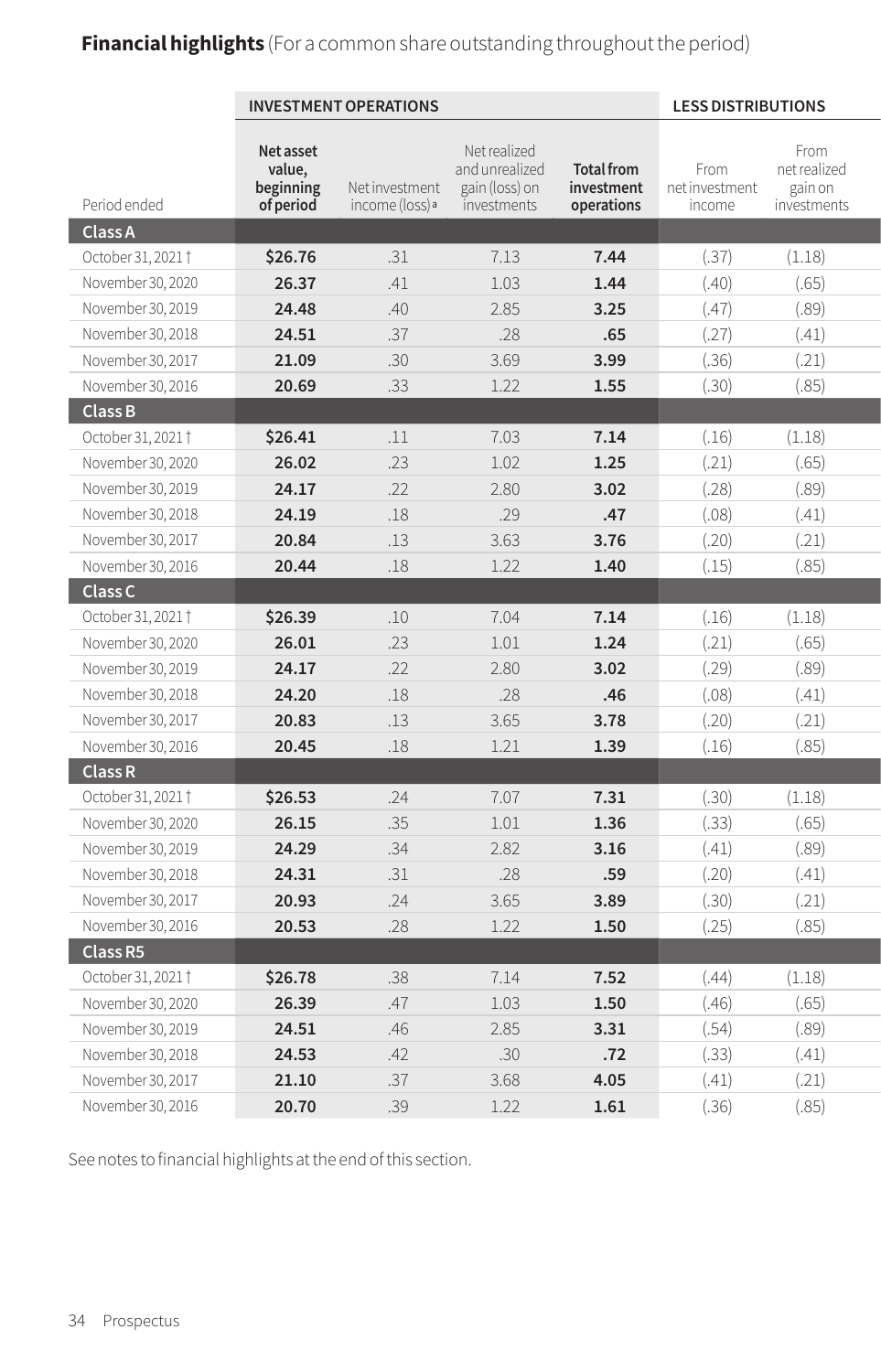|                        |                                                      |                                             |                                                    |                                                   | RATIOS AND SUPPLEMENTAL DATA                                  |                                                                                          |           |
|------------------------|------------------------------------------------------|---------------------------------------------|----------------------------------------------------|---------------------------------------------------|---------------------------------------------------------------|------------------------------------------------------------------------------------------|-----------|
| Total<br>distributions | Non-recurring<br>reimburse-<br>ments                 | <b>Net asset</b><br>value, end<br>of period | <b>Total return</b><br>at net asset<br>value (%) b | Net assets,<br>end<br>of period (in<br>thousands) | Ratio of<br>expenses<br>to average<br>net assets<br>$(0/0)$ c | Ratio of net<br>investment<br>income (loss)<br>to average<br>net assets (%) turnover (%) | Portfolio |
|                        |                                                      |                                             |                                                    |                                                   |                                                               |                                                                                          |           |
| (1.55)                 | $\overline{\phantom{m}}$                             | \$32.65                                     | 29.16*                                             | \$9,873,796                                       | $.81^{\star}$                                                 | $1.04*$                                                                                  | $15*$     |
| (1.05)                 | $\overline{\phantom{m}}$                             | 26.76                                       | 5.75                                               | 8,114,686                                         | .90                                                           | 1.71                                                                                     | 21        |
| (1.36)                 | $\overline{\phantom{m}}$                             | 26.37                                       | 14.64                                              | 8,568,585                                         | .91                                                           | 1.66                                                                                     | 12        |
| (.68)                  | $\overline{\phantom{m}}$                             | 24.48                                       | 2.65                                               | 8,050,928                                         | .91                                                           | 1.51                                                                                     | 16        |
| (.57)                  | $-d,e$                                               | 24.51                                       | 19.28                                              | 8,466,321                                         | .92f                                                          | 1.30                                                                                     | 11        |
| (1.15)                 | $\overline{\phantom{m}}$                             | 21.09                                       | 8.01                                               | 3,316,513                                         | .97g                                                          | 1.66g                                                                                    | 15        |
| (1.34)                 | $\overline{\phantom{m}}$                             | \$32.21                                     | 28.26*                                             | \$66,647                                          | $1.50*$                                                       | $.36*$                                                                                   | $15*$     |
| (.86)                  |                                                      | 26.41                                       | 4.95                                               | 77,385                                            | 1.65                                                          | .87                                                                                      | 21        |
|                        | $\overline{\phantom{m}}$<br>$\overline{\phantom{m}}$ | 26.02                                       | 13.75                                              | 106,864                                           | 1.66                                                          | .92                                                                                      | 12        |
| (1.17)<br>(.49)        | $\overline{\phantom{m}}$                             | 24.17                                       | 1.93                                               | 124,574                                           | 1.66                                                          | .75                                                                                      | 16        |
| (.41)                  | $= d,e$                                              | 24.19                                       | 18.33                                              | 158,052                                           | 1.67f                                                         | .57                                                                                      | 11        |
| (1.00)                 | $\overline{\phantom{m}}$                             | 20.84                                       | 7.29                                               | 105,267                                           | 1.72g                                                         | .92g                                                                                     | 15        |
|                        |                                                      |                                             |                                                    |                                                   |                                                               |                                                                                          |           |
| (1.34)                 | $\overline{\phantom{m}}$                             | \$32.19                                     | $28.31*$                                           | \$325,902                                         | $1.50*$                                                       | $.36*$                                                                                   | $15*$     |
| (.86)                  | $\overline{\phantom{m}}$                             | 26.39                                       | 4.94                                               | 310,953                                           | 1.65                                                          | .97                                                                                      | 21        |
| (1.18)                 | $\overline{\phantom{m}}$                             | 26.01                                       | 13.73                                              | 381,827                                           | 1.66                                                          | .91                                                                                      | 12        |
| (.49)                  | $\overline{\phantom{m}}$                             | 24.17                                       | 1.91                                               | 379,587                                           | 1.66                                                          | .74                                                                                      | 16        |
| (.41)                  | $-d,e$                                               | 24.20                                       | 18.40                                              | 440,477                                           | 1.67f                                                         | .58                                                                                      | 11        |
| (1.01)                 | $\overline{\phantom{m}}$                             | 20.83                                       | 7.20                                               | 370,527                                           | $1.72$ g                                                      | .91g                                                                                     | 15        |
|                        |                                                      |                                             |                                                    |                                                   |                                                               |                                                                                          |           |
| (1.48)                 | $\overline{\phantom{m}}$                             | \$32.36                                     | 28.87*                                             | \$69,251                                          | $1.04*$                                                       | $.82*$                                                                                   | $15*$     |
| (.98)                  | $\overline{\phantom{m}}$                             | 26.53                                       | 5.47                                               | 68,849                                            | 1.15                                                          | 1.47                                                                                     | 21        |
| (1.30)                 | $\overline{\phantom{m}}$                             | 26.15                                       | 14.33                                              | 81,830                                            | 1.16                                                          | 1.42                                                                                     | 12        |
| (.61)                  | $\overline{\phantom{m}}$                             | 24.29                                       | 2.45                                               | 96,822                                            | 1.16                                                          | 1.25                                                                                     | 16        |
| (.51)                  | $-d,e$                                               | 24.31                                       | 18.90                                              | 113,504                                           | 1.17f                                                         | 1.09                                                                                     | 11        |
| (1.10)                 | $\overline{\phantom{m}}$                             | 20.93                                       | 7.80                                               | 118,848                                           | 1.22g                                                         | 1.41g                                                                                    | 15        |
|                        |                                                      |                                             |                                                    |                                                   |                                                               |                                                                                          |           |
| (1.62)                 | $\overline{\phantom{0}}$                             | \$32.68                                     | 29.48*                                             | \$76,300                                          | $.58*$                                                        | $1.25*$                                                                                  | $15*$     |
| (1.11)                 | $\overline{\phantom{m}}$                             | 26.78<br>26.39                              | 6.03<br>14.91                                      | 46,663                                            | .65                                                           | 1.95<br>1.88                                                                             | 21<br>12  |
| (1.43)                 | $\overline{\phantom{m}}$                             | 24.51                                       | 2.95                                               | 67,476                                            | .65<br>.65                                                    | 1.67                                                                                     | 16        |
| (.74)<br>(.62)         | $\overline{\phantom{m}}$<br>$-d,e$                   | 24.53                                       | 19.57                                              | 32,219<br>67,389                                  | .66f                                                          | 1.67                                                                                     | $11\,$    |
|                        |                                                      | 21.10                                       | 8.35                                               | 120,507                                           | .66g                                                          | 1.97g                                                                                    | 15        |
| (1.21)                 | $\overline{\phantom{m}}$                             |                                             |                                                    |                                                   |                                                               |                                                                                          |           |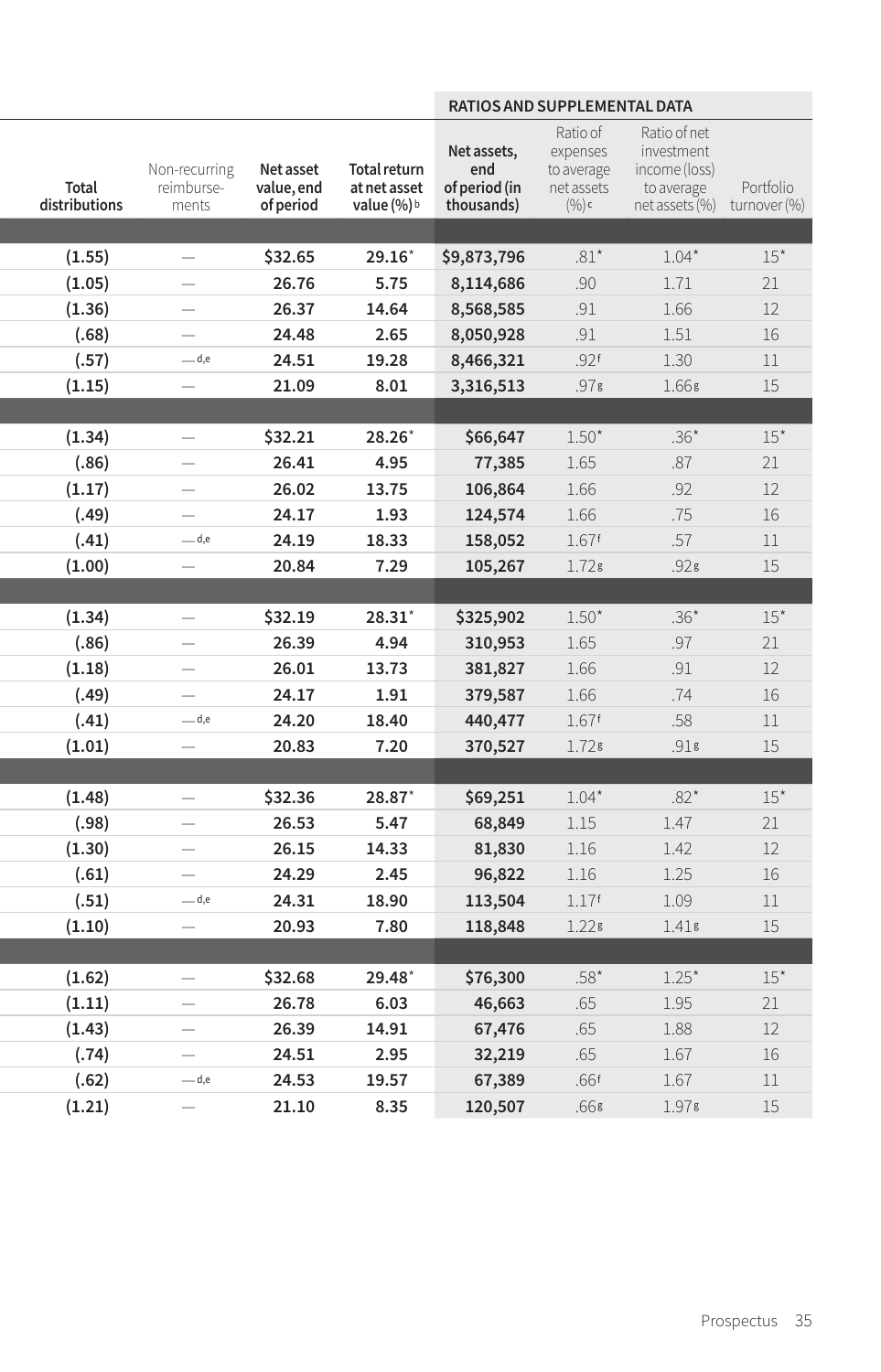#### **Financial highlights** (Continued)

|                    |                                                      | <b>INVESTMENT OPERATIONS</b>                 |                                                                 |                                        | <b>LESS DISTRIBUTIONS</b>        |                                                |
|--------------------|------------------------------------------------------|----------------------------------------------|-----------------------------------------------------------------|----------------------------------------|----------------------------------|------------------------------------------------|
| Period ended       | <b>Net asset</b><br>value,<br>beginning<br>of period | Net investment<br>income (loss) <sup>a</sup> | Net realized<br>and unrealized<br>gain (loss) on<br>investments | Total from<br>investment<br>operations | From<br>net investment<br>income | From<br>net realized<br>gain on<br>investments |
| Class R6           |                                                      |                                              |                                                                 |                                        |                                  |                                                |
| October 31, 2021   | \$26.78                                              | .40                                          | 7.15                                                            | 7.55                                   | (.47)                            | (1.18)                                         |
| November 30, 2020  | 26.39                                                | .50                                          | 1.02                                                            | 1.52                                   | (.48)                            | (.65)                                          |
| November 30, 2019  | 24.51                                                | .49                                          | 2.84                                                            | 3.33                                   | (.56)                            | (.89)                                          |
| November 30, 2018  | 24.53                                                | .47                                          | .27                                                             | .74                                    | (.35)                            | (.41)                                          |
| November 30, 2017  | 21.11                                                | .38                                          | 3.69                                                            | 4.07                                   | (.44)                            | (.21)                                          |
| November 30, 2016  | 20.70                                                | .41                                          | 1.23                                                            | 1.64                                   | (.38)                            | (.85)                                          |
| Class Y            |                                                      |                                              |                                                                 |                                        |                                  |                                                |
| October 31, 2021 † | \$26.77                                              | .38                                          | 7.14                                                            | 7.52                                   | (.44)                            | (1.18)                                         |
| November 30, 2020  | 26.39                                                | .47                                          | 1.02                                                            | 1.49                                   | (.46)                            | (.65)                                          |
| November 30, 2019  | 24.50                                                | .46                                          | 2.85                                                            | 3.31                                   | (.53)                            | (.89)                                          |
| November 30, 2018  | 24.52                                                | .44                                          | .28                                                             | .72                                    | (.33)                            | (.41)                                          |
| November 30, 2017  | 21.10                                                | .36                                          | 3.68                                                            | 4.04                                   | (.41)                            | (.21)                                          |
| November 30, 2016  | 20.69                                                | .38                                          | 1.23                                                            | 1.61                                   | (.35)                            | (.85)                                          |

\*Not annualized.

†For the eleven months ended October 31, 2021. The fund changed its fiscal year end from November 30 to October 31.

a Per share net investment income (loss) has been determined on the basis of the weighted average number of shares outstanding during the period.

**b** Total return assumes dividend reinvestment and does not reflect the effect of sales charges.

- <sup>c</sup> Includes amounts paid through expense offset and/or brokerage/service arrangements, if any. Also excludes acquired fund fees and expenses, if any.
- <sup>d</sup> Reflects a non-recurring reimbursement pursuant to a settlement between the Securities and Exchange Commission (the SEC) and JPMorgan Chase which amounted to less than \$0.01 per share outstanding on September 29, 2017.
- e Reflects a non-recurring reimbursement pursuant to a settlement between the Securities and Exchange Commission (the SEC) and Countrywide Financial which amounted to less than \$0.01 per share outstanding on November 29, 2017.

<sup>f</sup> Includes one time merger costs of 0.01%.

gReflects a voluntary waiver of certain fund expenses in effect during the period. As a result of such waivers, the expenses of each class reflect a reduction of less than 0.01% as a percentage of net assets.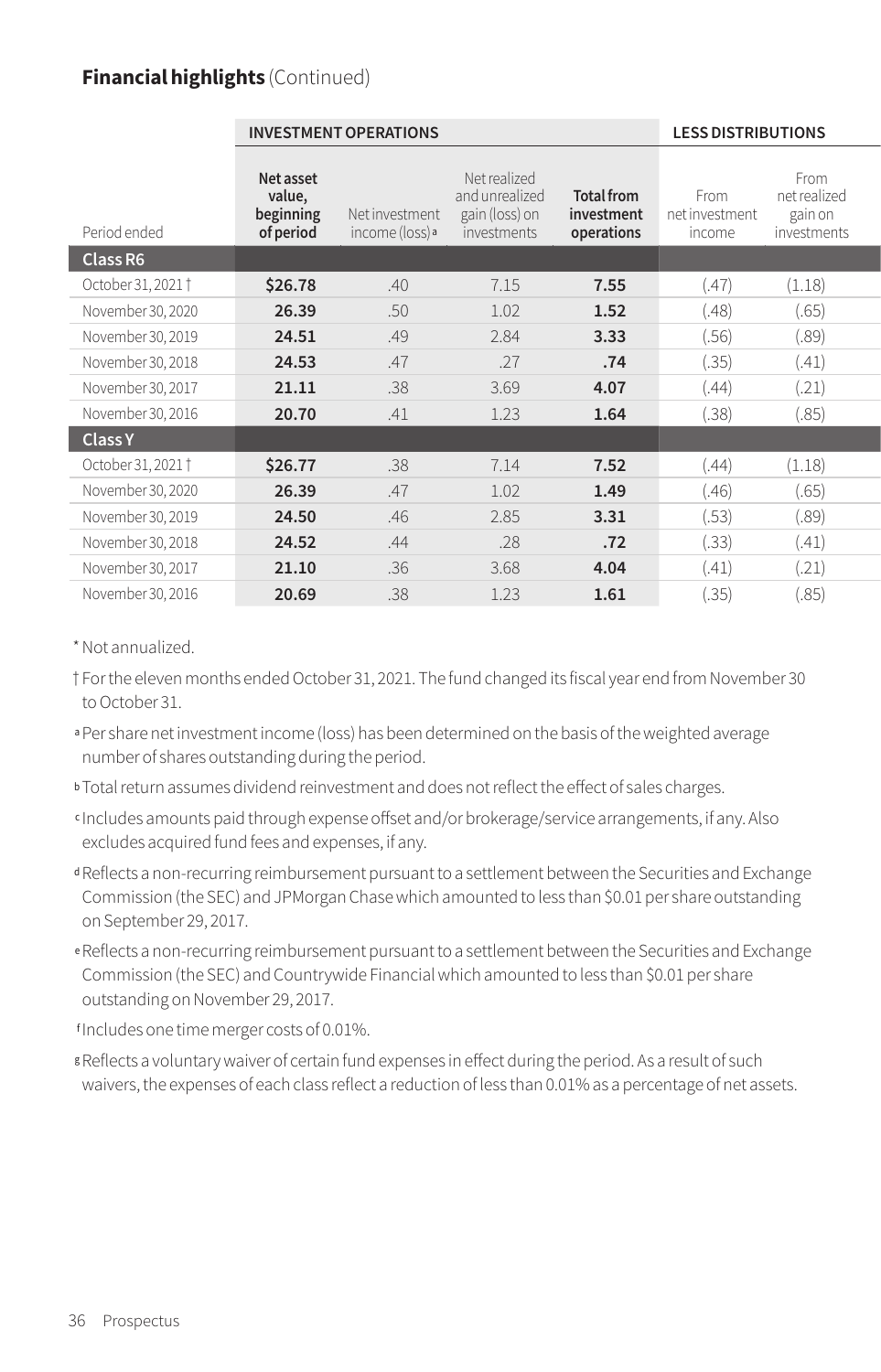|                        |  |                                      |                                             |                                                    | RATIOS AND SUPPLEMENTAL DATA                      |                                                               |                                                                             |                           |
|------------------------|--|--------------------------------------|---------------------------------------------|----------------------------------------------------|---------------------------------------------------|---------------------------------------------------------------|-----------------------------------------------------------------------------|---------------------------|
| Total<br>distributions |  | Non-recurring<br>reimburse-<br>ments | <b>Net asset</b><br>value, end<br>of period | <b>Total return</b><br>at net asset<br>value (%) b | Net assets,<br>end<br>of period (in<br>thousands) | Ratio of<br>expenses<br>to average<br>net assets<br>$(9/6)$ c | Ratio of net<br>investment<br>income (loss)<br>to average<br>net assets (%) | Portfolio<br>turnover (%) |
|                        |  |                                      |                                             |                                                    |                                                   |                                                               |                                                                             |                           |
| (1.65)                 |  | $\overline{\phantom{0}}$             | \$32.68                                     | 29.59*                                             | \$2,161,747                                       | $.49*$                                                        | $1.35*$                                                                     | $15*$                     |
| (1.13)                 |  | $\hspace{0.1mm}-\hspace{0.1mm}$      | 26.78                                       | 6.14                                               | 1,452,740                                         | .55                                                           | 2.07                                                                        | 21                        |
| (1.45)                 |  | $\hspace{0.1mm}-\hspace{0.1mm}$      | 26.39                                       | 15.00                                              | 1,287,321                                         | .55                                                           | 2.02                                                                        | 12                        |
| (.76)                  |  | $\hspace{0.1mm}-\hspace{0.1mm}$      | 24.51                                       | 3.06                                               | 1,117,896                                         | .55                                                           | 1.87                                                                        | 16                        |
| (.65)                  |  | $-d,e$                               | 24.53                                       | 19.68                                              | 965,235                                           | .56f                                                          | 1.68                                                                        | 11                        |
| (1.23)                 |  | $\hspace{0.1mm}-\hspace{0.1mm}$      | 21.11                                       | 8.52                                               | 616,651                                           | .56g                                                          | 2.07g                                                                       | 15                        |
|                        |  |                                      |                                             |                                                    |                                                   |                                                               |                                                                             |                           |
| (1.62)                 |  | $\overline{\phantom{0}}$             | \$32.67                                     | 29.49*                                             | \$4,867,264                                       | $.58*$                                                        | $1.26*$                                                                     | $15*$                     |
| (1.11)                 |  | $\hspace{0.1mm}-\hspace{0.1mm}$      | 26.77                                       | 5.98                                               | 3,226,237                                         | .65                                                           | 1.96                                                                        | 21                        |
| (1.42)                 |  | $\hspace{0.1mm}-\hspace{0.1mm}$      | 26.39                                       | 14.93                                              | 2,949,801                                         | .66                                                           | 1.91                                                                        | 12                        |
| (.74)                  |  | $\overline{\phantom{0}}$             | 24.50                                       | 2.95                                               | 2,412,784                                         | .66                                                           | 1.77                                                                        | 16                        |
| (.62)                  |  | $-d,e$                               | 24.52                                       | 19.54                                              | 2,035,965                                         | .67f                                                          | 1.58                                                                        | 11                        |
| (1.20)                 |  | $\overline{\phantom{0}}$             | 21.10                                       | 8.33                                               | 1,544,573                                         | .72g                                                          | 1.92g                                                                       | 15                        |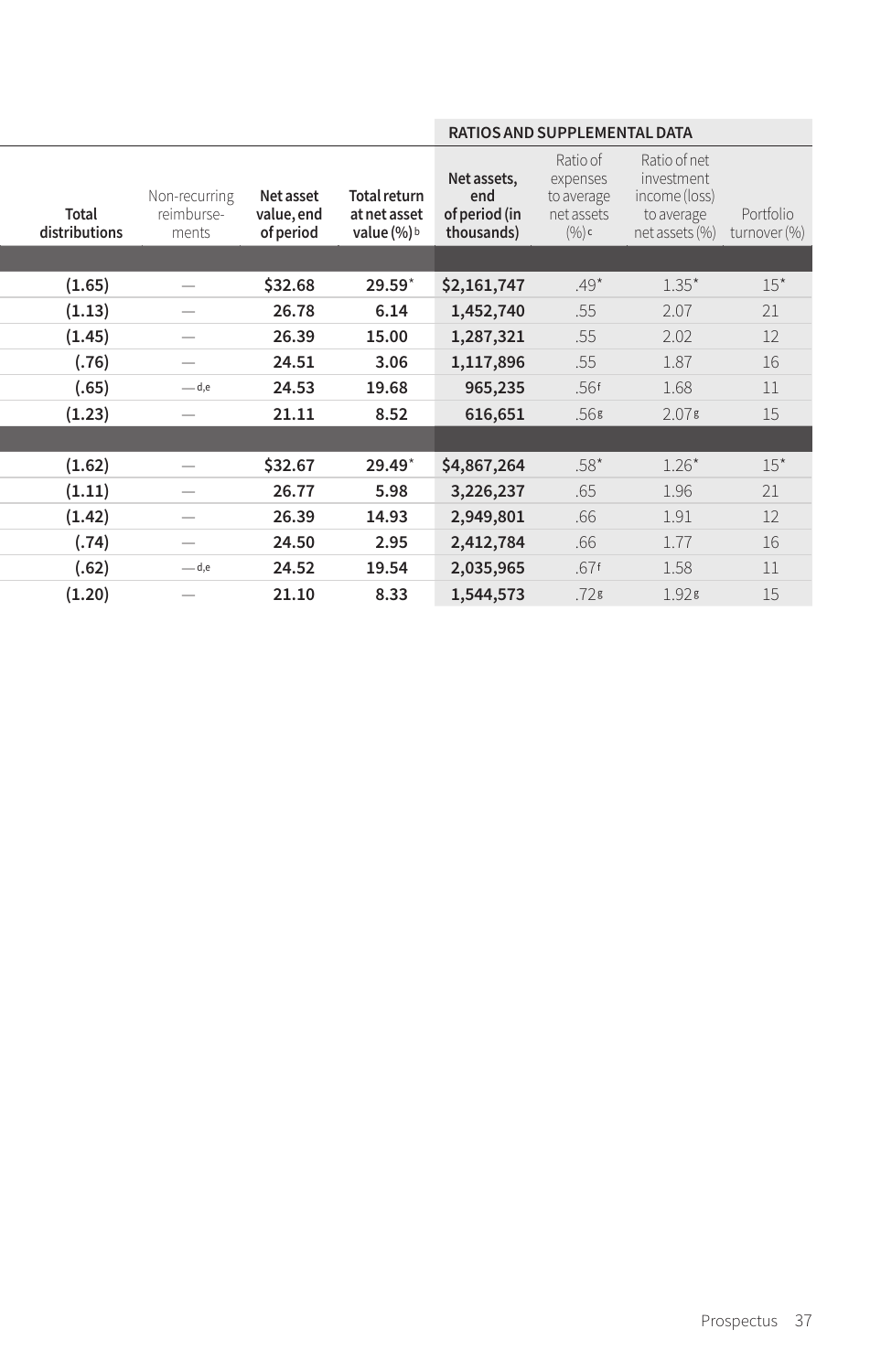## **Appendix**

### **Financial intermediary specific sales charge waiver information**

As described in the prospectus, class A shares may be subject to an initial sales charge and class B and C shares may be subject to a CDSC. Certain financial intermediaries may impose different initial sales charges or waive the initial sales charge or CDSC in certain circumstances. This Appendix details the variations in sales charge waivers by financial intermediary. Not all financial intermediaries specify financial intermediaryspecific sales charge waiver categories for every share class. For information about sales charges and waivers available for share classes other than those listed below, please see the section "Additional reductions and waivers of sales charges" in the prospectus. You should consult your financial representative for assistance in determining whether you may qualify for a particular sales charge waiver.

#### **AMERIPRISE FINANCIAL**

**Class A Shares Front-End Sales Charge Waivers Available at Ameriprise Financial:** *The following information applies to class A share purchases if you have an account with or otherwise purchase fund shares through Ameriprise Financial:*

Shareholders purchasing fund shares through an Ameriprise Financial account are eligible for the following front-end sales charge waivers, which may differ from those disclosed elsewhere in this fund's prospectus or SAI:

- Employer-sponsored retirement plans (e.g., 401(k) plans, 457 plans, employersponsored 403(b) plans, profit sharing and money purchase pension plans and defined benefit plans). For purposes of this provision, employer-sponsored retirement plans do not include SEP IRAs, Simple IRAs or SAR-SEPs.
- Shares purchased through reinvestment of capital gains distributions and dividend reinvestment when purchasing shares of the same Fund (but not any other fund within the same fund family).
- Shares exchanged from Class C shares of the same fund in the month of or following the 7-year anniversary of the purchase date. To the extent that this prospectus elsewhere provides for a waiver with respect to exchanges of Class C shares or conversion of Class C shares following a shorter holding period, that waiver will apply.
- Employees and registered representatives of Ameriprise Financial or its affiliates and their immediate family members.
- Shares purchased by or through qualified accounts (including IRAs, Coverdell Education Savings Accounts, 401(k)s, 403(b) TSCAs subject to ERISA and defined benefit plans) that are held by a covered family member, defined as an Ameriprise financial advisor and/or the advisor's spouse, advisor's lineal ascendant (mother, father, grandmother, grandfather, great grandmother, great grandfather), advisor's lineal descendant (son, step-son, daughter, step-daughter, grandson, granddaughter, great grandson, great granddaughter) or any spouse of a covered family member who is a lineal descendant.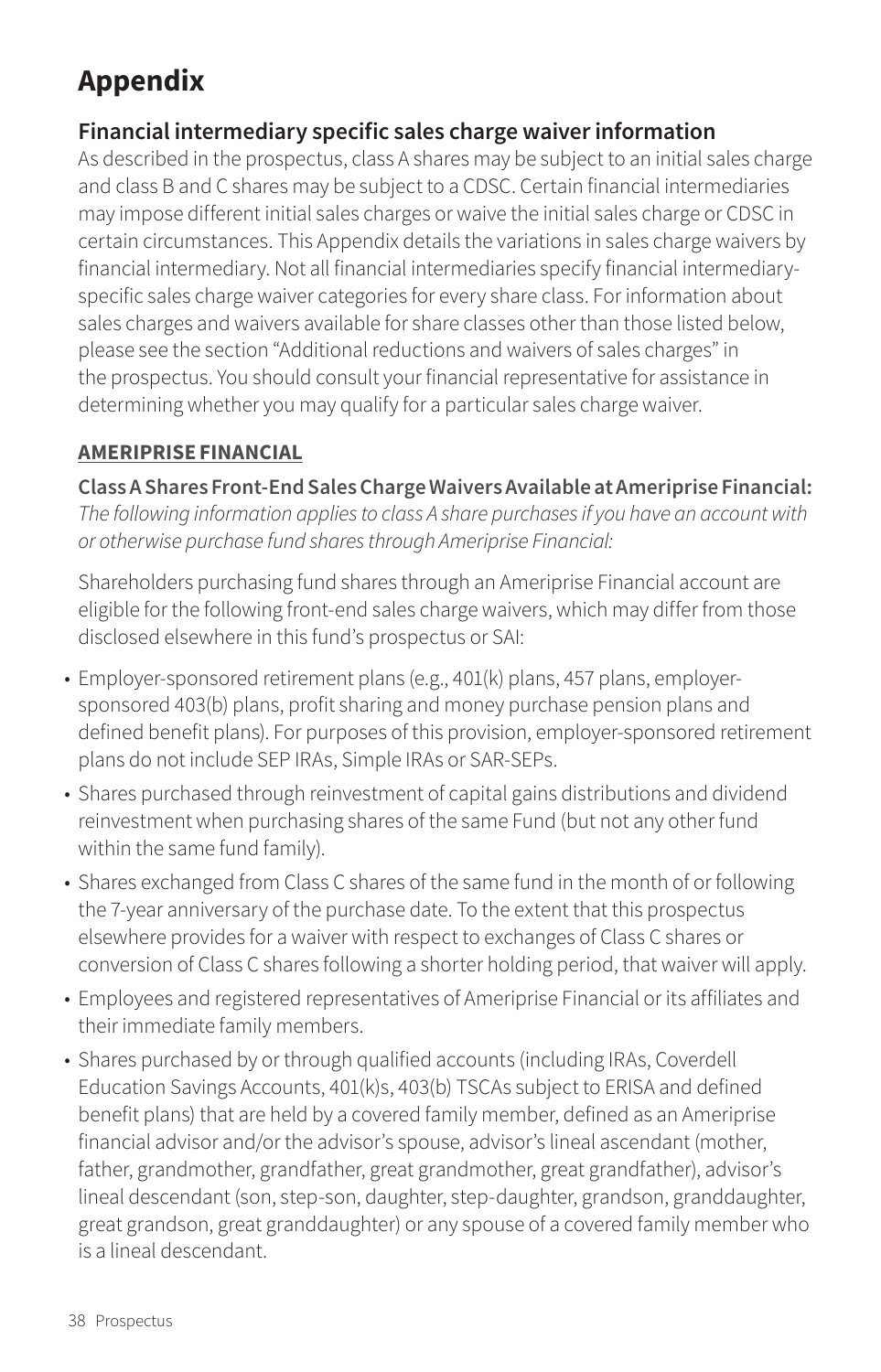• Shares purchased from the proceeds of redemptions within the same fund family, provided (1) the repurchase occurs within 90 days following the redemption, (2) the redemption and purchase occur in the same account, and (3) redeemed shares were subject to a front-end or deferred sales load (i.e. Rights of Reinstatement).

#### **D.A. DAVIDSON & CO. ("D.A. DAVIDSON")**

Shareholders purchasing fund shares including existing fund shareholders through a D.A. Davidson platform or account, or through an introducing broker-dealer or independent registered investment advisor for which D.A. Davidson provides trade execution, clearance, and/or custody services, will be eligible for the following sales charge waivers (front-end sales charge waivers and contingent deferred, or back-end, sales charge waivers) and discounts, which may differ from those disclosed elsewhere in this prospectus or SAI.

#### **Front-End Sales Charge Waivers on Class A Shares available at D.A. Davidson**

- Shares purchased within the same fund family through a systematic reinvestment of capital gains and dividend distributions.
- Shares purchased by employees and registered representatives of D.A. Davidson or its affiliates and their family members as designated by D.A. Davidson.
- Shares purchased from the proceeds of redemptions within the same fund family, provided (1) the repurchase occurs within 90 days following the redemption, (2) the redemption and purchase occur in the same account, and (3) redeemed shares were subject to a front-end or deferred sales charge (known as Rights of Reinstatement).
- A shareholder in the Fund's Class C shares will have their shares converted at net asset value to Class A shares of the Fund if the shares are no longer subject to a CDSC and the conversion is consistent with D.A. Davidson's policies and procedures.

#### **CDSC Waivers on Classes A and C shares available at D.A. Davidson**

- Death or disability of the shareholder.
- Shares sold as part of a systematic withdrawal plan as described in this prospectus.
- Return of excess contributions from an IRA Account.
- Shares sold as part of a required minimum distribution for IRA or other qualifying retirement accounts pursuant to the Internal Revenue Code.
- Shares acquired through a right of reinstatement.

#### **Front-end sales charge discounts available at D.A. Davidson: breakpoints, rights of accumulation and/or letters of intent**

- Breakpoints as described in this prospectus.
- Rights of accumulation which entitle shareholders to breakpoint discounts will be automatically calculated based on the aggregated holding of fund family assets held by accounts within the purchaser's household at D.A. Davidson. Eligible fund family assets not held at D.A. Davidson may be included in the calculation of rights of accumulation only if the shareholder notifies his or her financial advisor about such assets.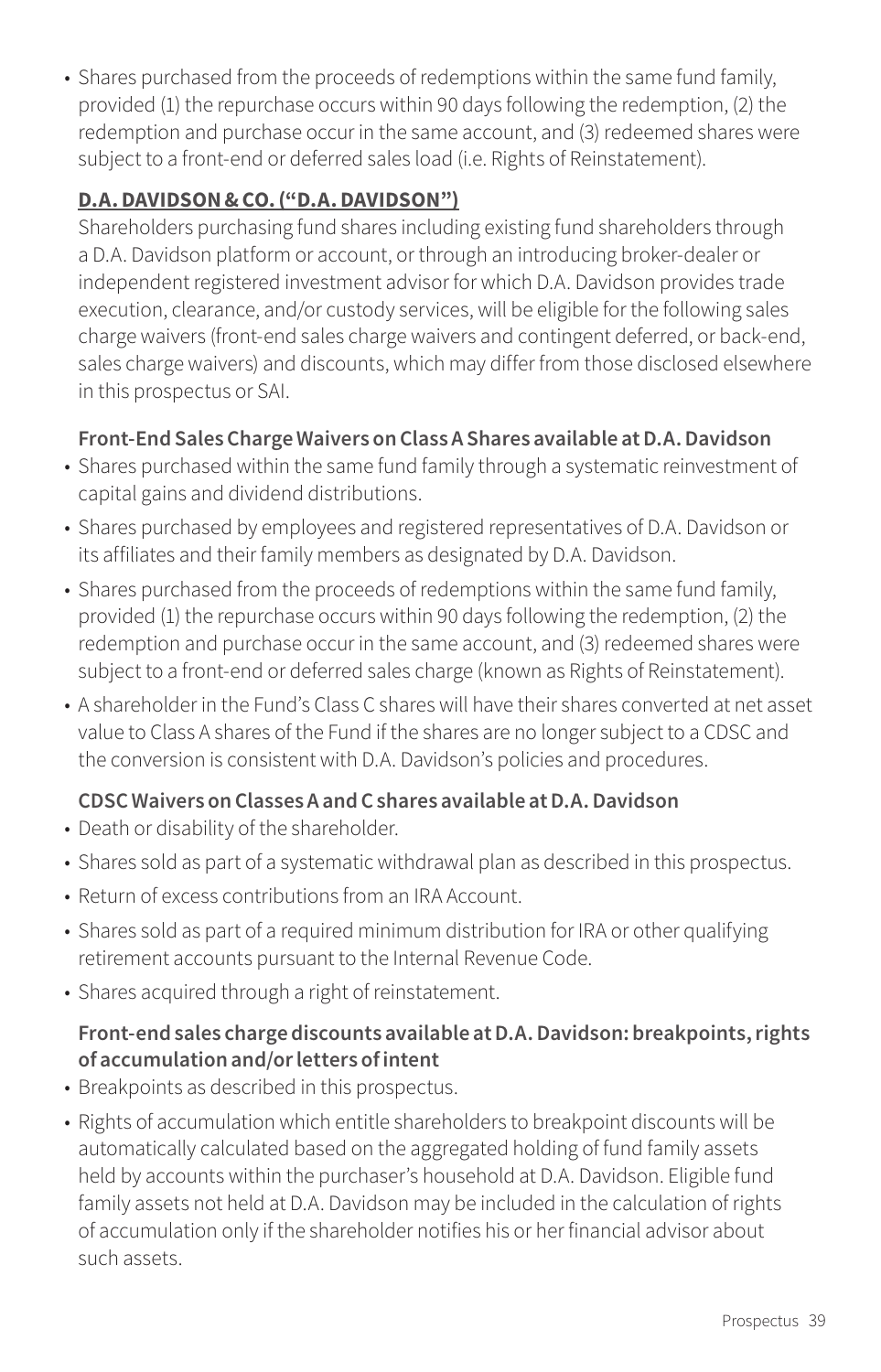• Letters of intent which allow for breakpoint discounts based on anticipated purchases within a fund family, over a 13-month time period. Eligible fund family assets not held at D.A. Davidson may be included in the calculation of letters of intent only if the shareholder notifies his or her financial advisor about such assets.

#### **EDWARD D. JONES & CO., L.P. ("EDWARD JONES")**

#### **Policies Regarding Transactions Through Edward Jones**

*The following information has been provided by Edward Jones:*

Effective on or after March 1, 2021, the following information supersedes prior information with respect to transactions and positions held in fund shares through an Edward Jones system. Clients of Edward Jones (also referred to as "shareholders") purchasing fund shares on the Edward Jones commission and fee-based platforms are eligible only for the following sales charge discounts (also referred to as "breakpoints") and waivers, which can differ from discounts and waivers described elsewhere in the mutual fund prospectus or statement of additional information ("SAI") or through another broker-dealer. In all instances, it is the shareholder's responsibility to inform Edward Jones at the time of purchase of any relationship, holdings of fund family, or other facts qualifying the purchaser for discounts or waivers. Edward Jones can ask for documentation of such circumstance. Shareholders should contact Edward Jones if they have questions regarding their eligibility for these discounts and waivers.

#### **Breakpoints**

• Breakpoint pricing, otherwise known as volume pricing, at dollar thresholds as described in the prospectus.

#### **Rights of Accumulation ("ROA")**

- The applicable sales charge on a purchase of Class A shares is determined by taking into account all share classes (except certain money market funds and any assets held in group retirement plans) of the mutual fund family held by the shareholder or in an account grouped by Edward Jones with other accounts for the purpose of providing certain pricing considerations ("pricing groups"). If grouping assets as a shareholder, this includes all share classes held on the Edward Jones platform and/ or held on another platform. The inclusion of eligible fund family assets in the ROA calculation is dependent on the shareholder notifying Edward Jones of such assets at the time of calculation. Money market funds are included only if such shares were sold with a sales charge at the time of purchase or acquired in exchange for shares purchased with a sales charge.
- The employer maintaining a SEP IRA plan and/or SIMPLE IRA plan may elect to establish or change ROA for the IRA accounts associated with the plan to a planlevel grouping as opposed to including all share classes at a shareholder or pricing group level.
- ROA is determined by calculating the higher of cost minus redemptions or market value (current shares x NAV).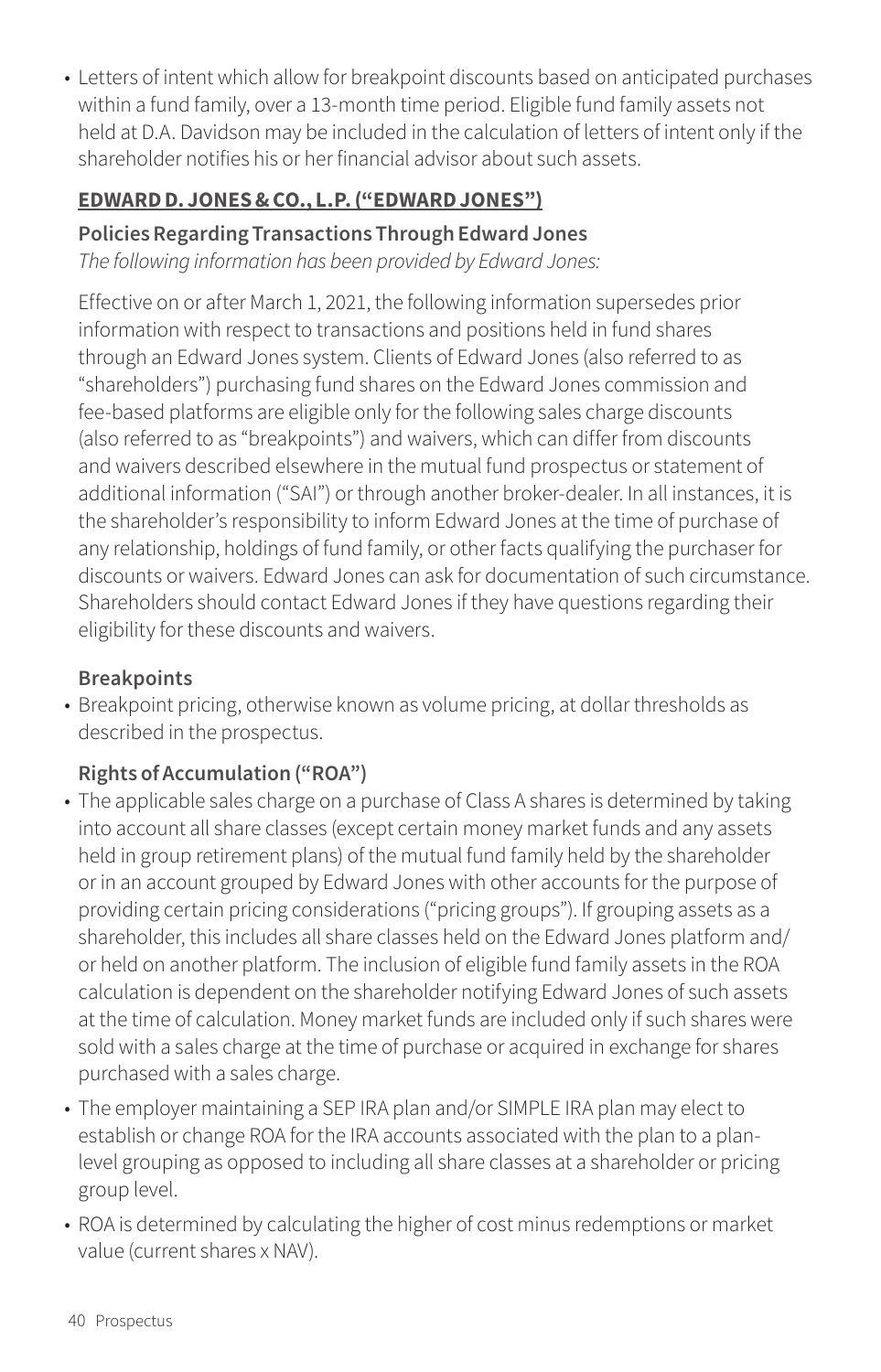#### **Letter of Intent ("LOI")**

- Through a LOI, shareholders can receive the sales charge and breakpoint discounts for purchases shareholders intend to make over a 13-month period from the date Edward Jones receives the LOI. The LOI is determined by calculating the higher of cost or market value of qualifying holdings at LOI initiation in combination with the value that the shareholder intends to buy over a 13-month period to calculate the front-end sales charge and any breakpoint discounts. Each purchase the shareholder makes during that 13-month period will receive the sales charge and breakpoint discount that applies to the total amount. The inclusion of eligible fund family assets in the LOI calculation is dependent on the shareholder notifying Edward Jones of such assets at the time of calculation. Purchases made before the LOI is received by Edward Jones are not adjusted under the LOI and will not reduce the sales charge previously paid. Sales charges will be adjusted if LOI is not met.
- If the employer maintaining a SEP IRA plan and/or SIMPLE IRA plan has elected to establish or change ROA for the IRA accounts associated with the plan to a planlevel grouping, LOIs will also be at the plan-level and may only be established by the employer.

#### **Sales Charge Waivers**

Sales charges are waived for the following shareholders and in the following situations:

- Associates of Edward Jones and its affiliates and their family members who are in the same pricing group (as determined by Edward Jones under its policies and procedures) as the associate. This waiver will continue for the remainder of the associate's life if the associate retires from Edward Jones in good-standing and remains in good standing pursuant to Edward Jones' policies and procedures.
- Shares purchased in an Edward Jones fee-based program.
- Shares purchased through reinvestment of capital gains distributions and dividend reinvestment.
- Shares purchased from the proceeds of redeemed shares of the same fund family so long as the following conditions are met: 1) the proceeds are from the sale of shares within 60 days of the purchase, and 2) the sale and purchase are made in the same share class and the same account or the purchase is made in an individual retirement account with proceeds from liquidations in a non-retirement account.
- Shares exchanged into Class A shares from another share class so long as the exchange is into the same fund and was initiated at the discretion of Edward Jones. Edward Jones is responsible for any remaining CDSC due to the fund company, if applicable. Any future purchases are subject to the applicable sales charge as disclosed in the prospectus.
- Exchanges from Class C shares to Class A shares of the same fund, generally, in the 84th month following the anniversary of the purchase date or earlier at the discretion of Edward Jones.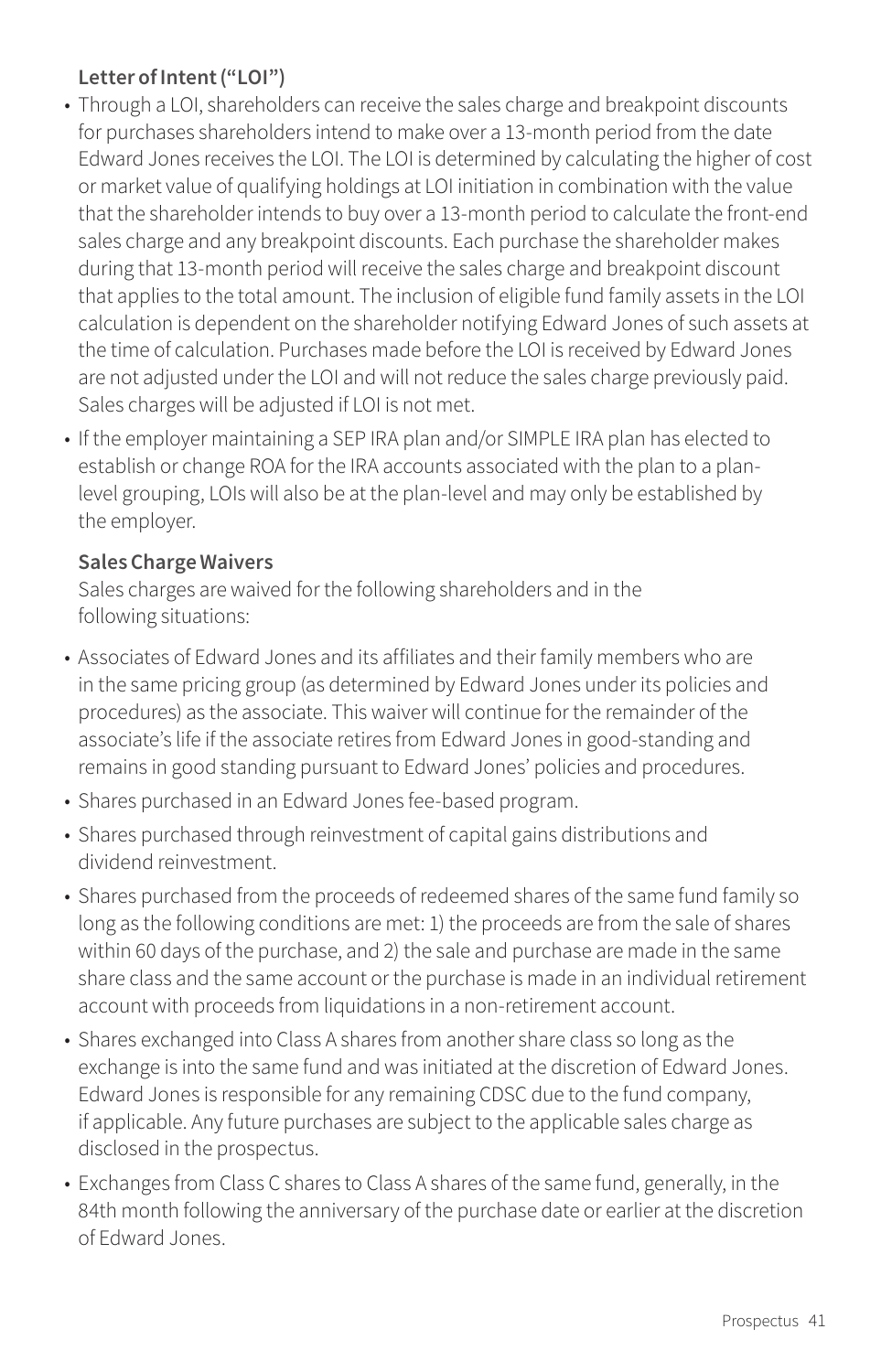#### **Contingent Deferred Sales Charge ("CDSC") Waivers**

If the shareholder purchases shares that are subject to a CDSC and those shares are redeemed before the CDSC is expired, the shareholder is responsible to pay the CDSC except in the following conditions:

- The death or disability of the shareholder.
- Systematic withdrawals with up to 10% per year of the account value.
- Return of excess contributions from an Individual Retirement Account (IRA).
- Shares sold as part of a required minimum distribution for IRA and retirement accounts if the redemption is taken in or after the year the shareholder reaches qualified age based on applicable Internal Revenue Service regulations.
- Shares sold to pay Edward Jones fees or costs in such cases where the transaction is initiated by Edward Jones.
- Shares exchanged in an Edward Jones fee-based program.
- Shares acquired through NAV reinstatement.
- Shares redeemed at the discretion of Edward Jones for Minimum Balances, as described below.

### **Other Important Information Regarding Transactions Through Edward Jones**

#### **Minimum Purchase Amounts**

- Initial purchase minimum: \$250
- Subsequent purchase minimum: none

#### **Minimum Balances**

- Edward Jones has the right to redeem at its discretion fund holdings with a balance of \$250 or less. The following are examples of accounts that are not included in this policy:
	- A fee-based account held on an Edward Jones platform
	- A 529 account held on an Edward Jones platform
	- An account with an active systematic investment plan or LOI

#### **Exchanging Share Classes**

• At any time it deems necessary, Edward Jones has the authority to exchange at NAV a shareholder's holdings in a fund to Class A shares of the same fund.

#### **JANNEY MONTGOMERY SCOTT LLC ("JANNEY")**

Effective May 1, 2020, if you purchase fund shares through a Janney brokerage account, you will be eligible for the following load waivers (front-end sales charge waivers and contingent deferred sales charge ("CDSC"), or back-end sales charge, waivers) and discounts, which may differ from those disclosed elsewhere in this fund's Prospectus or SAI.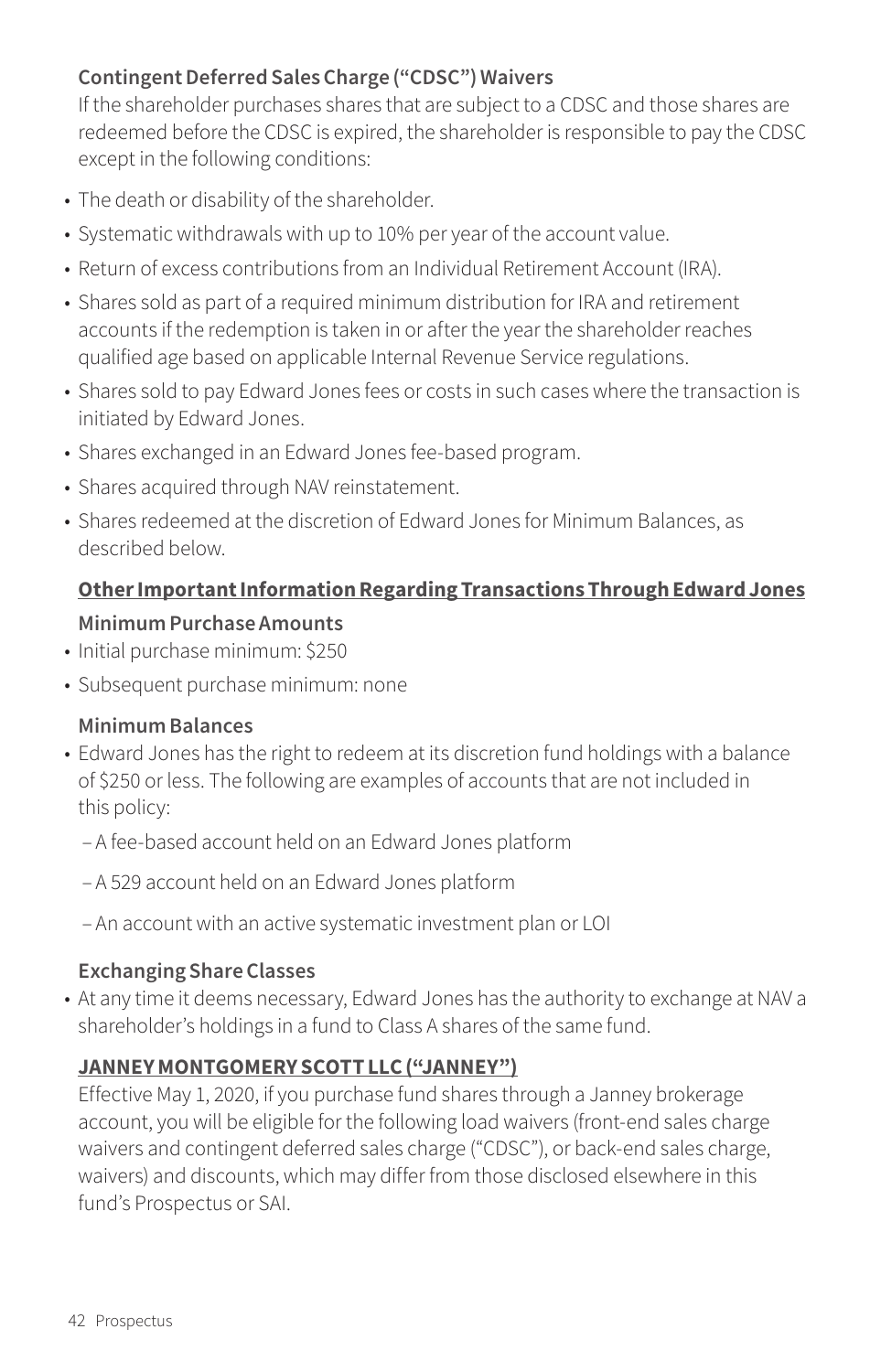#### **Front-end sales charge\* waivers on Class A shares available at Janney**

- Shares purchased through reinvestment of capital gains distributions and dividend reinvestment when purchasing shares of the same fund (but not any other fund within the fund family).
- Shares purchased by employees and registered representatives of Janney or its affiliates and their family members as designated by Janney.
- Shares purchased from the proceeds of redemptions within the same fund family, provided (1) the repurchase occurs within ninety (90) days following the redemption, (2) the redemption and purchase occur in the same account, and (3) redeemed shares were subject to a front-end or deferred sales load (i.e., right of reinstatement).
- Employer-sponsored retirement plans (e.g., 401(k) plans, 457 plans, employersponsored 403(b) plans, profit sharing and money purchase pension plans and defined benefit plans). For purposes of this provision, employer-sponsored retirement plans do not include SEP IRAs, Simple IRAs, SAR-SEPs or Keogh plans.
- Class C shares that are no longer subject to a contingent deferred sales charge and are converted to Class A shares of the same fund pursuant to Janney's policies and procedures.

#### **CDSC waivers on Class A and C shares available at Janney**

- Shares sold upon the death or disability of the shareholder.
- Shares sold as part of a systematic withdrawal plan as described in the fund's Prospectus.
- Shares purchased in connection with a return of excess contributions from an IRA account.
- Shares sold as part of a required minimum distribution for IRA and retirement accounts if the redemption is taken in or after the year the shareholder reaches qualified age based on applicable IRS regulations.
- Shares sold to pay Janney fees but only if the transaction is initiated by Janney.
- Shares acquired through a right of reinstatement.
- Shares exchanged into the same share class of a different fund will not be subject to the deferred sales charge. When you redeem the shares acquired through the exchange, the redemption may be subject to the deferred sales charge, depending upon when and from which fund you originally purchased the shares.

#### **Front-end sales charge\* discounts available at Janney: breakpoints, rights of accumulation, and/or letters of intent**

- Breakpoints as described in the fund's Prospectus.
- Rights of accumulation ("ROA"), which entitle shareholders to breakpoint discounts, will be automatically calculated based on the aggregated holding of fund family assets held by accounts within the purchaser's household at Janney. Eligible fund family assets not held at Janney may be included in the ROA calculation only if the shareholder notifies his or her financial advisor about such assets.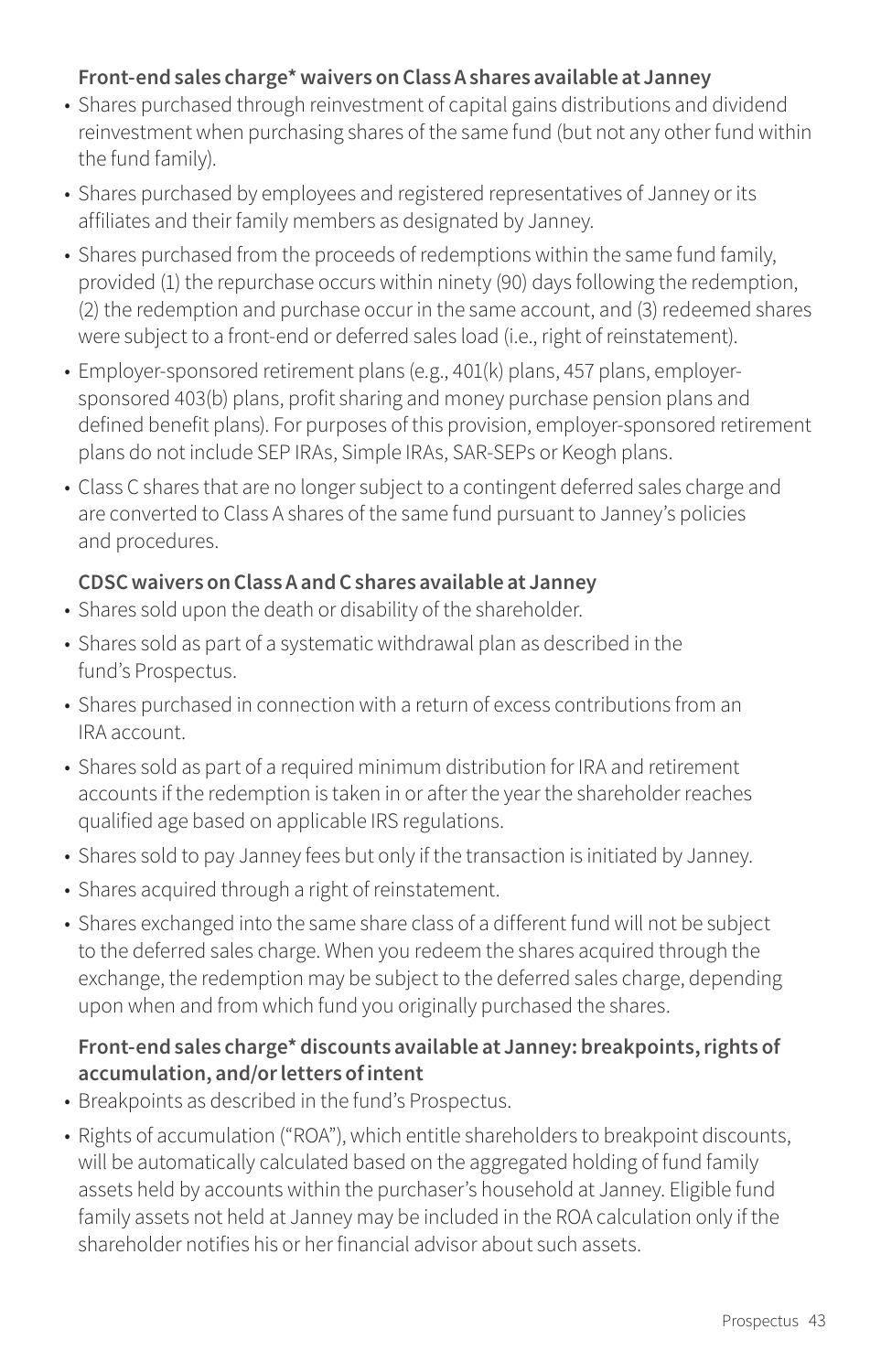- Letters of intent which allow for breakpoint discounts based on anticipated purchases within a fund family, over a 13-month time period. Eligible fund family assets not held at Janney may be included in the calculation of letters of intent only if the shareholder notifies his or her financial advisor about such assets.
- \* Also referred to as an "initial sales charge."

#### **MERRILL LYNCH**

Shareholders purchasing fund shares through a Merrill Lynch platform or account held at Merrill Lynch will be eligible only for the following sales charge waivers (front-end sales charge waivers and CDSC waivers) and discounts, which may differ from those disclosed elsewhere in the fund's prospectus or SAI. It is your responsibility to notify your financial representative at the time of purchase of any relationship or other facts qualifying you for sales charge waivers or discounts.

#### **Front-end Sales Charge Waivers on Class A Shares available through Merrill Lynch**

- Employer-sponsored retirement, deferred compensation and employee benefit plans (including health savings accounts) and trusts used to fund those plans, provided that the shares are not held in a commission-based brokerage account and shares are held for the benefit of the plan
- Shares purchased by a 529 plan (does not include 529 Plan units or 529-specific share classes or equivalents)
- Shares purchased through a Merrill Lynch-affiliated investment advisory program
- Shares exchanged due to the holdings moving from a Merrill Lynch affiliated investment advisory program to a Merrill Lynch brokerage (non-advisory) account pursuant to Merrill Lynch's policies relating to sales load discounts and waivers
- Shares purchased by third party investment advisors on behalf of their advisory clients through Merrill Lynch's platform
- Shares of funds purchased through the Merrill Edge Self-Directed platform
- Shares purchased through reinvestment of capital gains distributions and dividend reinvestment when purchasing shares of the fund (but not any other Putnam fund)
- Shares exchanged from Class C (i.e. level-load) shares of the same fund pursuant to Merrill Lynch's policies relating to sales load discounts and waivers
- Employees and registered representatives of Merrill Lynch or its affiliates and their family members
- Trustees of the fund, and employees of Putnam Management or any of its affiliates, as described in the fund's prospectus
- Eligible shares purchased from the proceeds of redemptions from a Putnam fund, provided (1) the repurchase occurs within 90 days following the redemption, (2) the redemption and purchase occur in the same account, and (3) redeemed shares were subject to a front-end or deferred sales charge (known as Rights of Reinstatement). Automated transactions (i.e. systematic purchases and withdrawals) and purchases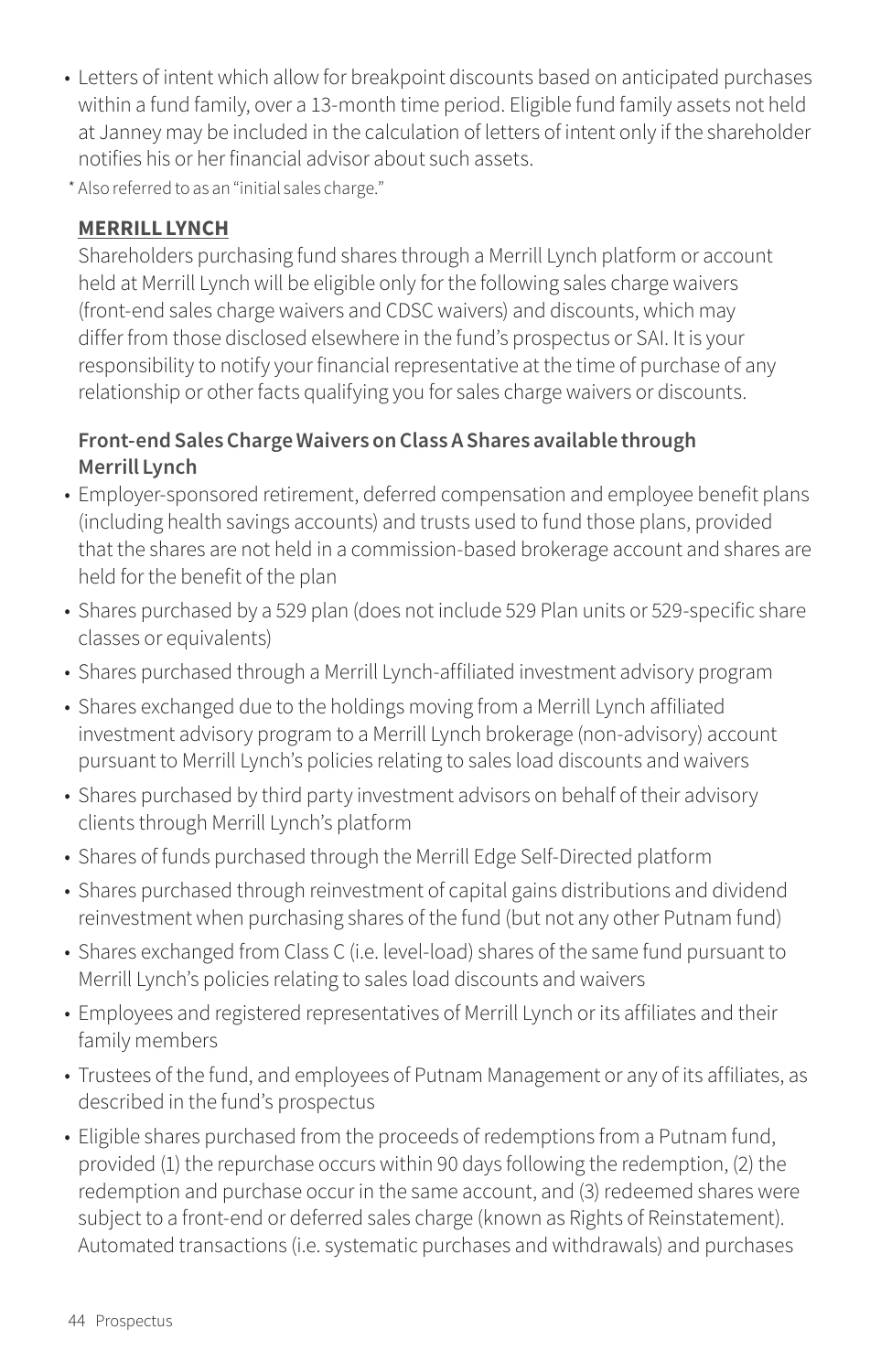made after shares are automatically sold to pay Merrill Lynch's account maintenance fees are not eligible for reinstatement

#### **CDSC Waivers on A, B and C Shares available through Merrill Lynch**

- Death or disability of the shareholder
- Shares sold as part of a systematic withdrawal plan as described in the fund's prospectus
- Return of excess contributions from an IRA Account
- Shares sold as part of a required minimum distribution for IRA and retirement accounts pursuant to the Internal Revenue Code
- Shares sold to pay Merrill Lynch fees but only if the transaction is initiated by Merrill Lynch
- Shares acquired through a right of reinstatement
- Shares held in retirement brokerage accounts that are exchanged for a share class with lower operating expenses due to transfer to certain fee-based accounts or platforms (applicable to A and C shares only)
- Shares received through an exchange due to the holdings moving from a Merrill Lynch affiliated investment advisory program to a Merrill Lynch brokerage (non-advisory) account pursuant to Merrill Lynch's policies relating to sales load discounts and waivers

#### **Front-end Sales Charge Discounts available through Merrill Lynch: Breakpoints, Rights of Accumulation & Letters of Intent**

- Breakpoints as described in the fund's prospectus and SAI
- Rights of Accumulation (ROA), which entitle you to breakpoint discounts, as described in the fund's prospectus, will be automatically calculated based on the aggregated holding of fund family assets held by accounts (including 529 program holdings, where applicable) within your household at Merrill Lynch. Eligible Putnam fund assets not held at Merrill Lynch may be included in the ROA calculation only if you notify your financial representative about such assets
- Letters of Intent (LOI), which allow for breakpoint discounts based on anticipated purchases of Putnam funds, through Merrill Lynch, over a 13-month period

#### **MORGAN STANLEY WEALTH MANAGEMENT**

Effective July 1, 2018, shareholders purchasing fund shares through a Morgan Stanley Wealth Management transactional brokerage account will be eligible only for the following front-end sales charge waivers with respect to class A shares, which may differ from and may be more limited than those disclosed elsewhere in this fund's Prospectus or SAI.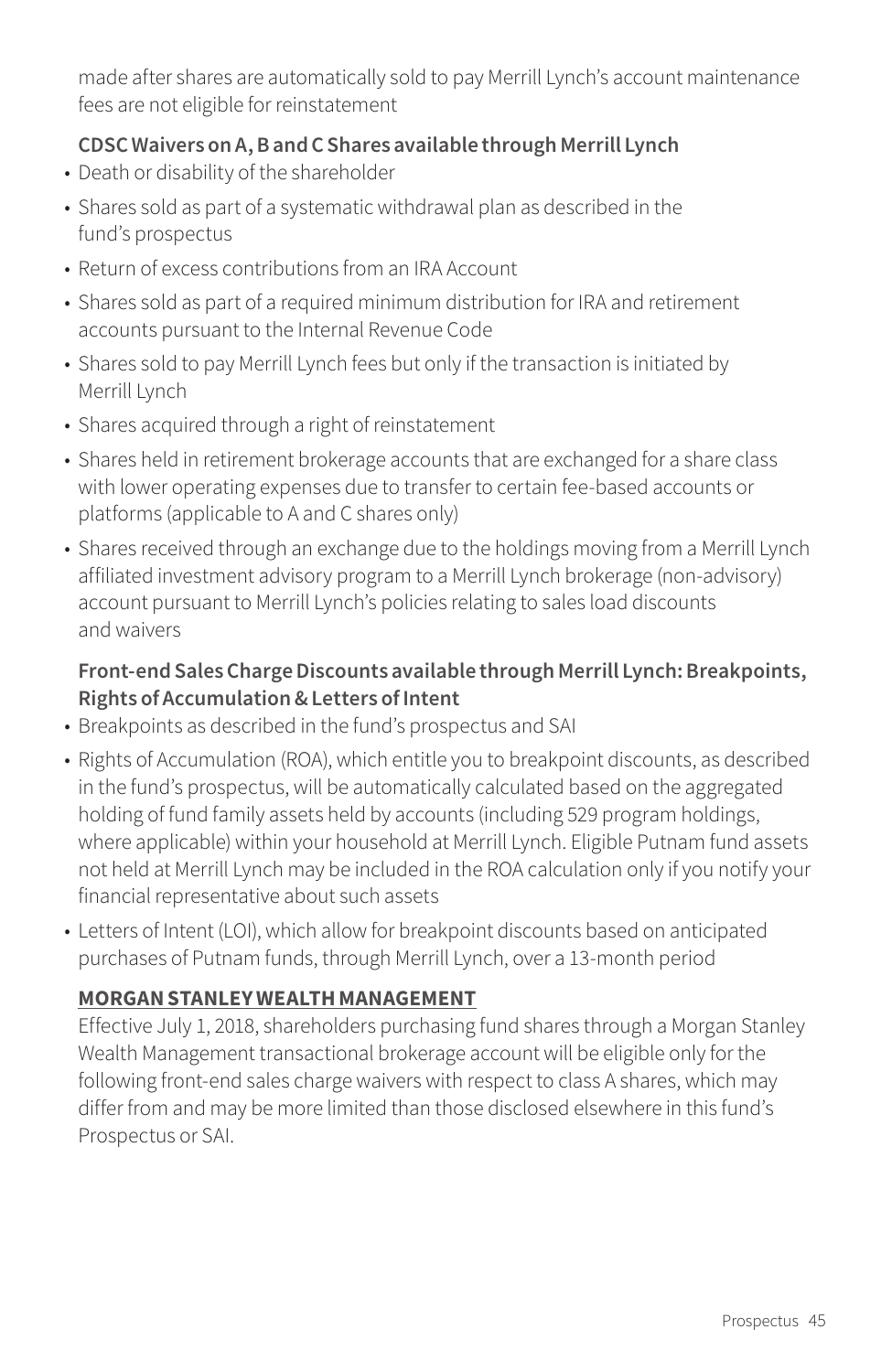#### **Front-end Sales Charge Waivers on class A Shares available at Morgan Stanley Wealth Management:**

- Employer-sponsored retirement plans (e.g., 401(k) plans, 457 plans, employersponsored 403(b) plans, profit sharing and money purchase pension plans and defined benefit plans). For purposes of this provision, employer-sponsored retirement plans do not include SEP IRAs, Simple IRAs, SAR-SEPs or Keogh plans
- Morgan Stanley employee and employee-related accounts according to Morgan Stanley's account linking rules
- Shares purchased through reinvestment of dividends and capital gains distributions when purchasing shares of the same fund
- Shares purchased through a Morgan Stanley self-directed brokerage account
- Class C (i.e., level-load) shares that are no longer subject to a contingent deferred sales charge and are converted to Class A shares of the same fund pursuant to Morgan Stanley Wealth Management's share class conversion program
- Shares purchased from the proceeds of redemptions within the same fund family, provided (i) the repurchase occurs within 90 days following the redemption, (ii) the redemption and purchase occur in the same account, and (iii) redeemed shares were subject to a front-end or deferred sales charge

#### **OPPENHEIMER & CO. INC. ("OPCO")**

Effective September 1, 2020, shareholders purchasing Fund shares through an OPCO platform or account are eligible only for the following load waivers (front-end sales charge waivers and contingent deferred, or back-end, sales charge waivers) and discounts, which may differ from those disclosed elsewhere in this Fund's prospectus or SAI.

#### **Front-end Sales Load Waivers on Class A Shares available at OPCO**

- Employer-sponsored retirement, deferred compensation and employee benefit plans (including health savings accounts) and trusts used to fund those plans, provided that the shares are not held in a commission-based brokerage account and shares are held for the benefit of the plan
- Shares purchased through an OPCO affiliated investment advisory program
- Shares purchased through reinvestment of capital gains distributions and dividend reinvestment when purchasing shares of the same fund (but not any other fund within the fund family)
- Shares purchased from the proceeds of redemptions within the same fund family, provided (1) the repurchase occurs within 90 days following the redemption, (2) the redemption and purchase occur in the same account, and (3) redeemed shares were subject to a front-end or deferred sales load (known as Rights of Reinstatement).
- A shareholder in the Fund's Class C shares will have their shares converted at net asset value to Class A shares of the Fund if the shares are no longer subject to a CDSC and the conversion is in line with the policies and procedures of OPCO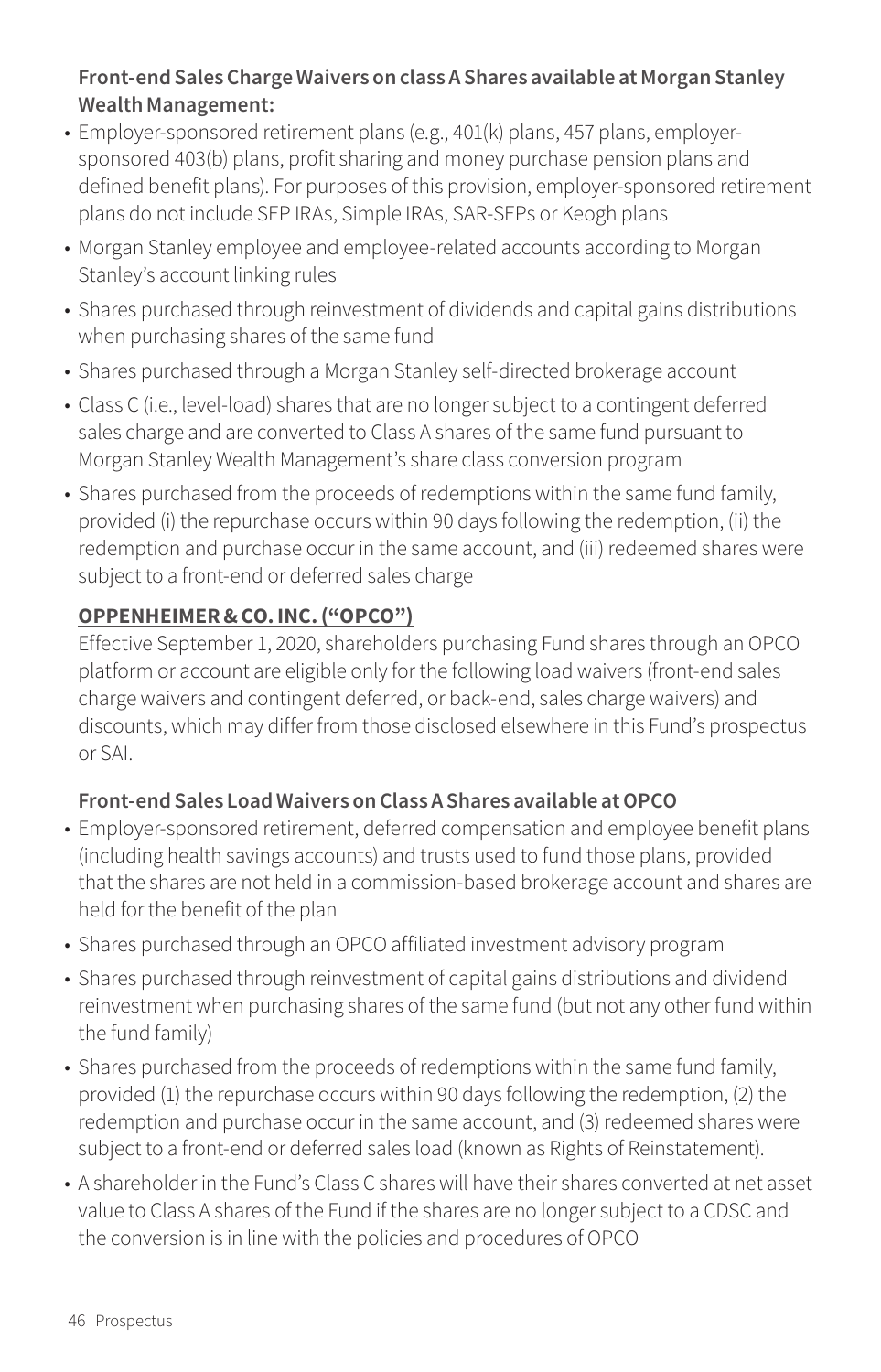• Employees and registered representatives of OPCO or its affiliates and their family members

#### **CDSC Waivers on A, B and C Shares available at OPCO**

- Death or disability of the shareholder
- Shares sold as part of a systematic withdrawal plan as described in this prospectus
- Return of excess contributions from an IRA Account
- Shares sold as part of a required minimum distribution for IRA and retirement accounts due to the shareholder reaching the qualified age based upon applicable IRS regulations as described in the prospectus
- Shares sold to pay OPCO fees but only if the transaction is initiated by OPCO
- Shares acquired through a right of reinstatement

#### **Front-end Sales Charge Discounts Available at OPCO: Breakpoints & Rights of Accumulation**

- Breakpoints as described in this prospectus.
- Rights of Accumulation (ROA), which entitle shareholders to breakpoint discounts, will be automatically calculated based on the aggregated holdings of fund family assets held by accounts within the purchaser's household at OPCO. Eligible fund family assets not held at OPCO may be included in the ROA calculation only if the shareholder notifies his or her financial advisor about such assets

#### **RAYMOND JAMES & ASSOCIATES, INC., RAYMOND JAMES FINANCIAL SERVICES, INC. AND EACH ENTITY'S AFFILIATES ("RAYMOND JAMES")**

Effective March 1, 2019, shareholders purchasing fund shares through a Raymond James platform or account, or through an introducing broker-dealer or independent registered investment adviser for which Raymond James provides trade execution, clearance, and/or custody services, will be eligible only for the following load waivers (front-end sales charge waivers and contingent deferred, or back-end, sales charge waivers) and discounts, which may differ from those disclosed elsewhere in this fund's prospectus or SAI.

#### **Front-end sales load waivers on Class A shares available at Raymond James**

- Shares purchased in an investment advisory program.
- Shares purchased within the same fund family through a systematic reinvestment of capital gains and dividend distributions.
- Employees and registered representatives of Raymond James or its affiliates and their family members as designated by Raymond James.
- Shares purchased from the proceeds of redemptions within the same fund family, provided (1) the repurchase occurs within 90 days following the redemption, (2) the redemption and purchase occur in the same account, and (3) redeemed shares were subject to a front-end or deferred sales load (known as Rights of Reinstatement).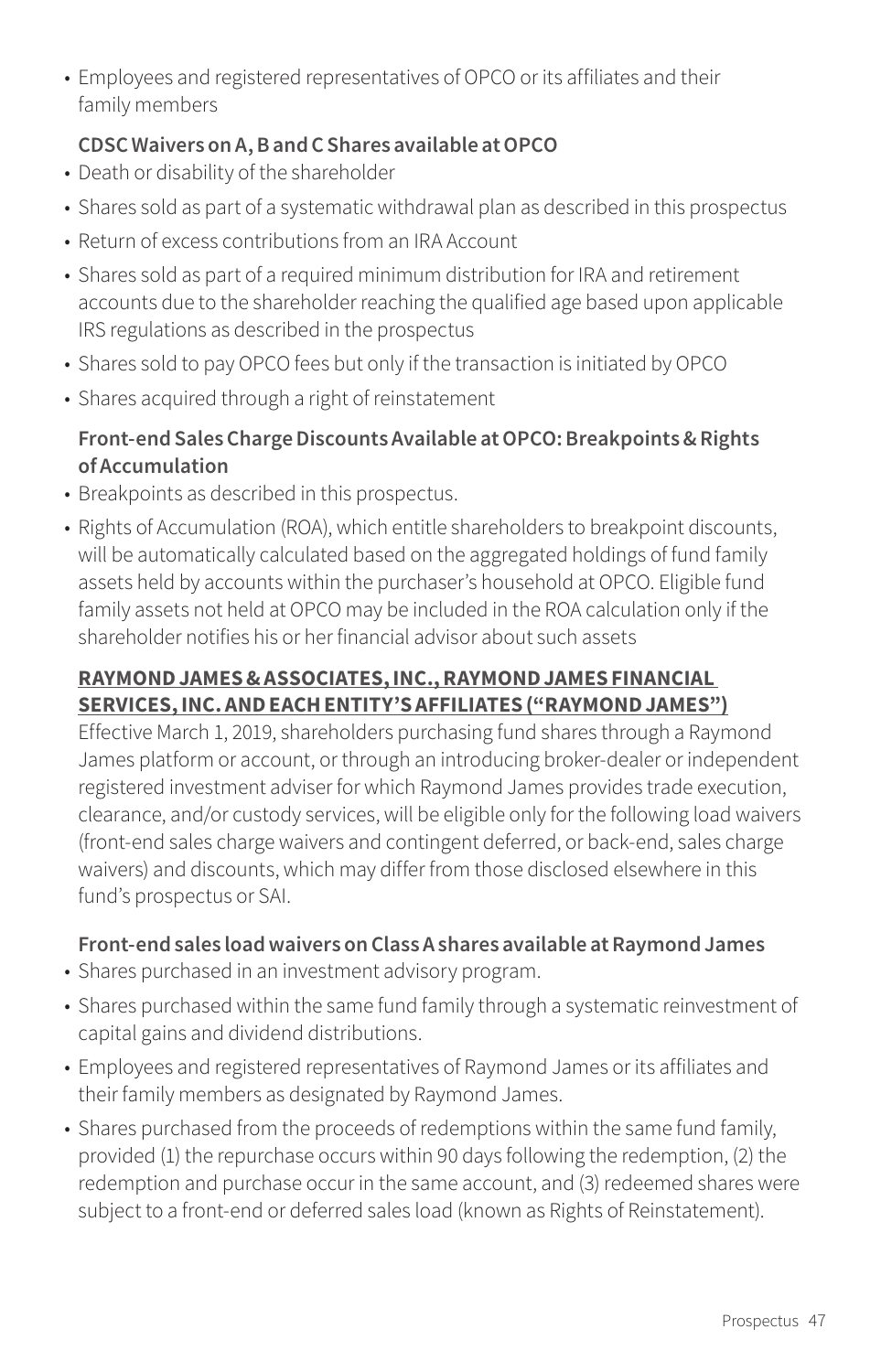• A shareholder in the Fund's Class C shares will have their shares converted at net asset value to Class A shares (or the appropriate share class) of the Fund if the shares are no longer subject to a CDSC and the conversion is in line with the policies and procedures of Raymond James.

#### **CDSC Waivers on Classes A, B and C shares available at Raymond James**

- Death or disability of the shareholder.
- Shares sold as part of a systematic withdrawal plan as described in the fund's prospectus.
- Return of excess contributions from an IRA Account.
- Shares sold as part of a required minimum distribution for IRA and retirement accounts due to the shareholder reaching the qualified age based on applicable IRS regulations as described in the fund's prospectus.
- Shares sold to pay Raymond James fees but only if the transaction is initiated by Raymond James.
- Shares acquired through a right of reinstatement.

#### **Front-end load discounts available at Raymond James: breakpoints, rights of accumulation, and/or letters of intent**

- Breakpoints as described in this prospectus.
- Rights of accumulation which entitle shareholders to breakpoint discounts will be automatically calculated based on the aggregated holding of fund family assets held by accounts within the purchaser's household at Raymond James. Eligible fund family assets not held at Raymond James may be included in the calculation of rights of accumulation only if the shareholder notifies his or her financial advisor about such assets.
- Letters of intent which allow for breakpoint discounts based on anticipated purchases within a fund family, over a 13-month time period. Eligible fund family assets not held at Raymond James may be included in the calculation of letters of intent only if the shareholder notifies his or her financial advisor about such assets.

#### **ROBERT W. BAIRD & CO. ("BAIRD")**

Effective September 1, 2020, shareholders purchasing fund shares through a Baird brokerage account will only be eligible for the following sales charge waivers (front-end sales charge waivers and CDSC waivers) and discounts, which may differ from those disclosed elsewhere in this prospectus or the SAI.

#### **Front-End Sales Charge Waivers on Class A shares Available at Baird**

- Shares purchased through reinvestment of capital gains distributions and dividend reinvestment when purchasing share of the same fund
- Shares purchased by employees and registered representatives of Baird or its affiliate and their family members as designated by Baird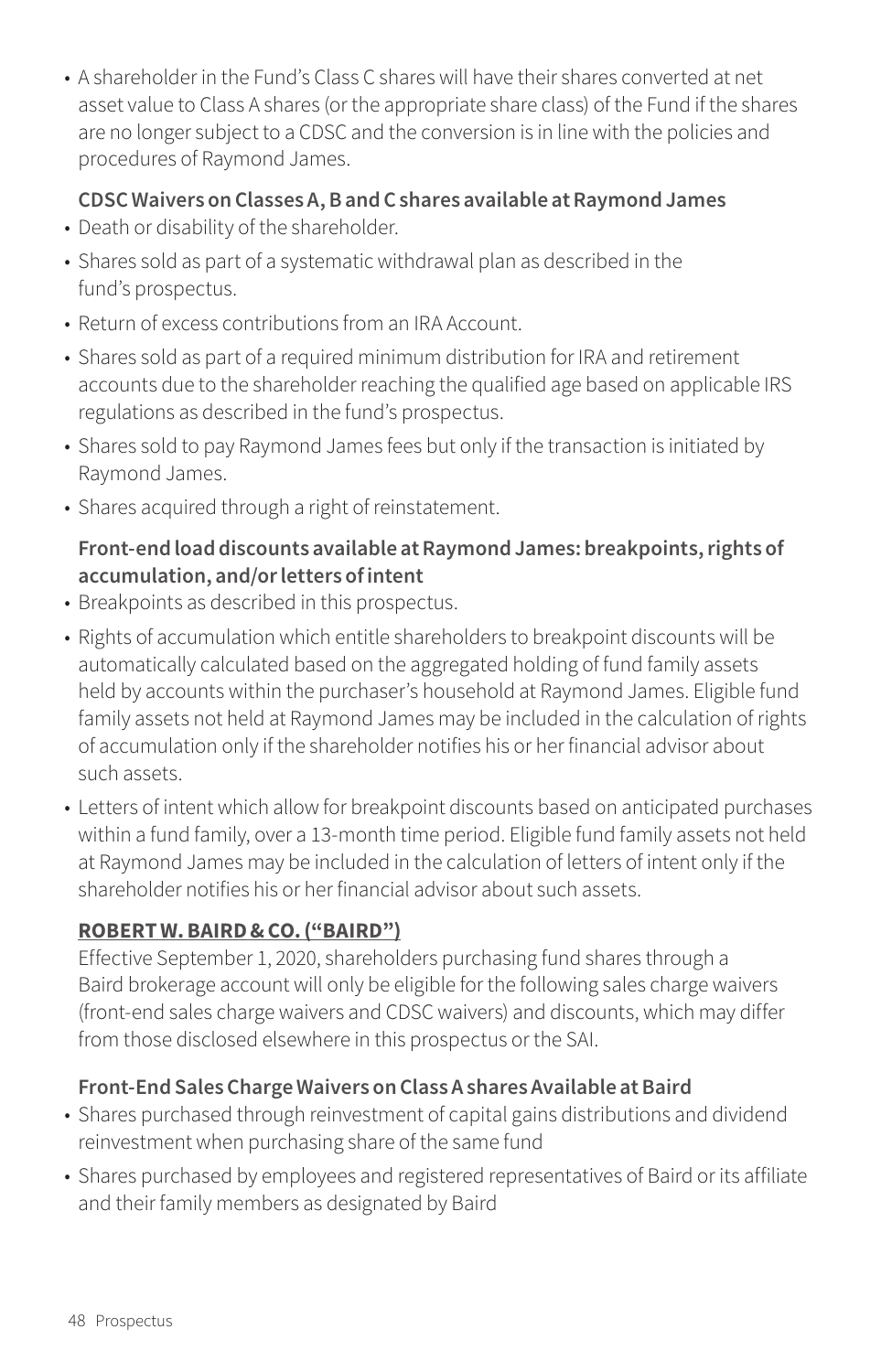- Shares purchased from the proceeds of redemptions within the same fund family, provided (1) the repurchase occurs within 90 days following the redemption, (2) the redemption and purchase occur in the same accounts, and (3) redeemed shares were subject to a front-end or deferred sales charge (known as rights of reinstatement)
- A shareholder in the fund's Class C Shares will have their shares converted at net asset value to Class A shares of the fund if the shares are no longer subject to CDSC and the conversion is in line with the policies and procedures of Baird
- Employer-sponsored retirement plans or charitable accounts in a transactional brokerage account at Baird, including 401(k) plans, 457 plans, employer-sponsored 403(b) plans, profit sharing and money purchase pension plans and defined benefit plans. For purposes of this provision, employer-sponsored retirement plans do not include SEP IRAs, Simple IRAs or SAR-SEPs

#### **CDSC Waivers on Class A and C shares Available at Baird**

- Shares sold due to death or disability of the shareholder
- Shares sold as part of a systematic withdrawal plan as described in this prospectus
- Shares bought due to returns of excess contributions from an IRA Account
- Shares sold as part of a required minimum distribution for IRA and retirement accounts pursuant to the Internal Revenue Code
- Shares sold to pay Baird fees but only if the transaction is initiated by Baird
- Shares acquired through a right of reinstatement

#### **Front-End Sales Charge Discounts Available at Baird: Breakpoints and/or Rights of Accumulation**

- Breakpoints as described in this prospectus
- Rights of accumulation, which entitle shareholders to breakpoint discounts, will be automatically calculated based on the aggregated holding of fund family assets held by accounts within the purchaser's household at Baird. Eligible fund family assets not held at Baird may be included in the rights of accumulation calculation only if the shareholder notifies his or her financial advisor about such assets
- Letters of Intent (LOI) allow for breakpoint discounts based on anticipated purchases within a fund family through Baird, over a 13-month period of time

#### **STIFEL, NICOLAUS & COMPANY, INCORPORATED ("STIFEL")**

Effective September 1, 2020, shareholders purchasing Fund shares through a Stifel platform or account or who own shares for which Stifel or an affiliate is the brokerdealer of record are eligible for the following additional sales charge waiver.

#### **Front-end Sales Charge Waiver on Class A Shares**

Class C shares that have been held for more than seven (7) years will be converted to Class A shares of the same Fund pursuant to Stifel's policies and procedures. All other sales charge waivers and reductions described elsewhere in this prospectus or SAI will continue to apply for eligible shareholders.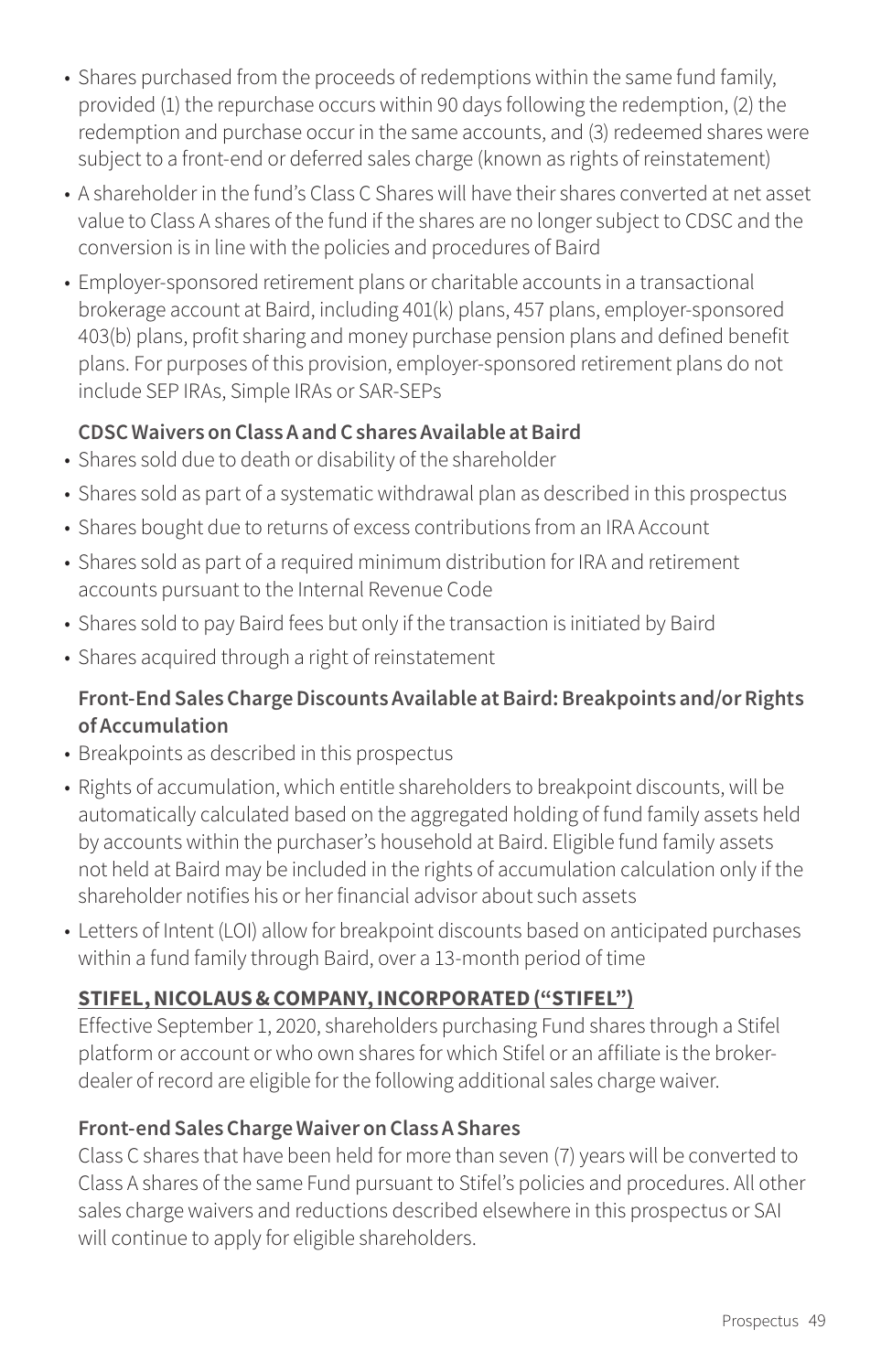#### **Class A Sales Charge Waivers Available Only Through Specified Intermediaries**

As described in the prospectus, class A shares may be purchased at net asset value without payment of a sales charge through a broker-dealer, financial institution, or financial intermediary that has entered into an agreement with Putnam Retail Management to offer shares through a retail self-directed brokerage account with or without the imposition of a transaction fee.

The following intermediaries have entered into such an agreement:

National Financial Services LLC Charles Schwab & Co., Inc. Merrill Lynch, Pierce, Fenner & Smith Incorporated J.P. Morgan Securities LLC TD Ameritrade, Inc. and TD Ameritrade Clearing, Inc. Morgan Stanley Smith Barney LLC Interactive Brokers LLC Vanguard Marketing Corporation Citigroup Global Markets Inc.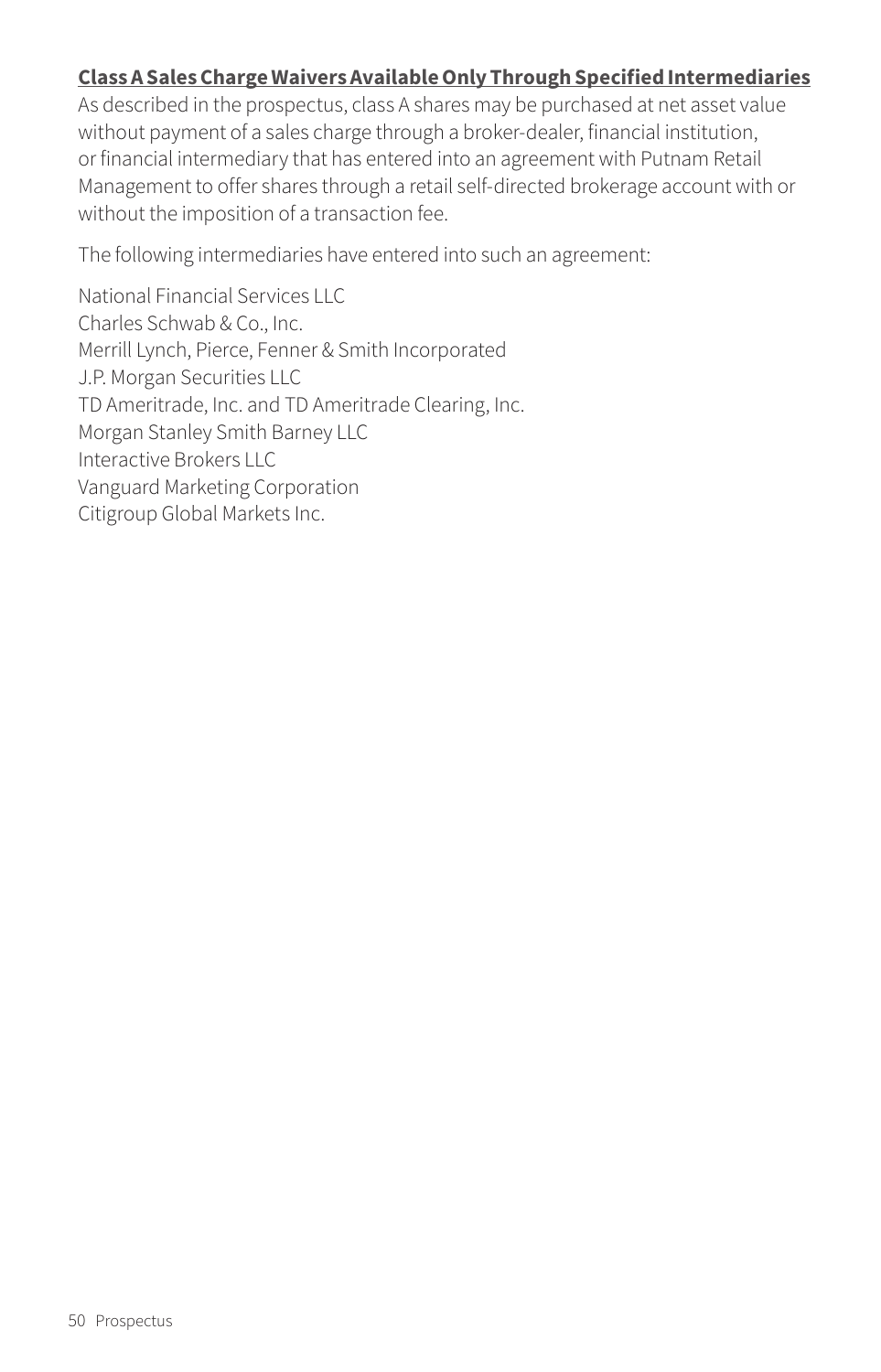## **Make the most of your Putnam privileges**

The following services are available to you as a Putnam mutual fund shareholder.

#### **Systematic investment plan**

Invest as much as you wish. The amount you choose will be automatically transferred weekly, semi-monthly or monthly from your checking or savings account.

#### **Systematic withdrawal**

Make regular withdrawals monthly, quarterly, semiannually, or annually from your Putnam mutual fund account.

#### **Systematic exchange**

Transfer assets automatically from one Putnam account to another on a regular, prearranged basis.

#### **Exchange privilege**

Exchange money between Putnam funds. The exchange privilege allows you to adjust your investments as your objectives change. A signature guarantee is required for exchanges of more than \$500,000 and shares of all Putnam funds may not be available to all investors.

Investors may not maintain, within the same fund, simultaneous plans for systematic investment or exchange (into the fund) and systematic withdrawal or exchange (out of the fund). These privileges are subject to change or termination.

Many of these services can be accessed online at **[putnam.com.](https://www.putnam.com?ref=SP020.pdf)**

For more information about any of these services and privileges, call your financial representative or a Putnam customer service representative toll-free at **1-800-225-1581.**